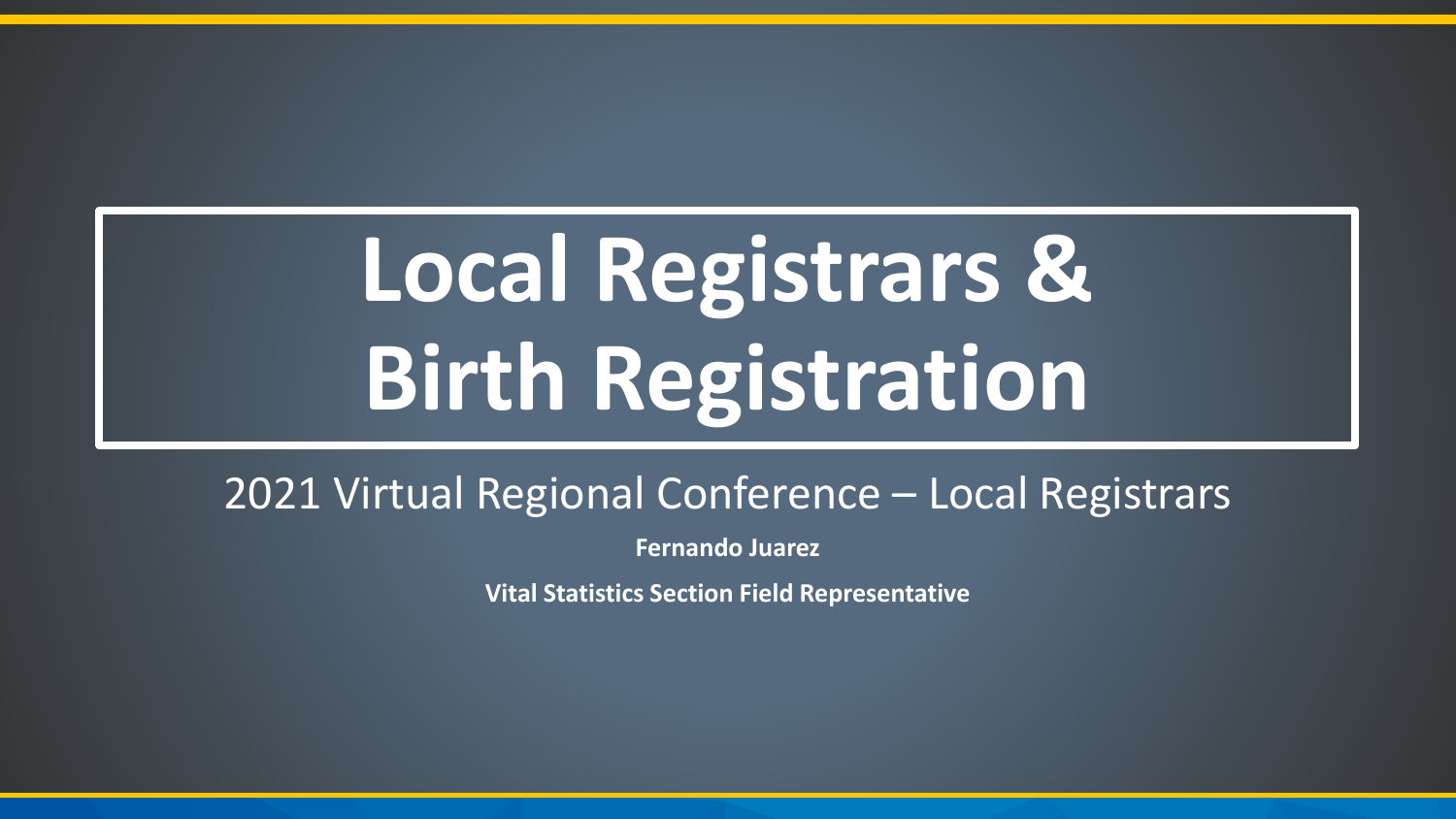

New Paper Vendor National According to the Remote Birth Security Home Births **New Legislation** Acknowledgements of Paternity

Issuance Delayed Birth Certificate Process



**Texas Department of State Health Services**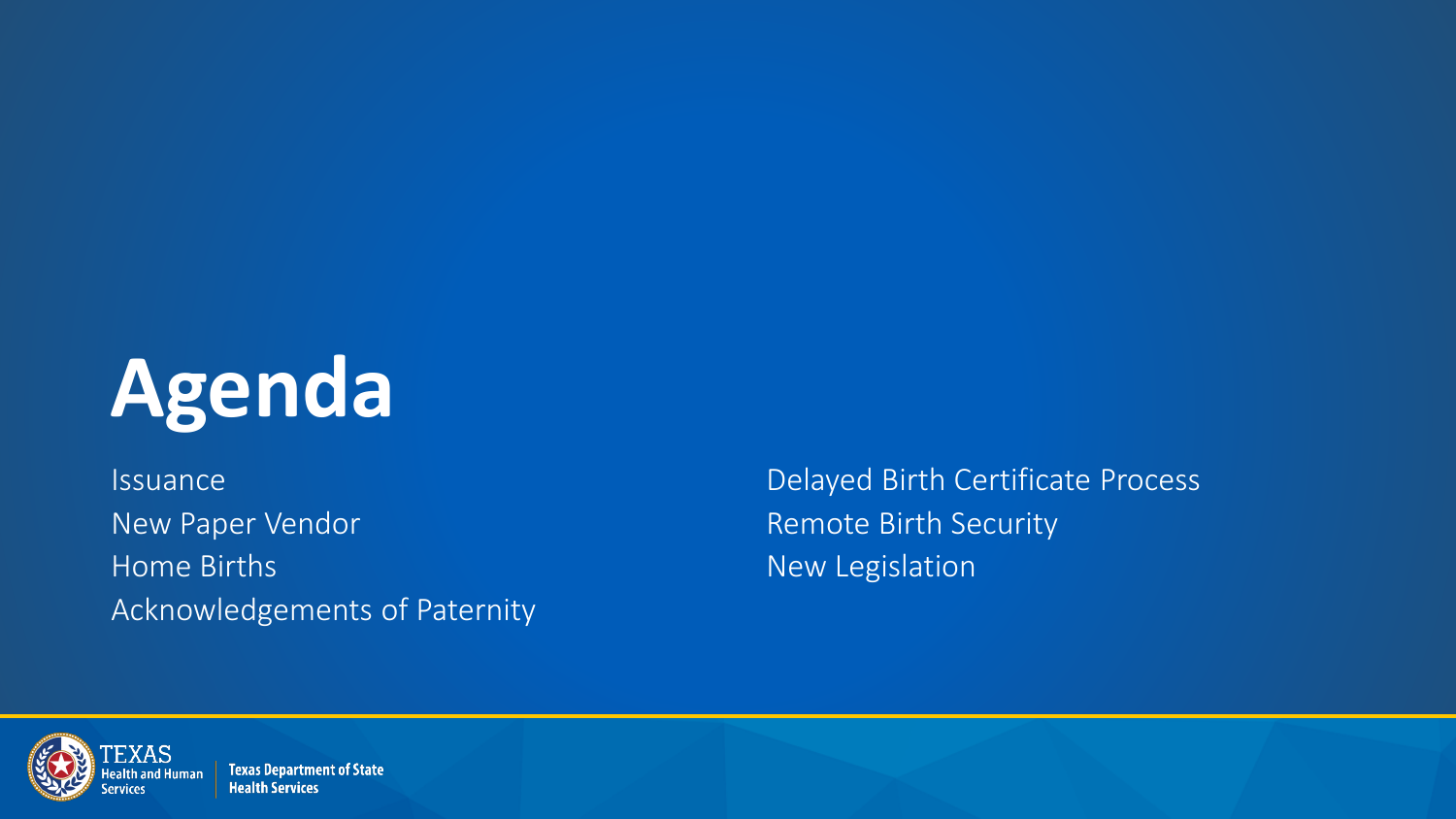## **Issuance**

Birth Certificates



**Texas Department of State Health Services**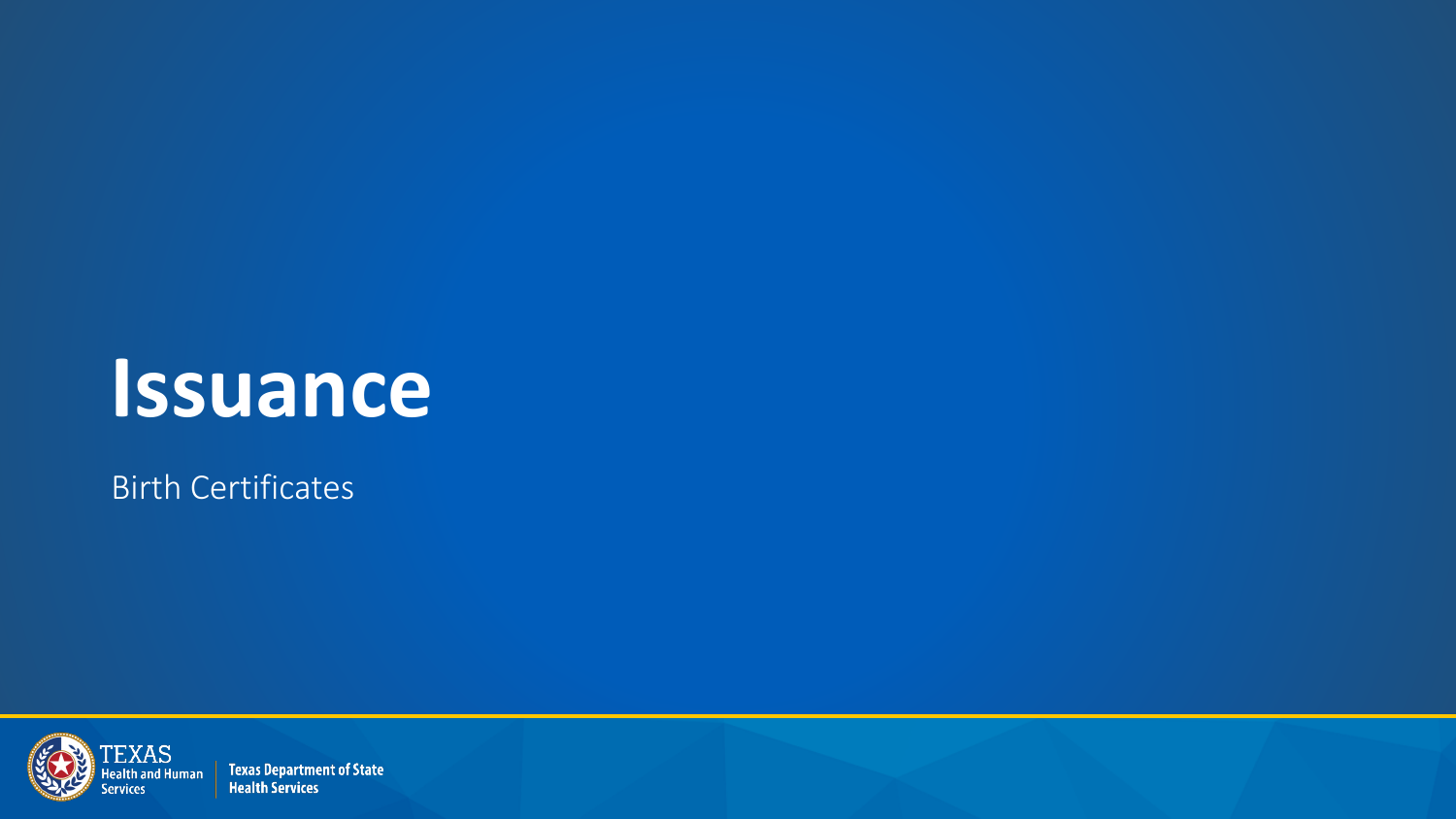#### Question

A man comes into your office requesting his brother's birth certificate. Is this man a qualified applicant and what documentation do you need from him?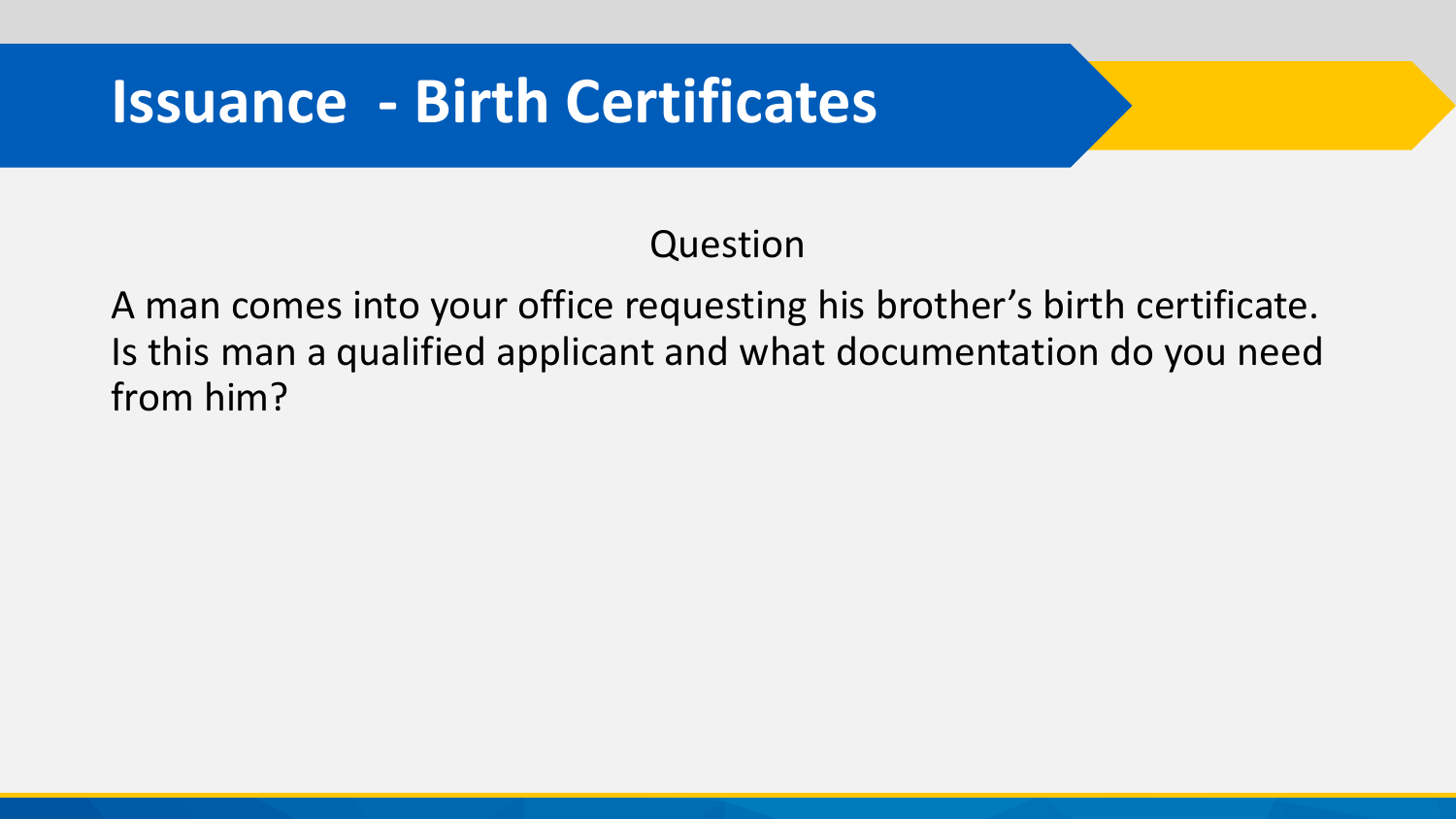#### Answer

Per 25 TAC 181.1, he's a qualified applicant as long as he can provide acceptable ID as specified in 25 TAC 181.28.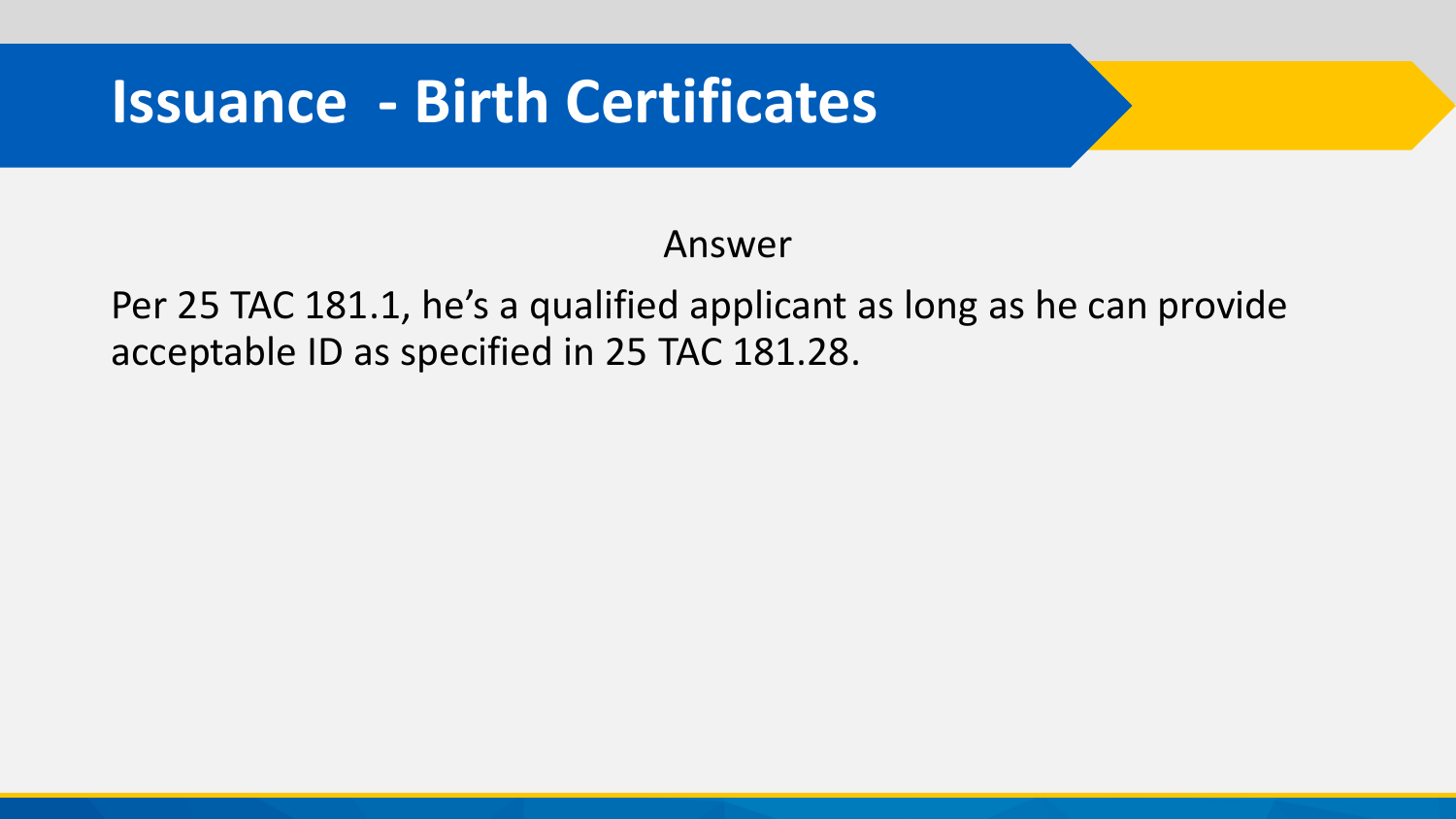Texas Administrative Code 181.28 (i)(9):

All applicants must present identification consistent with the following requirements:

- Primary identification outlined in paragraph (10) of this subsection; or
- Secondary identification reflected in paragraph (11) of this subsection; and
- Supporting documentation stated in paragraph (12) of this subsection.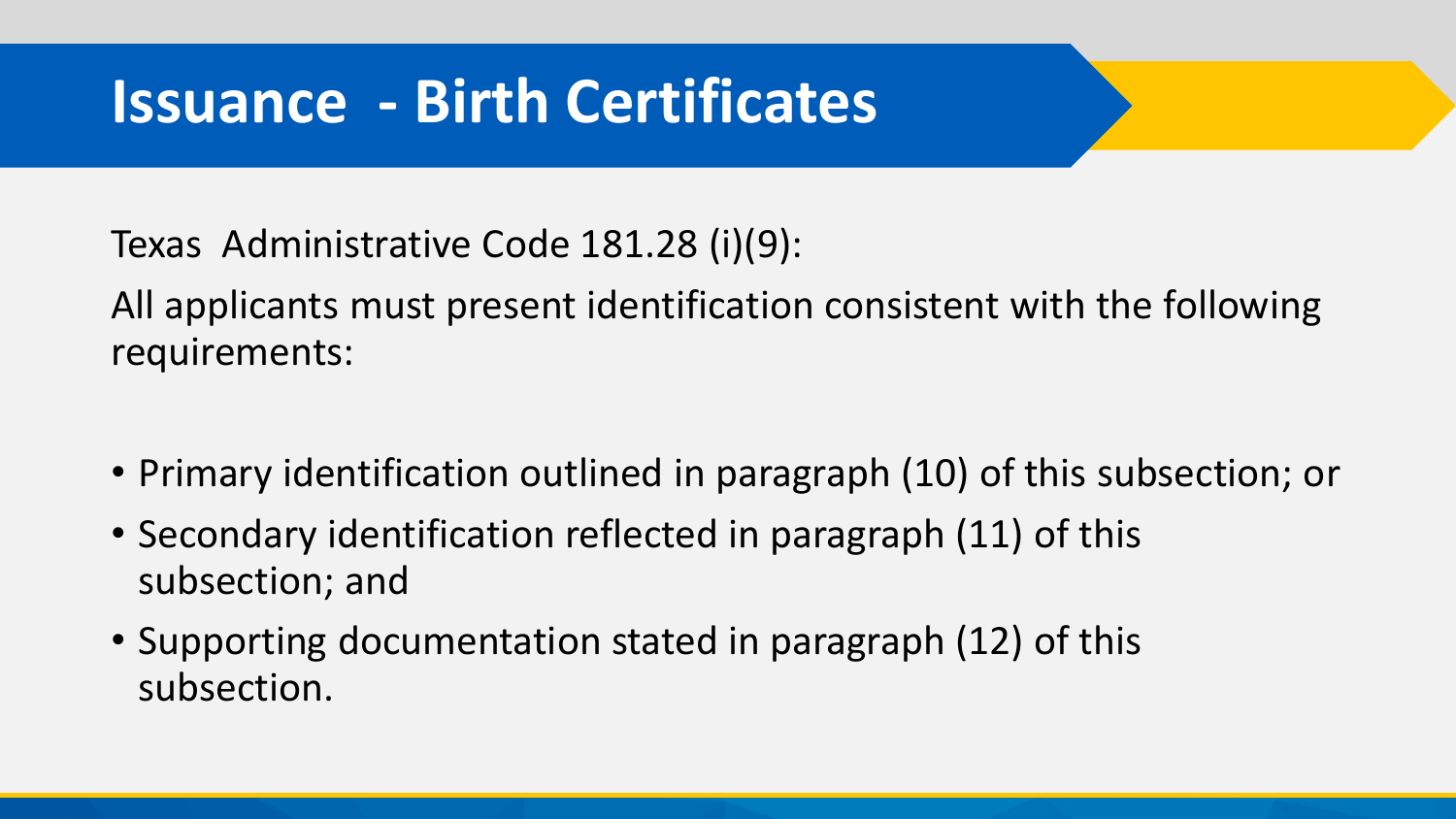Required Types of Identification

- Primary Identification 1 Item
- Secondary Identification 2 Items, one with signature
- Supporting Documentation 1 Secondary and 2 Supporting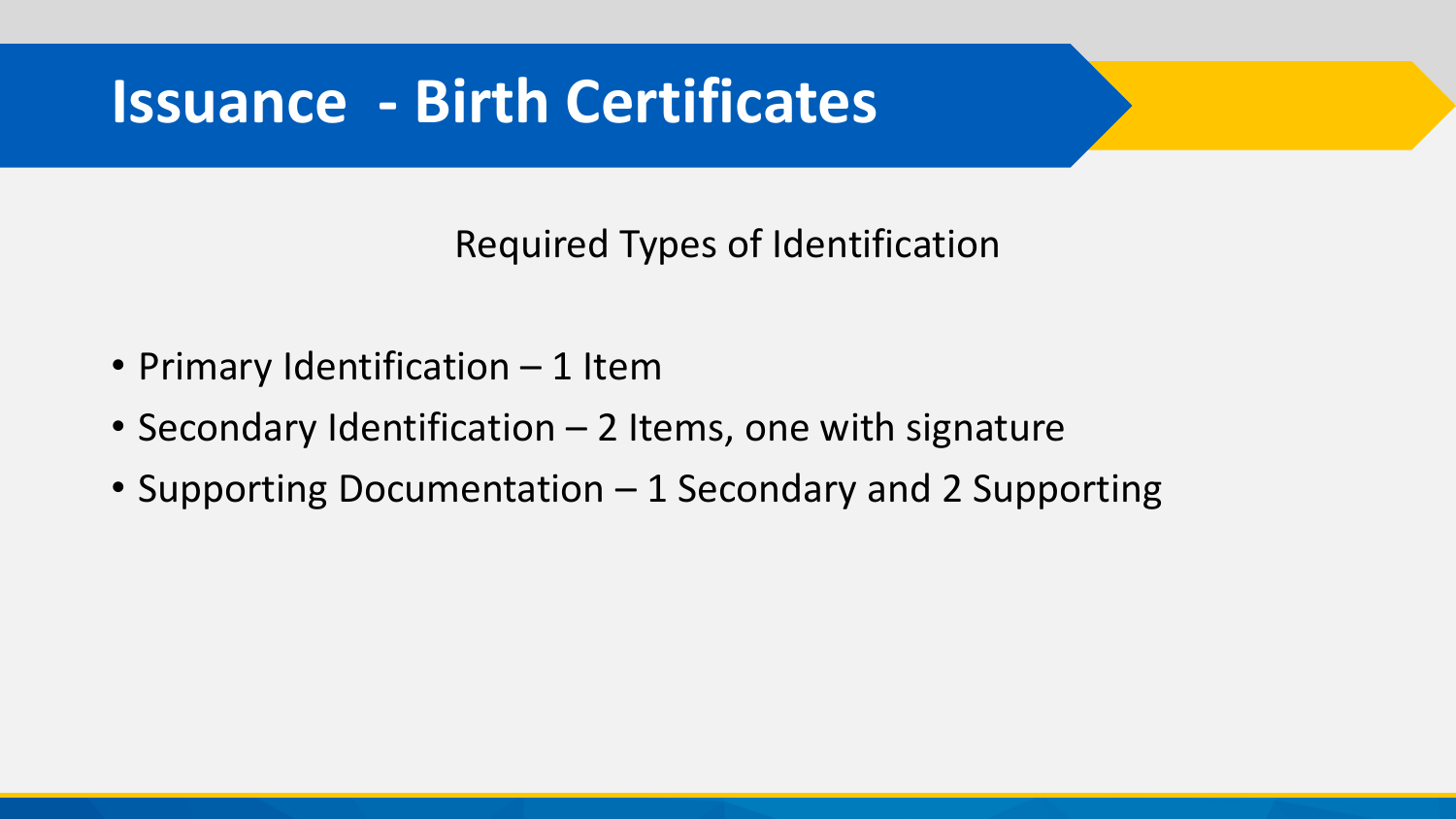#### Primary Identification

- Driver's License
- Federal or State ID card
- Federal, State, or City law enforcement employment ID card
- Offender ID Card issued by the Dept. of Criminal Justice correctional facility
- Military ID Card
- U.S. Citizen ID Card
- U.S. Passport

#### Primary Identification

- Dept. of Homeland Security, U.S. Citizenship and Immigration Services
- Employment Authorization Document
- Permanent Resident Card
- Travel Documentation: Re-entry & Refugee Travel Permit and Advance Parole
- SENTRI Card
- Concealed Handgun License



**Health Services** 

**Texas Department of State**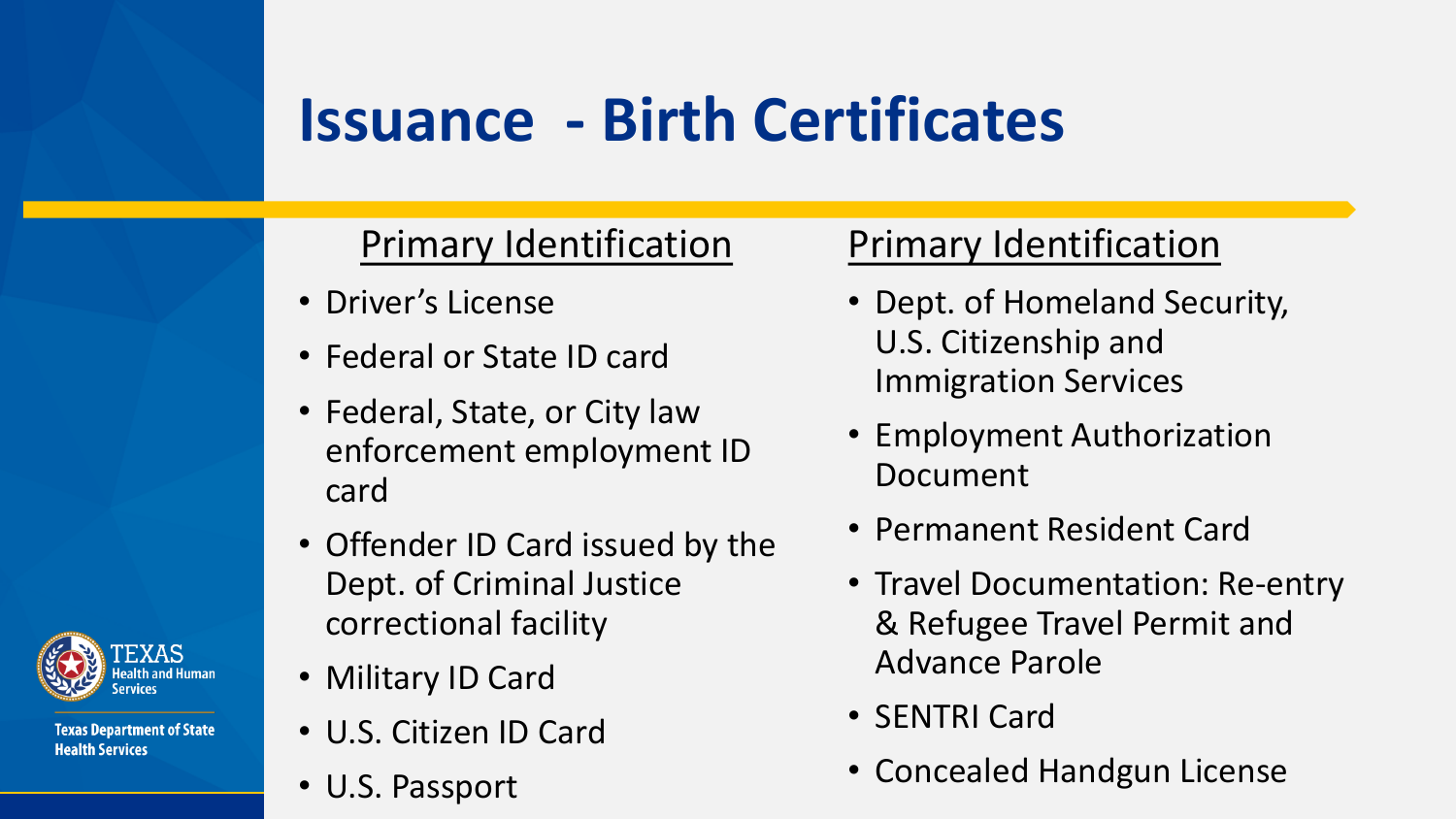#### Secondary Identification

- Current student identification
- Any Primary ID that is expired
- Signed Social Security card
- DD Form 214
- Medicaid card
- Medicare card
- Veterans Affairs card
- Private Company Employment ID Card
- Form I-94 accompanied by the applicant's Visa or Passport

#### Secondary Identification

- Medical insurance card
- Foreign Passport accompanied by a Visa issued by the U. S. Dept. of State
- Foreign Passport in accordance with the U.S. Dept. of State, Visa Waiver Program
- Certified birth certificate from the Dept. of State FS-240, DS-1350 or FS-545
- Mexican voter registration card
- Foreign ID with photo



**Health Services** 

**Texas Department of State**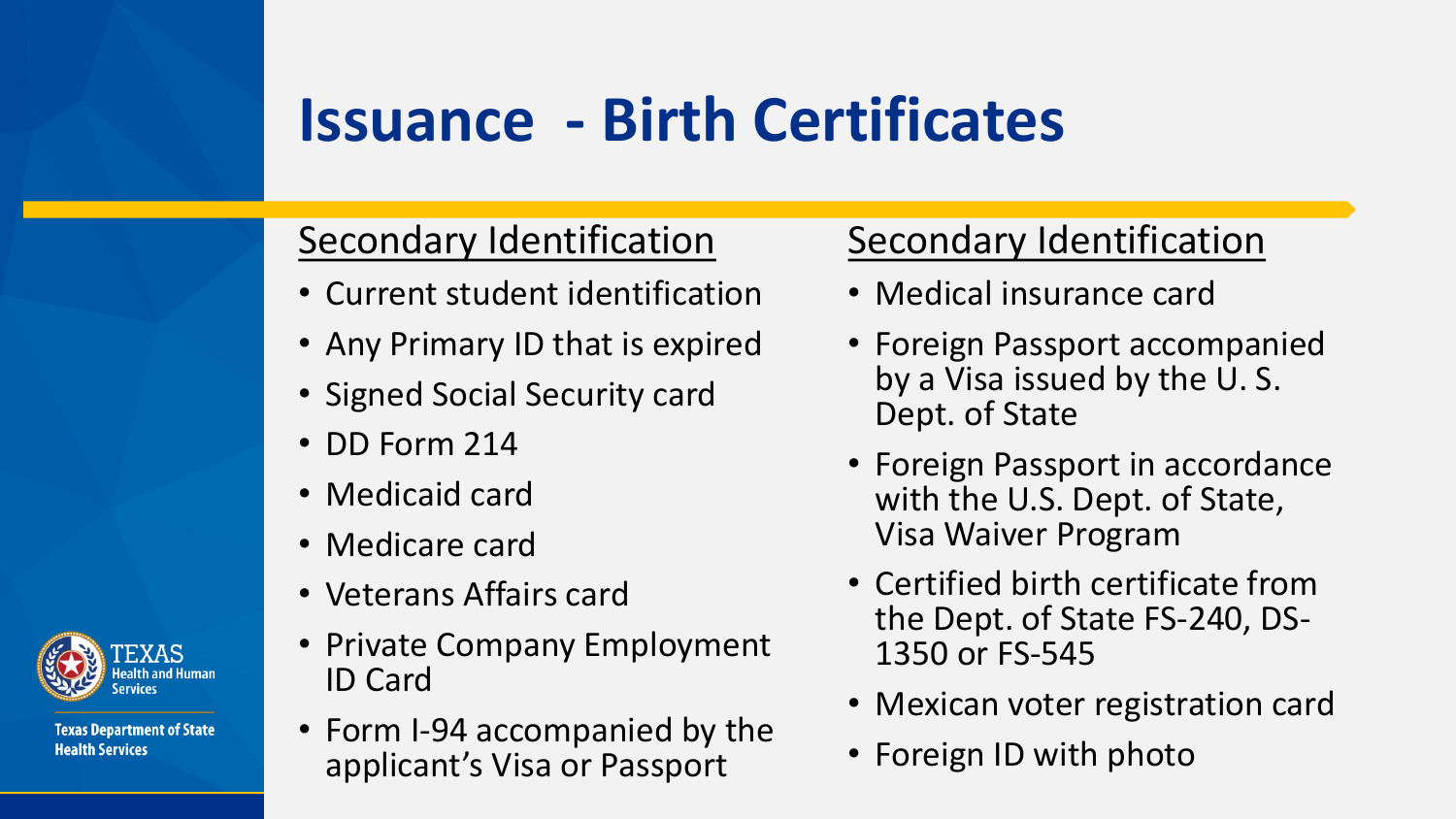Supporting Identification

Other records or documents that verify the applicant's identity. Vital Statistics refers to their policy for acceptable supporting identification. The examining or supervisory personnel may determine that a supporting identification document may meet the department's requirements in establishing identity.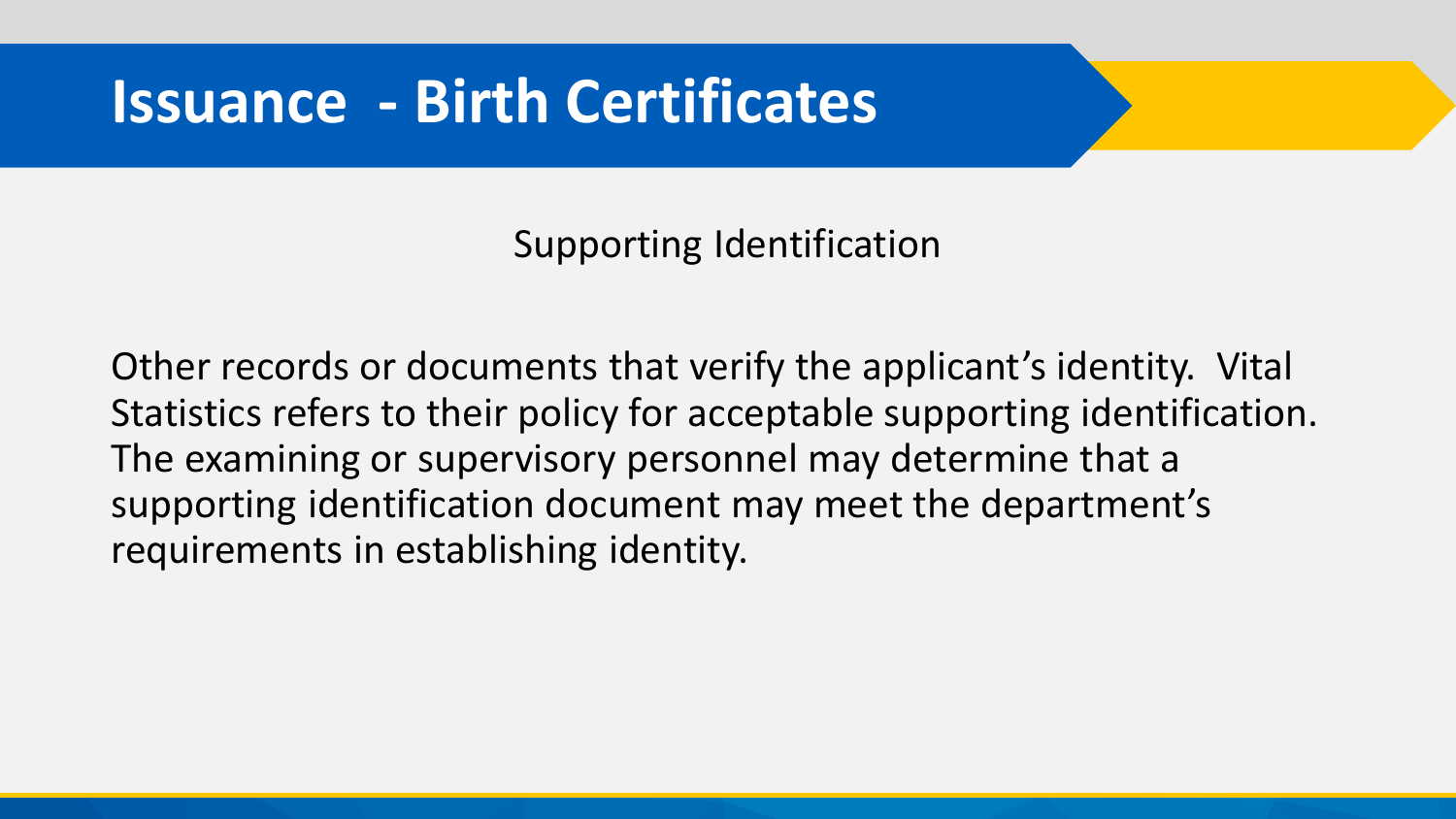#### 25 TAC 181.1: Definitions

Properly qualified applicant.

The registrant, or immediate family member either by blood, marriage or adoption, his or her guardian, or his or her legal agent or representative. Local, state and federal law enforcement or governmental agencies and other persons may be designated as properly qualified applicants by demonstrating a direct and tangible interest in the record when the information in the record is necessary to implement a statutory provision or to protect a personal legal property right.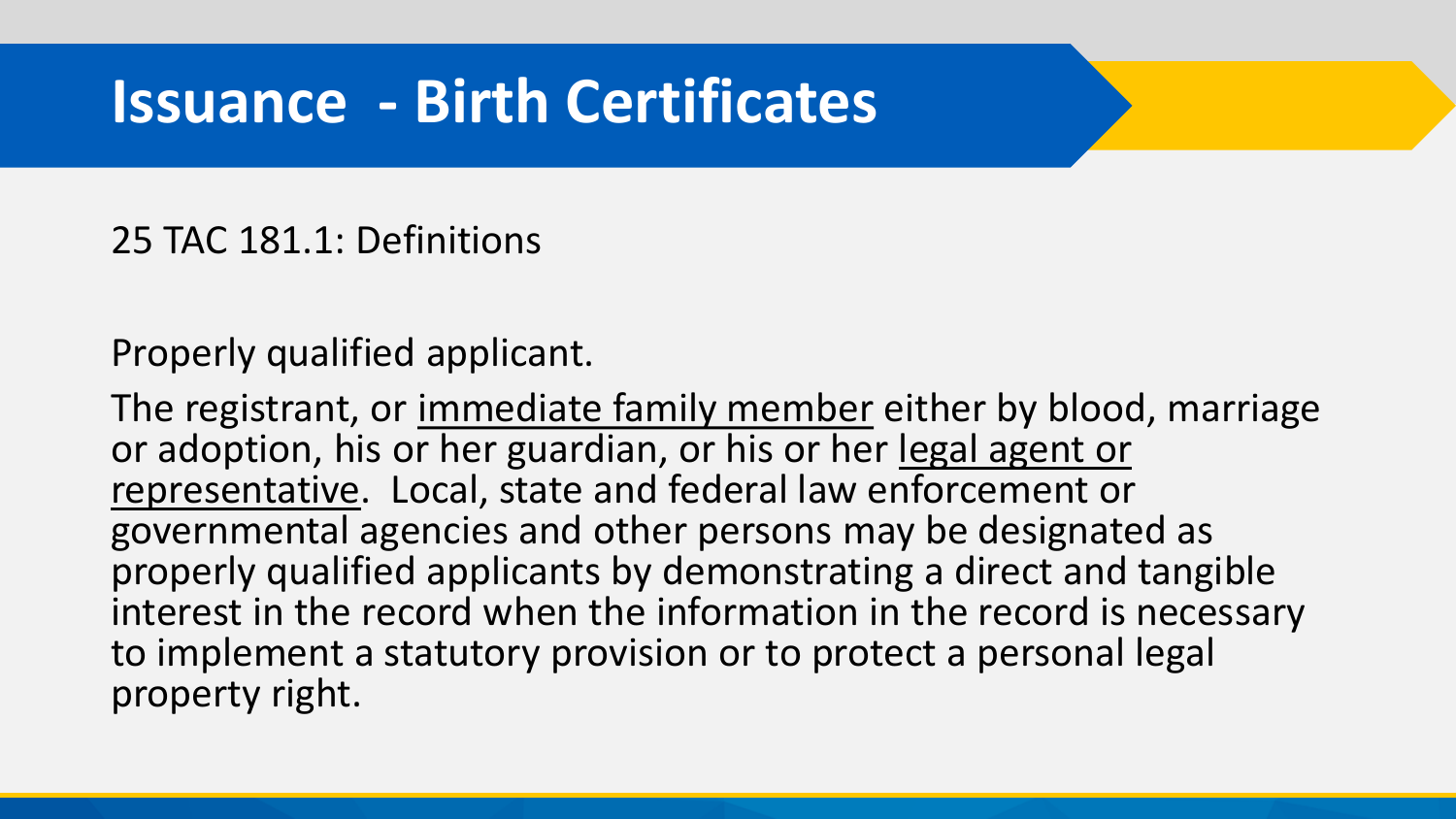25 TAC 181.1: Definitions

Immediate family member – The registrant, his or her guardian, or the children, spouses, parents, siblings, or grandparents of the registrant.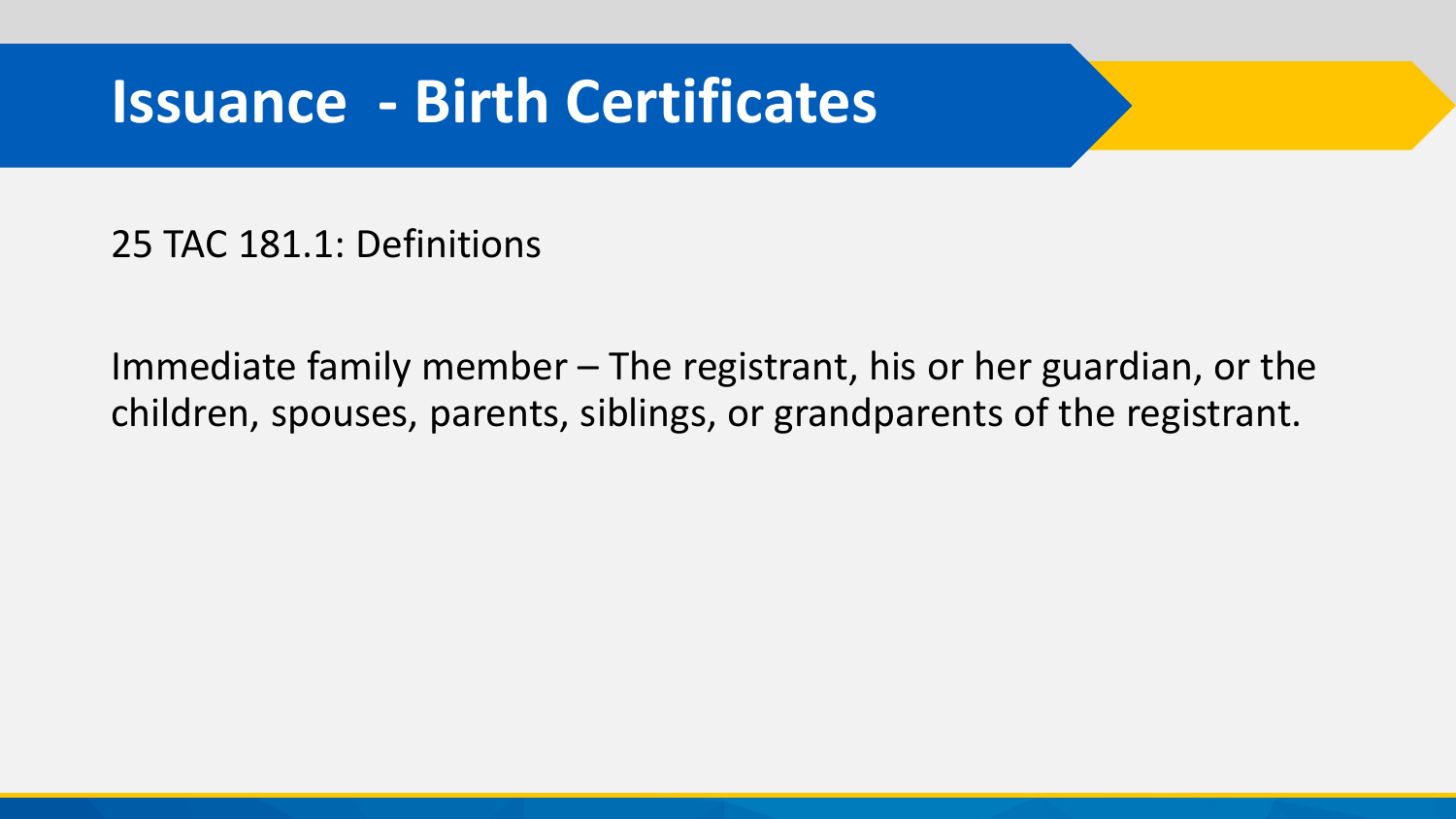#### Question

What if a you have a customer walk in and say they need to get a copy of a birth certificate for someone they used to babysit when they were a toddler?

What if the the customer presents to you a signed affidavit from the Certified Babysitter's Organization Club?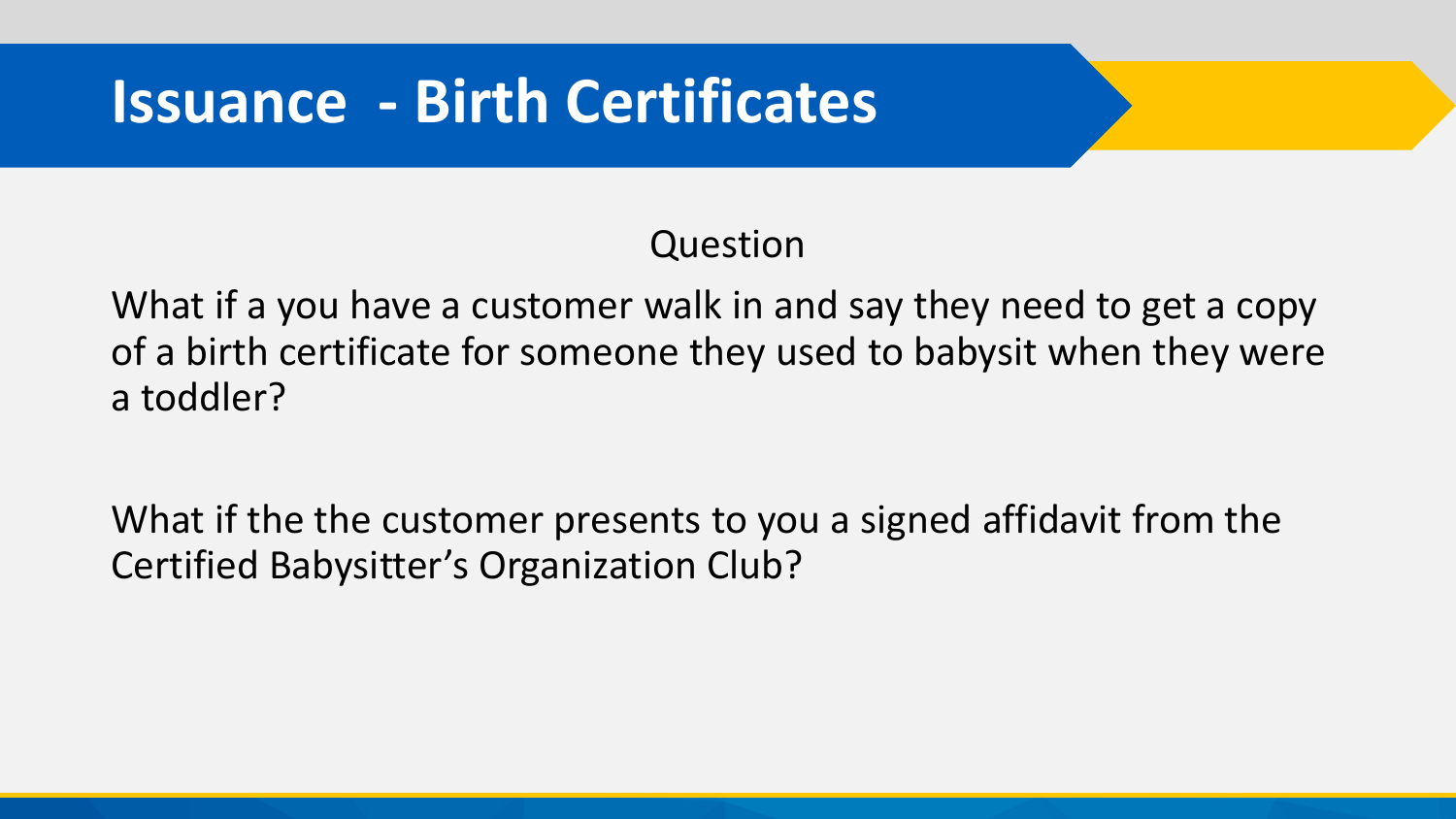#### 25 TAC 181.1: Definitions

Legal representative (personal representative or agent) – An attorney in fact, a funeral director, or any other person designated by affidavit, contract, or court order acting on behalf and for the benefit of the registrant or his or her immediate family. In order to determine the need for protection for personal property rights when the legal representative is acting on behalf and for the benefit of the registrant or the registrant's immediate family or other entity having a direct and tangible interest in the record, the State Registrar, Local Registrar, or county clerk shall require a designation document or an attested statement to that effect.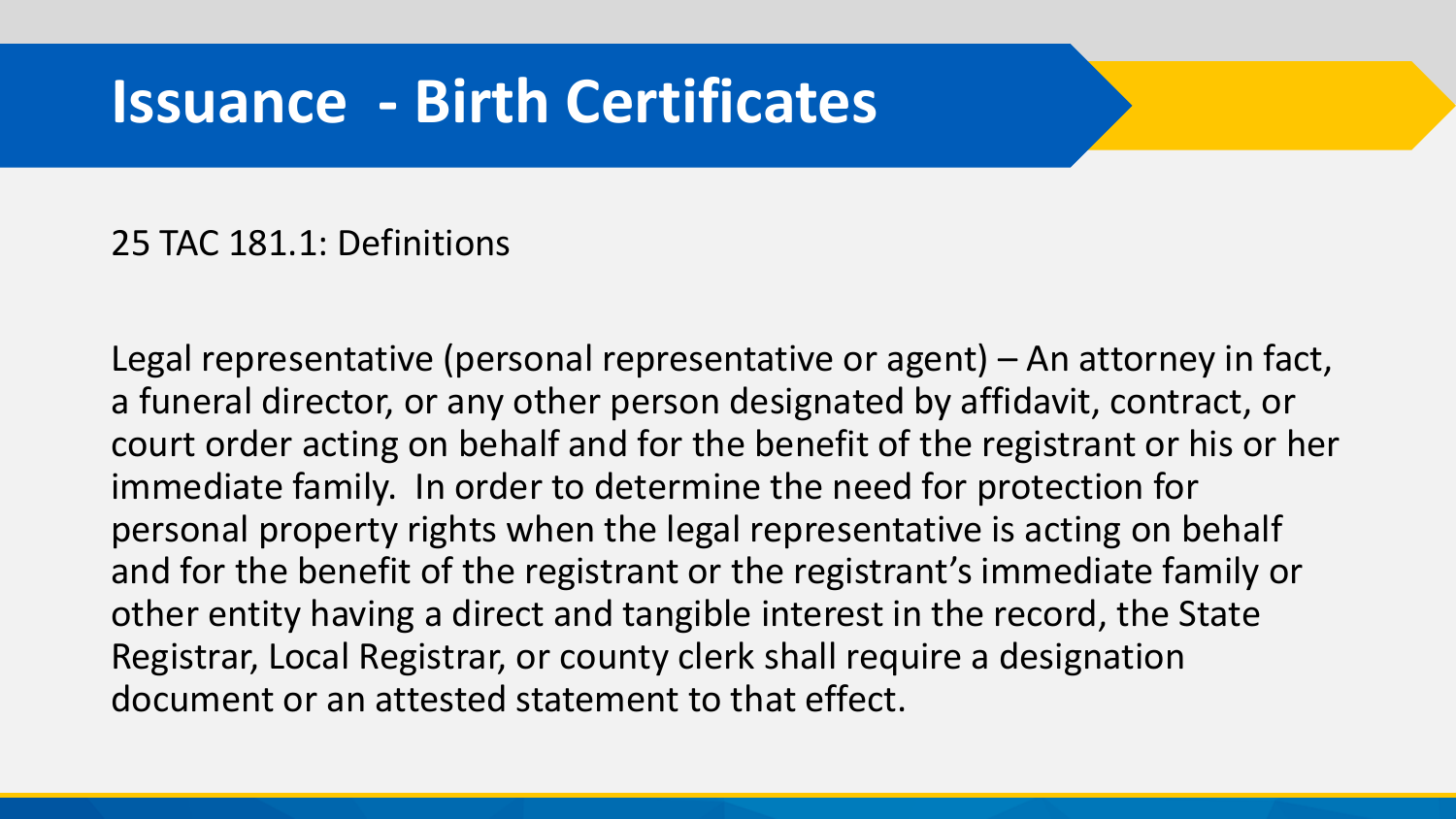#### Question

Someone comes into your office slightly frantic and desperately needing their birth certificate so they can get a driver's license. This person doesn't have any identification at all. What do you do?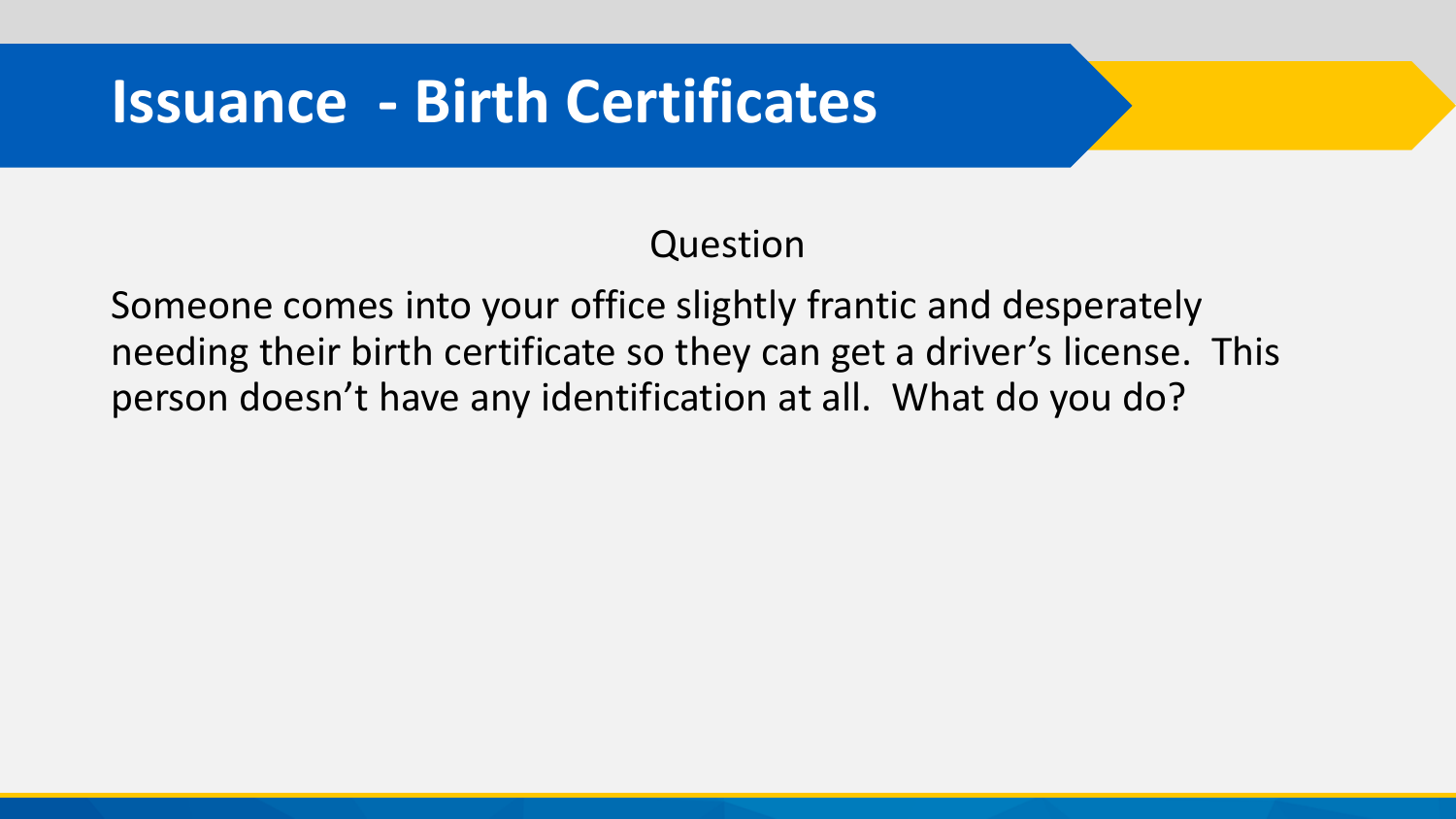Try to set the customer at ease by letting them know there are other options if a primary identification is not available. Advise the customer that they have options. You can accept a secondary forms of identification or forms of supporting documentation.

TAC 181.28 (i) (9)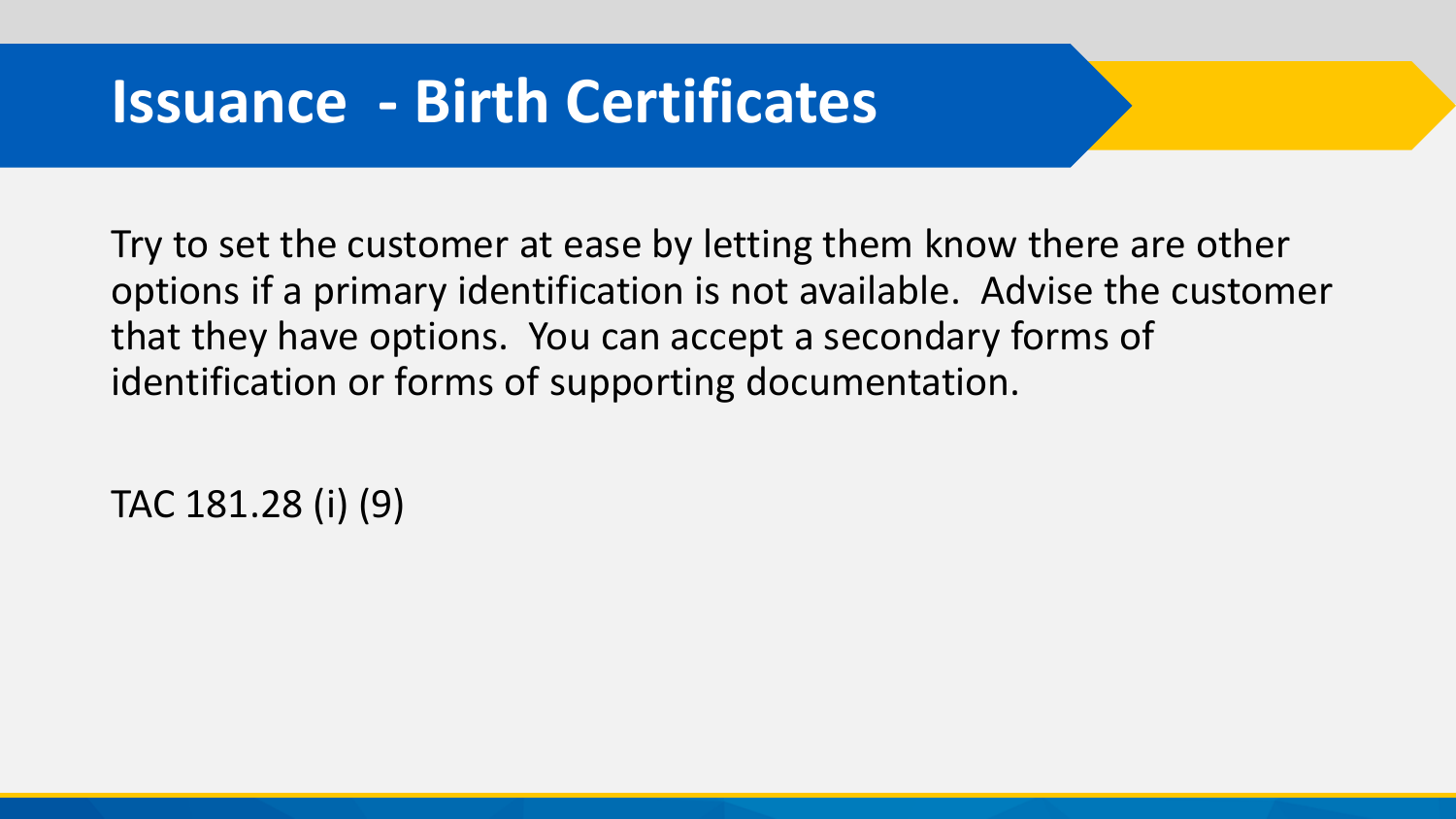#### Question

#### What are some examples of demonstrating a direct and tangible interest in a given record?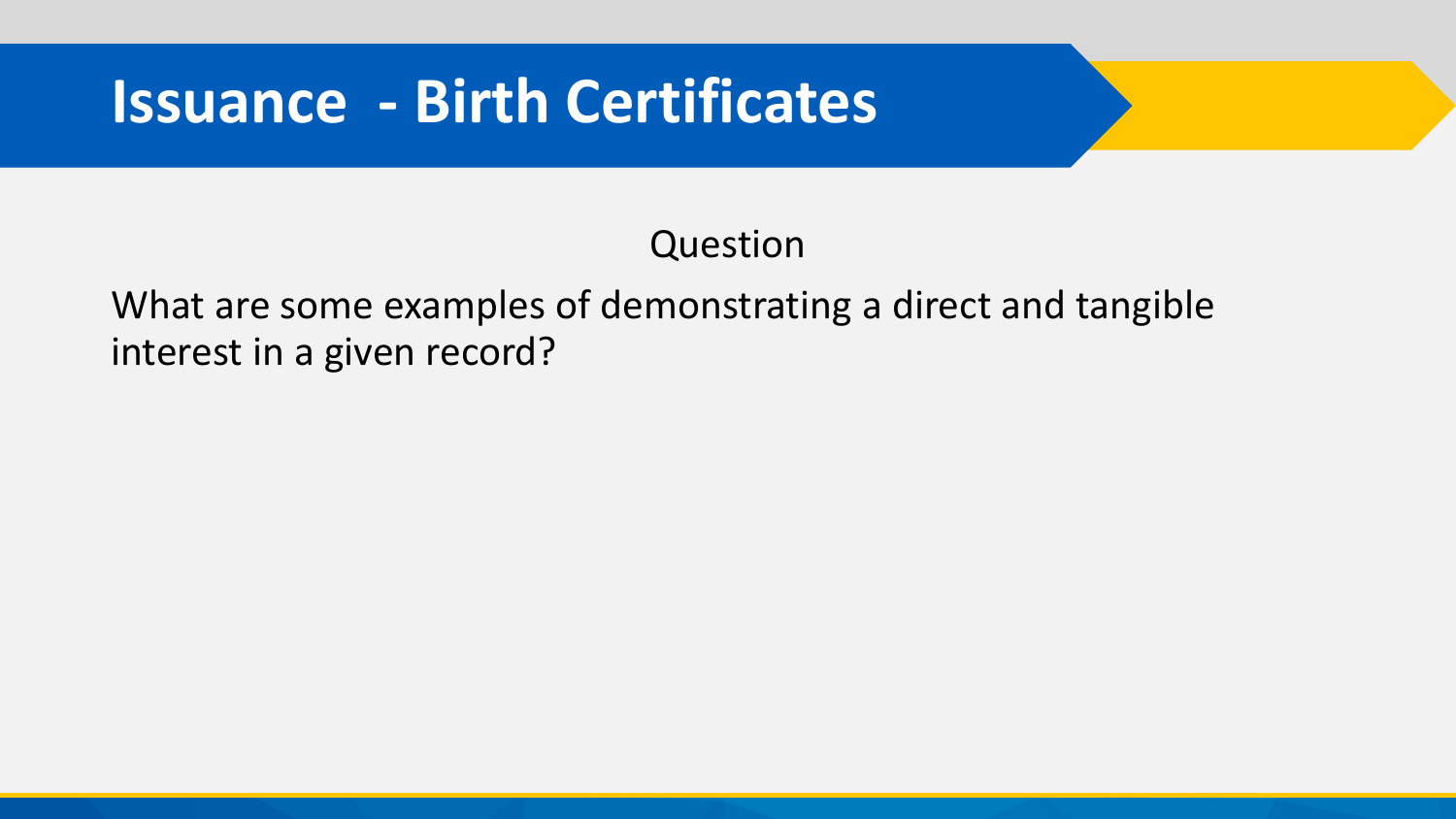- Wills
- Car Titles
- Insurance Policies

Per TAC 181.1, the applicant needs to show that he/she needs the record to implement a statutory provision or protect a personal property right.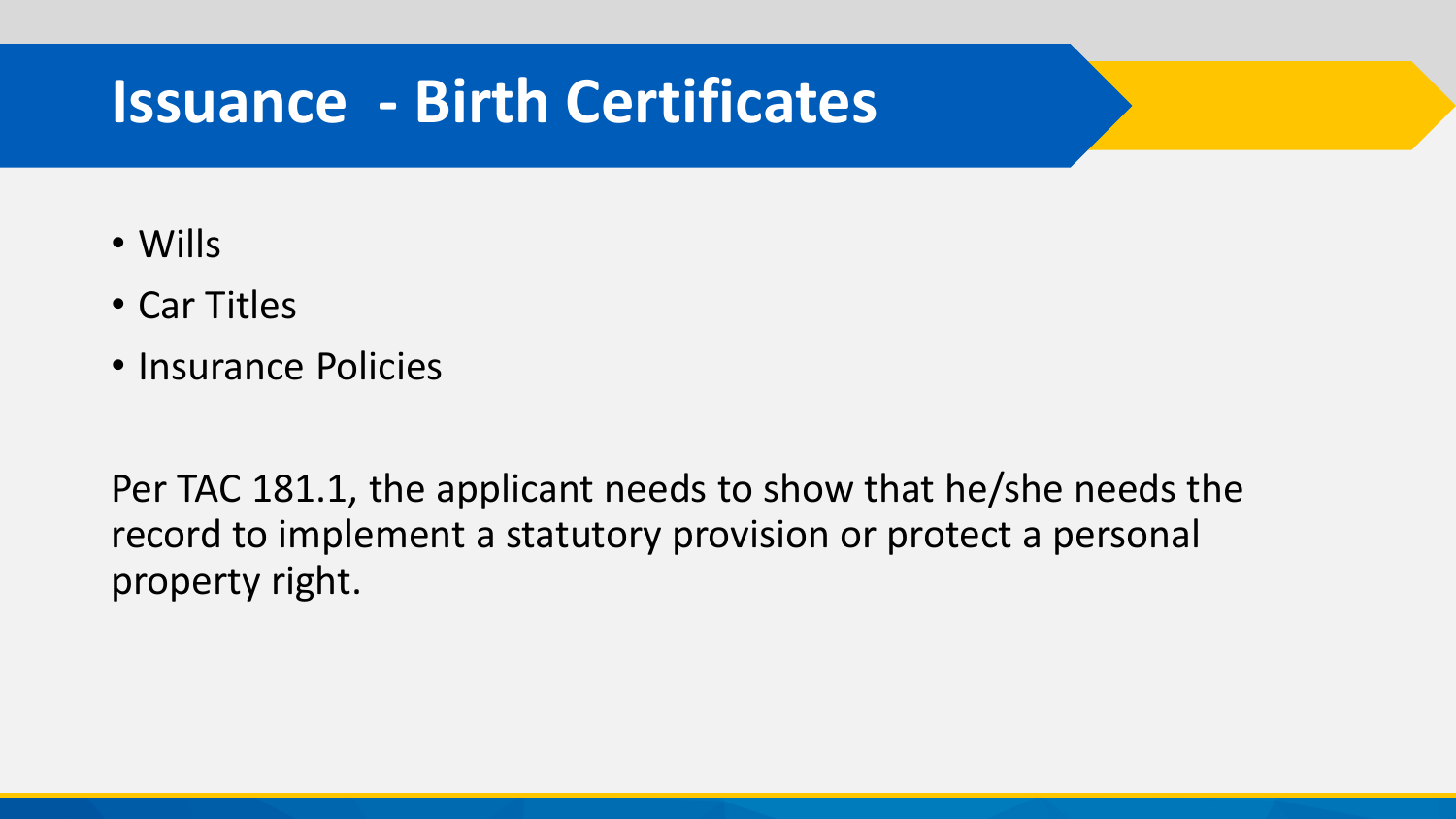#### Question

- Your office is busy with issuances, and you find that your office is running low on physical storage space for in-person birth certificate applications.
- How many years should your office keep these applications on file before disposing of them?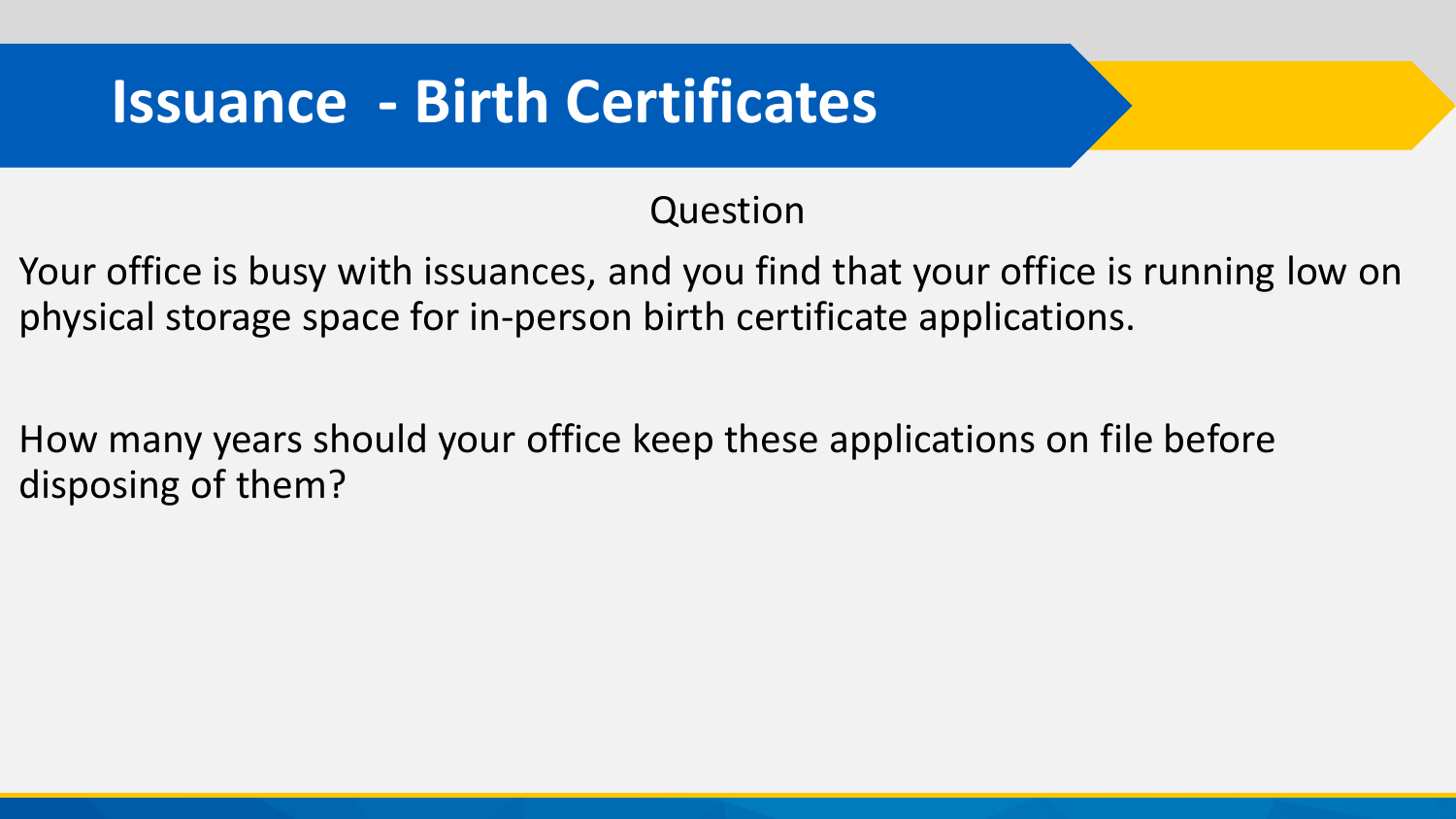3 years per TAC 181.28 ( e )

Record retention. An electronic record or paper application that includes the date issued, document control number, name, address and signature, and a photocopy of facsimile of the form of identification to whom the record was issued shall be made and maintained for a period of three years from the date issued.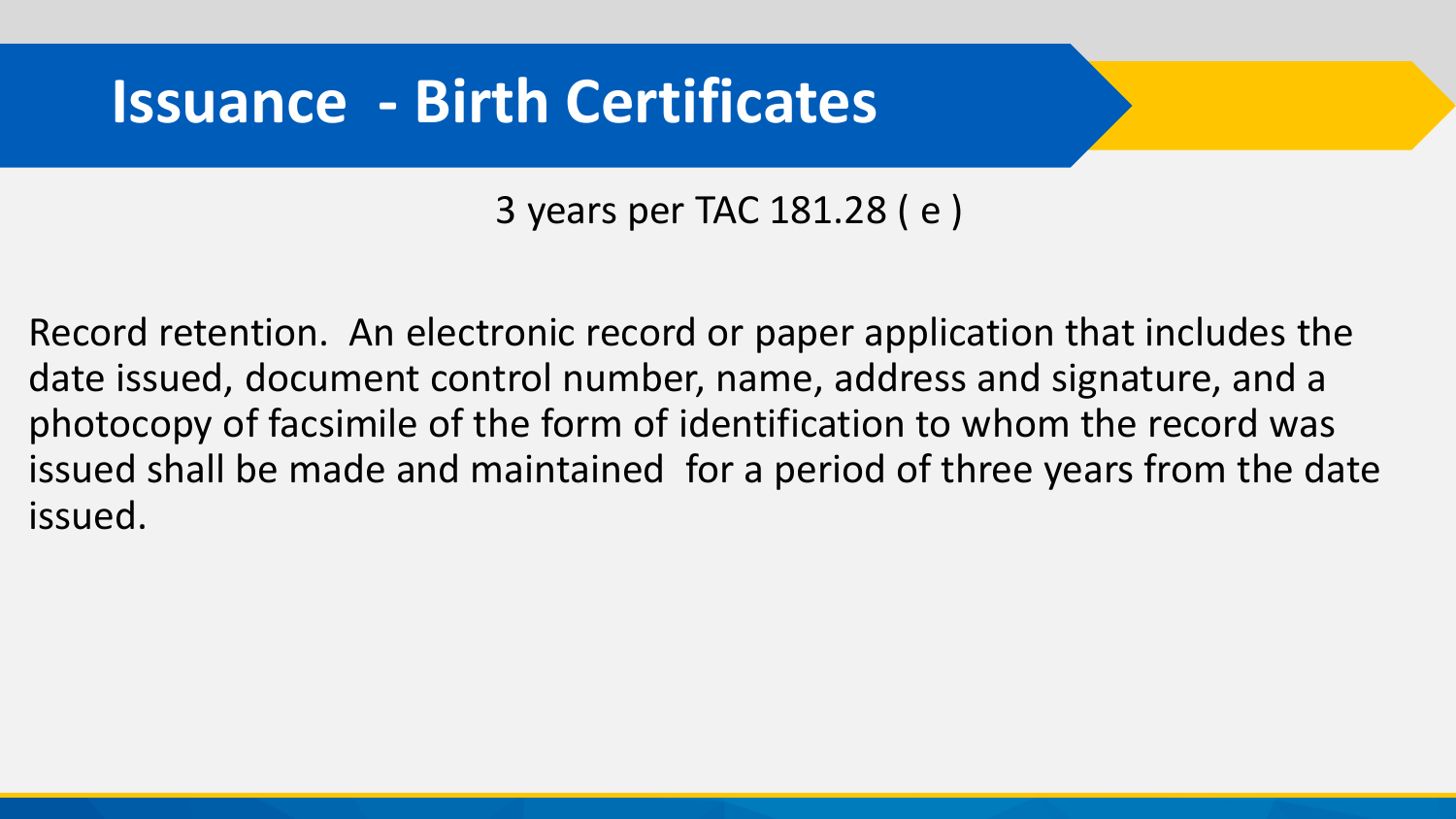Abused Birth Record

Any birth record that has had 10 certifications issued since the original date of filing shall be considered an abused record. Such a notation shall be made on the birth record.

Local Registrars shall notify Vital Statistics of any abused records. Customer requests for additional certifications shall be made through the State.

When the State Registrar receives a request for an abused birth record, he/she shall refuse to issue any additional certifications until the registrant, minor registrant's parent who is not excluded by law, or registrant's guardian has satisfactorily explained, the reason for the additional request(s).

TAC 181.24(a)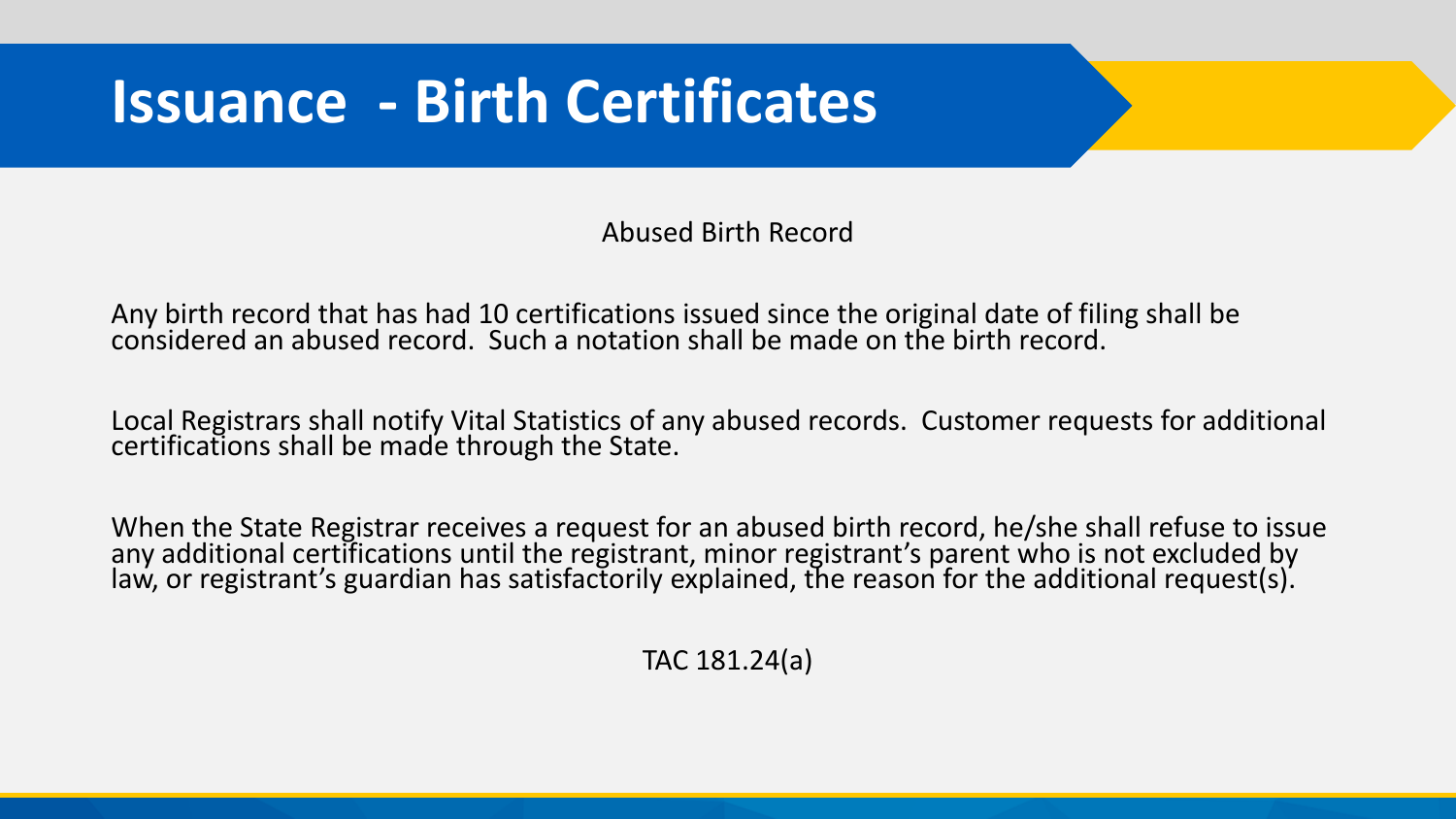

**Texas Department of State Health Services**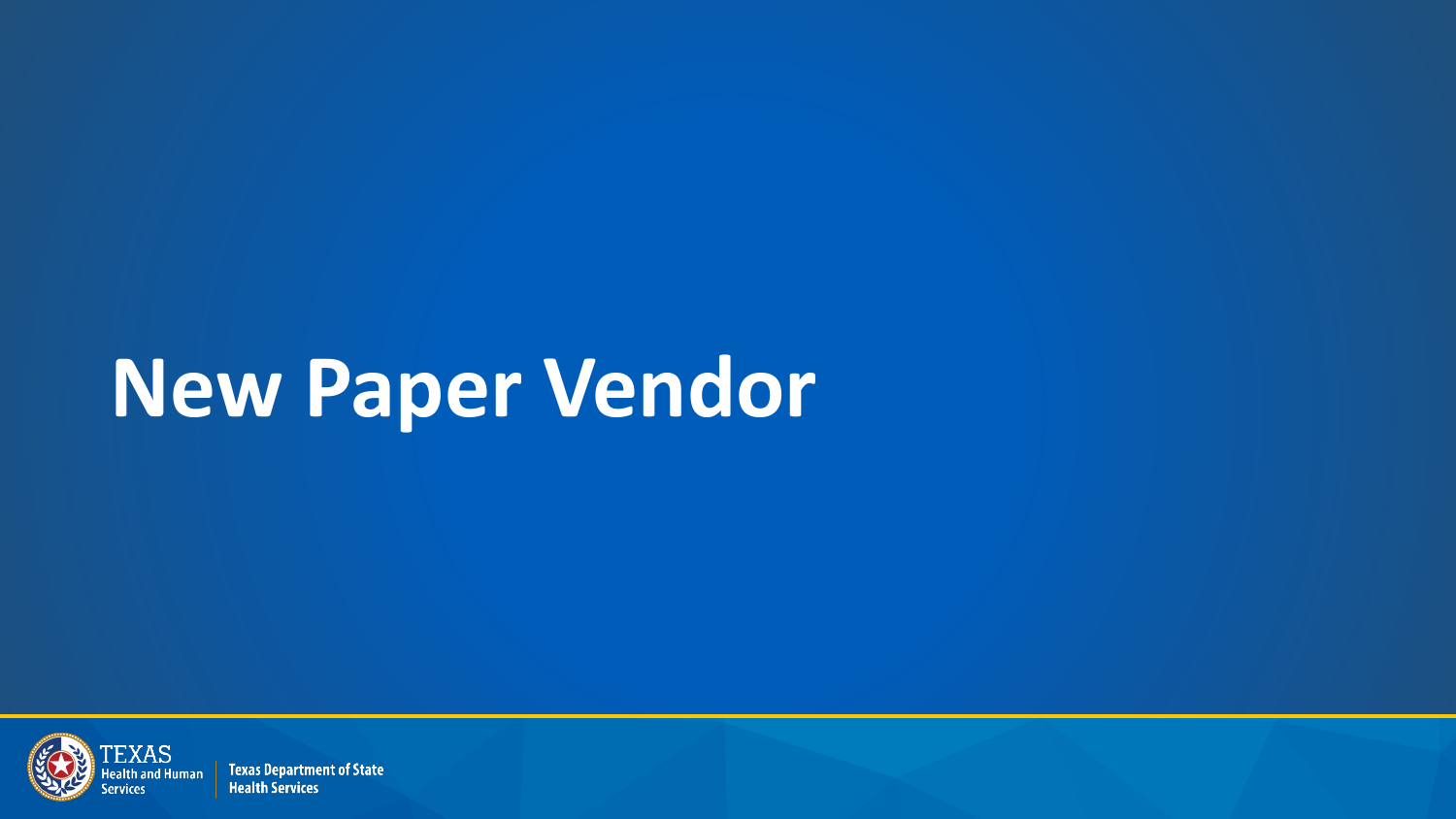Veritrace, Inc., will be our new security paper vendor. They will provide all security paper certified copies of vital records. This includes all Texas local and state officials.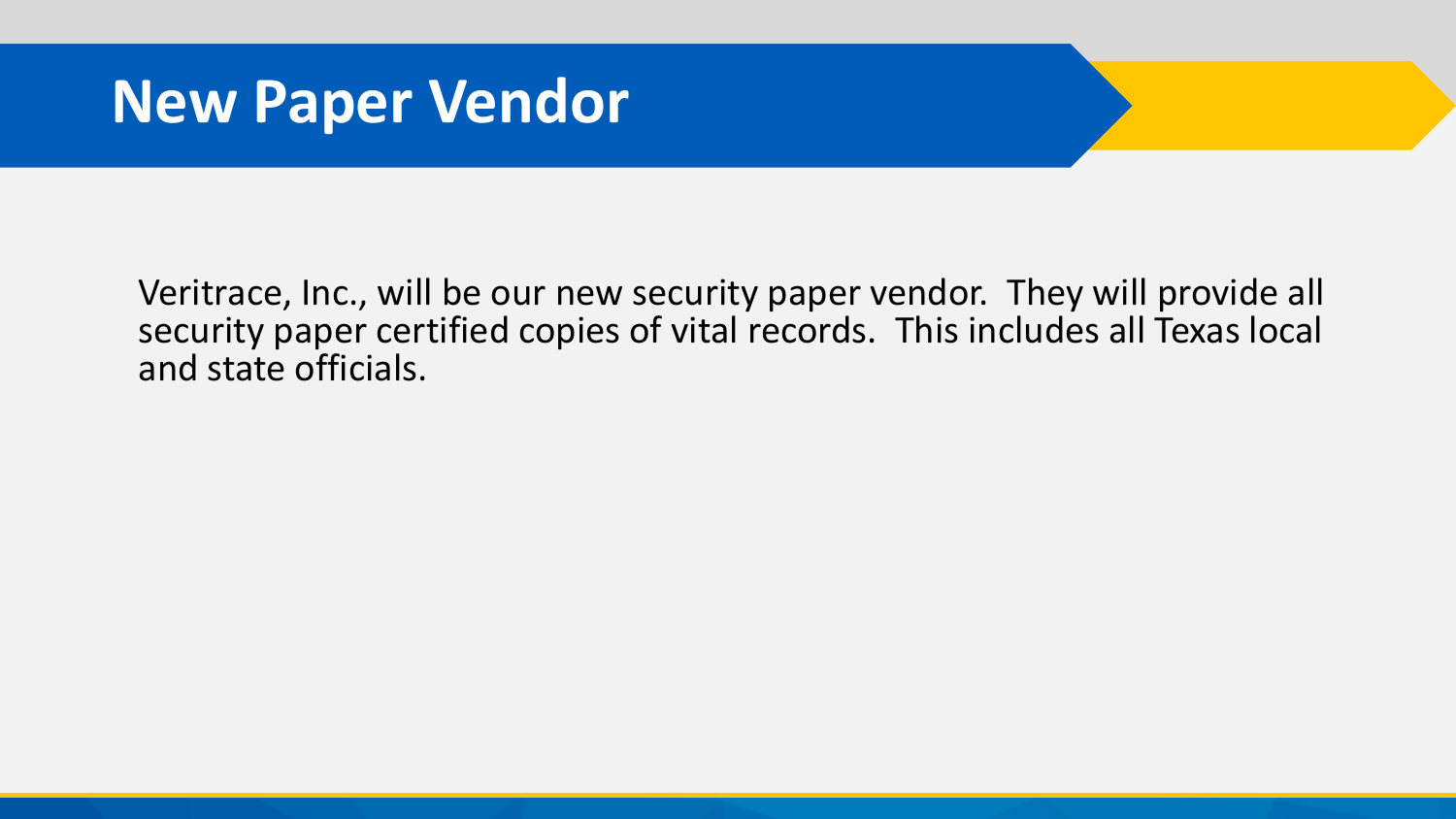#### Common FAQs for the New Paper Vendor

- Is paper our office ordered from the previous vendor still valid and able to be issued to customers?
- Yes, you can continue to issue the previous vendor paper your office purchased to customers. The paper remains valid.
- When does the previous vendor paper expire?

Your office can exhaust your supply. The paper does not have an expiration date.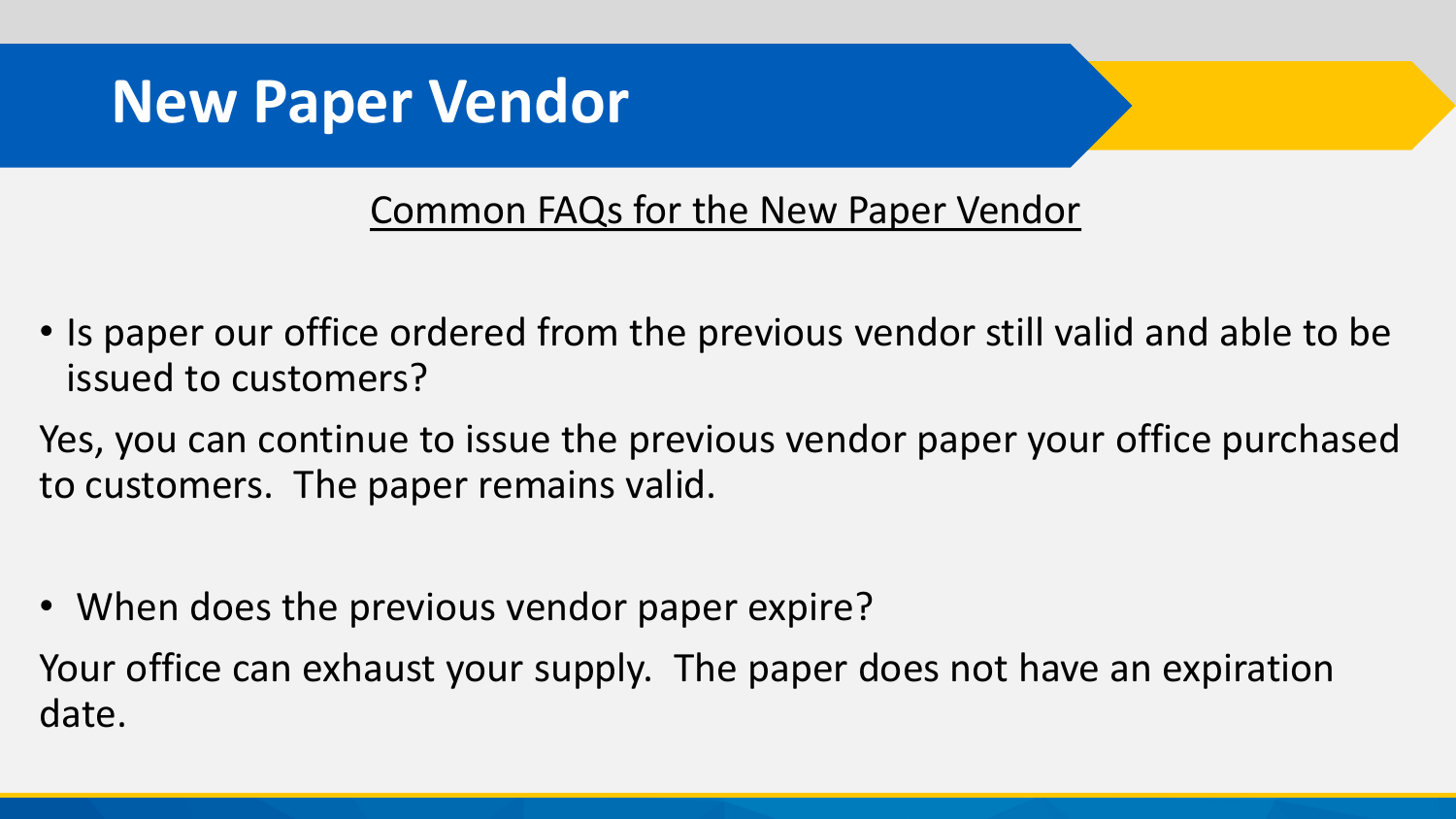#### Common FAQs for the New Paper Vendor

• Does this paper vendor meet statutory guidelines?

Yes, Texas Administrative Code Chapter 181 requires certain security features for security paper to deter forgery, counterfeiting, and document tampering. The new paper vendor meets all these requirements.

• What is the process for exchanging local registrar signature information? Veritrace will have a proof process similar to the previous vendor.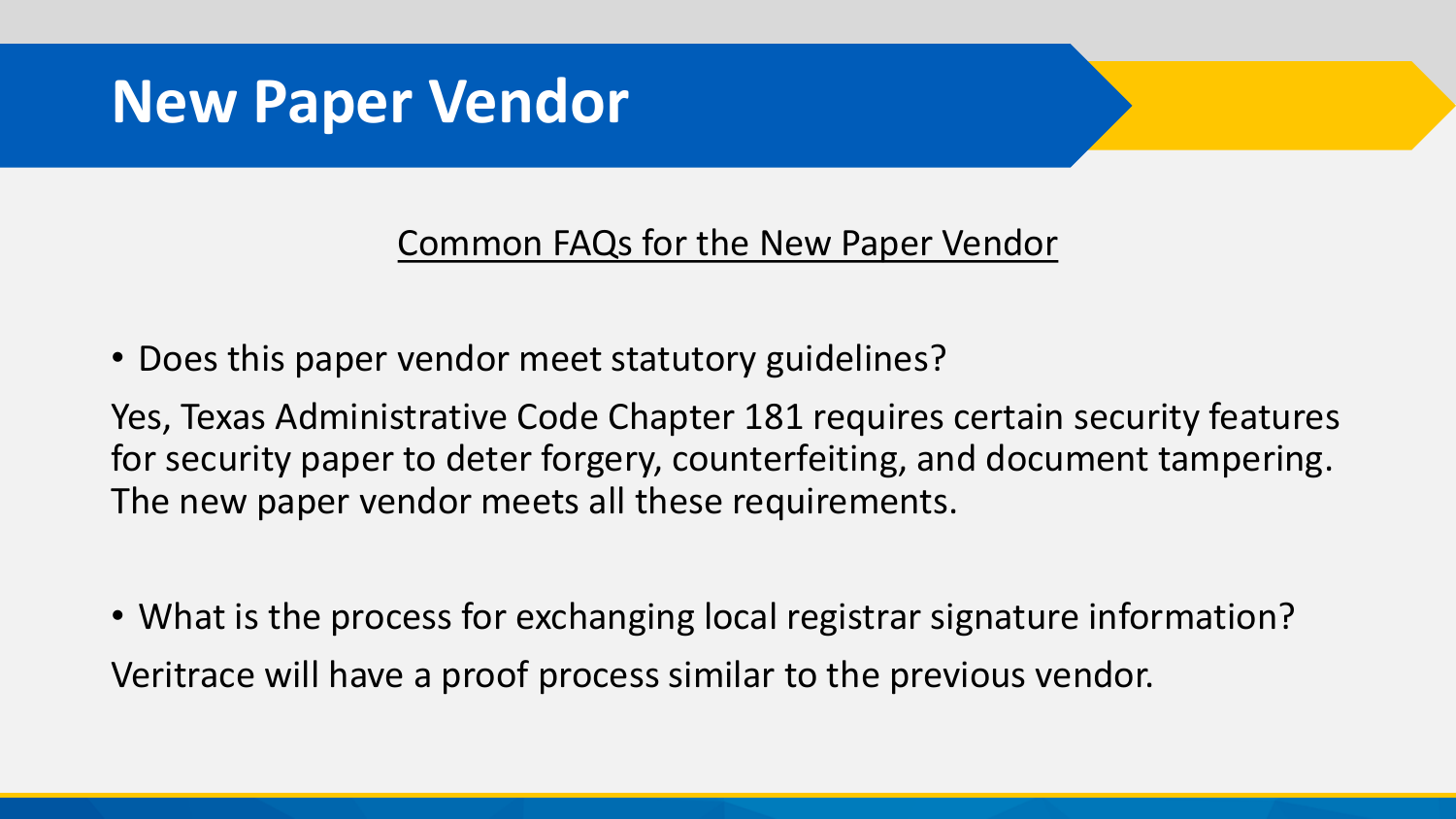#### Common FAQs for the New Paper Vendor

• Do you need to order the new paper at a specific deadline? No, you will only need to order from the new vendor when you need to replenish your stock of security paper.

• What is the process for ordering new security paper?

Once the initial set up is complete, the new paper vendor will be available for future orders.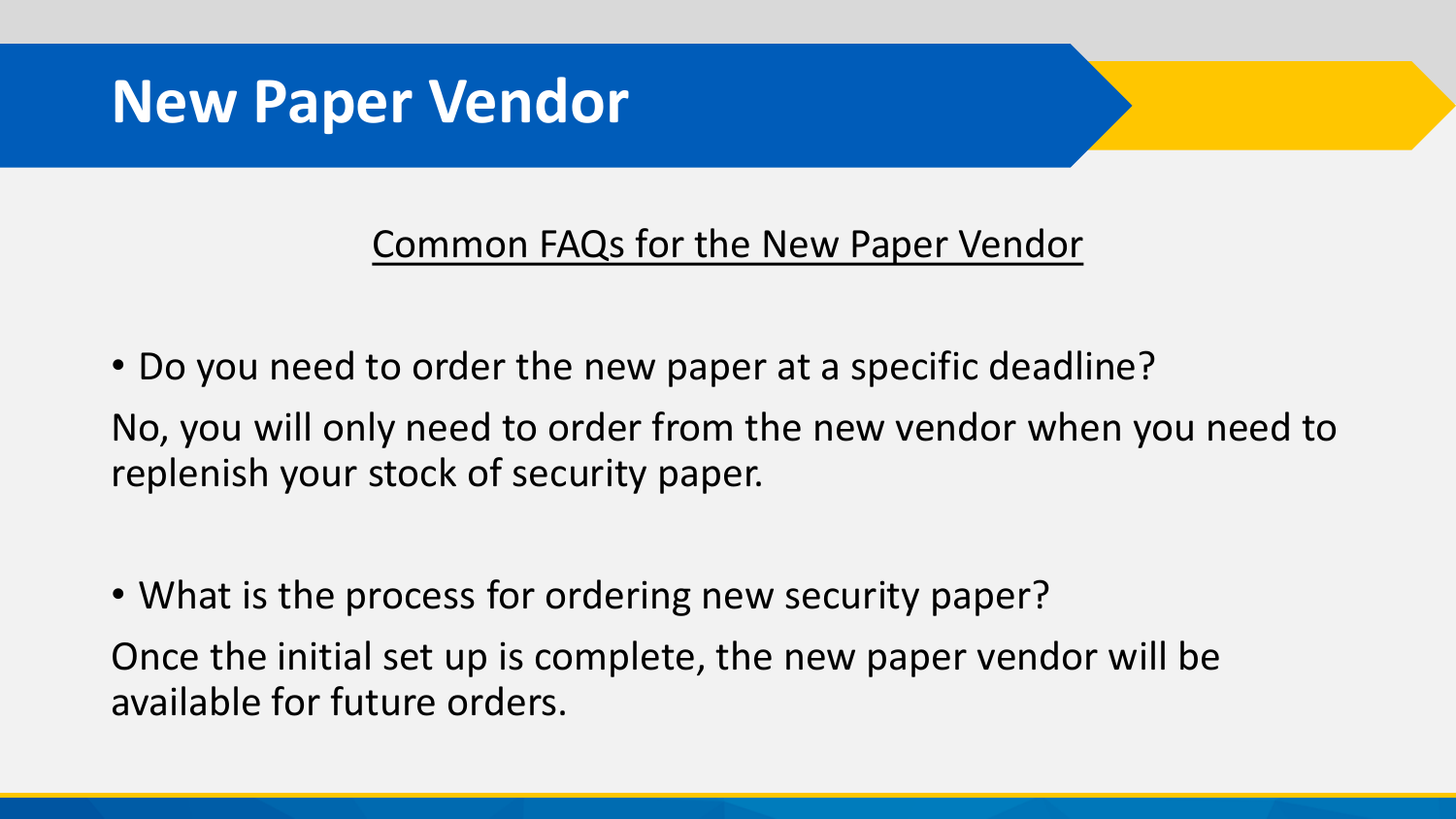#### Common FAQs for the New Paper Vendor

• Why is there another vendor?

The current contract for security paper expired. HHS/DSHS requested bids for a new contract and the new paper vendor was awarded the new contract for security paper.

<https://dshs.texas.gov/vs/field/Veritrace-Inc--Security-Paper/>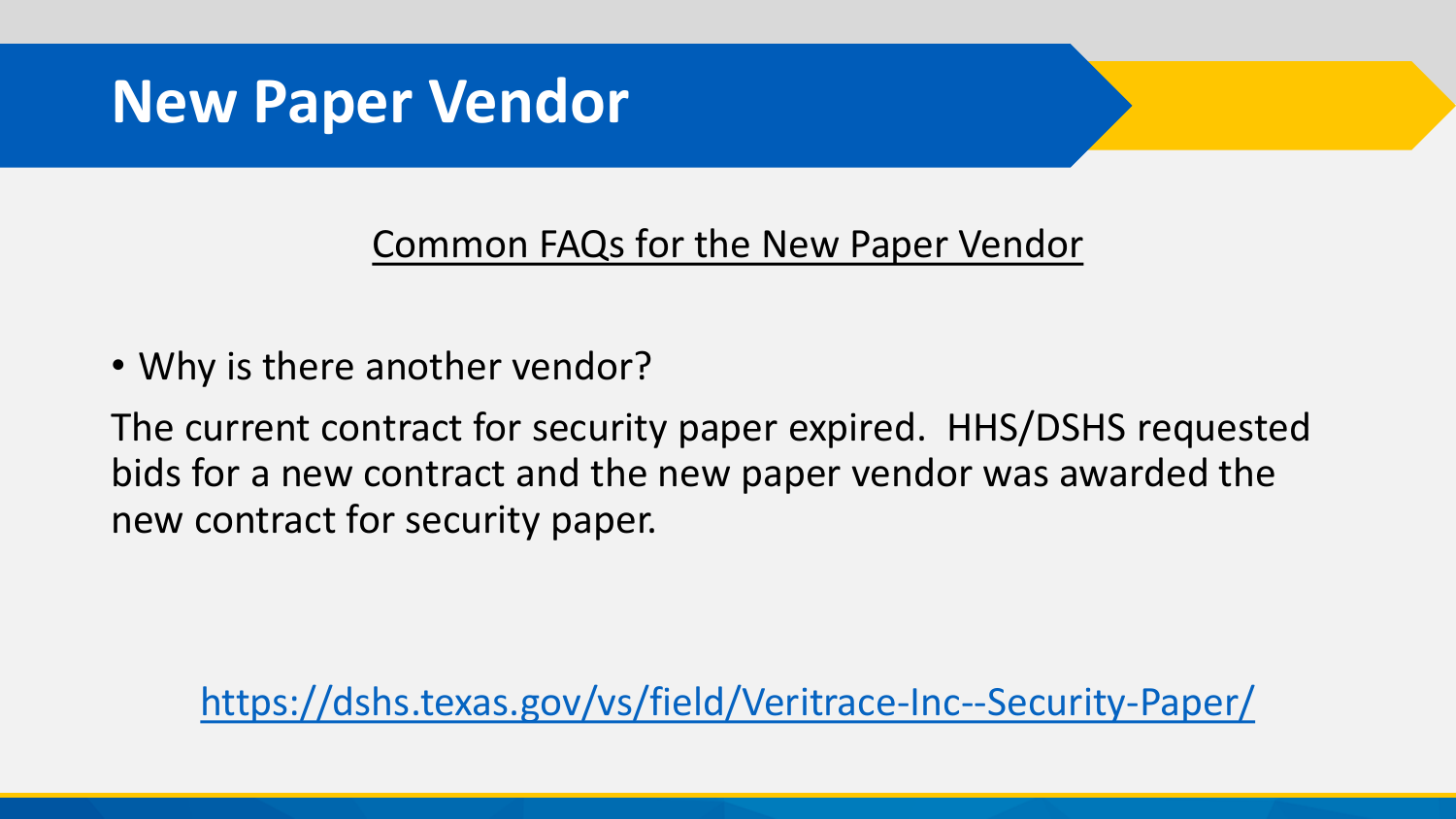How do I get an account setup with the new vendor?

Email your Field Representative and we will send you the CUS-07 Form to complete and return to your Field Representative along with any current Proofs.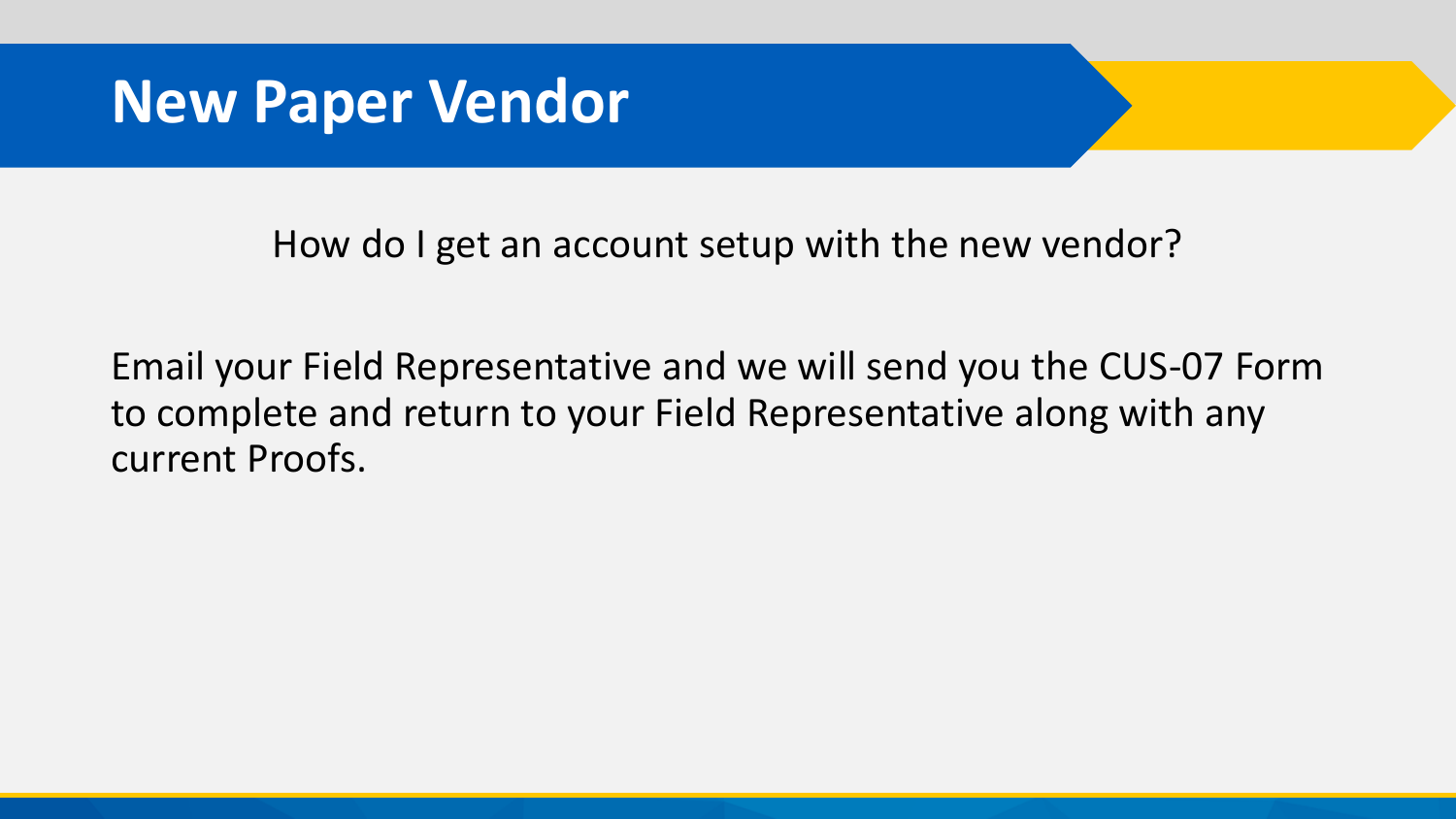

**Texas Department of State Health Services**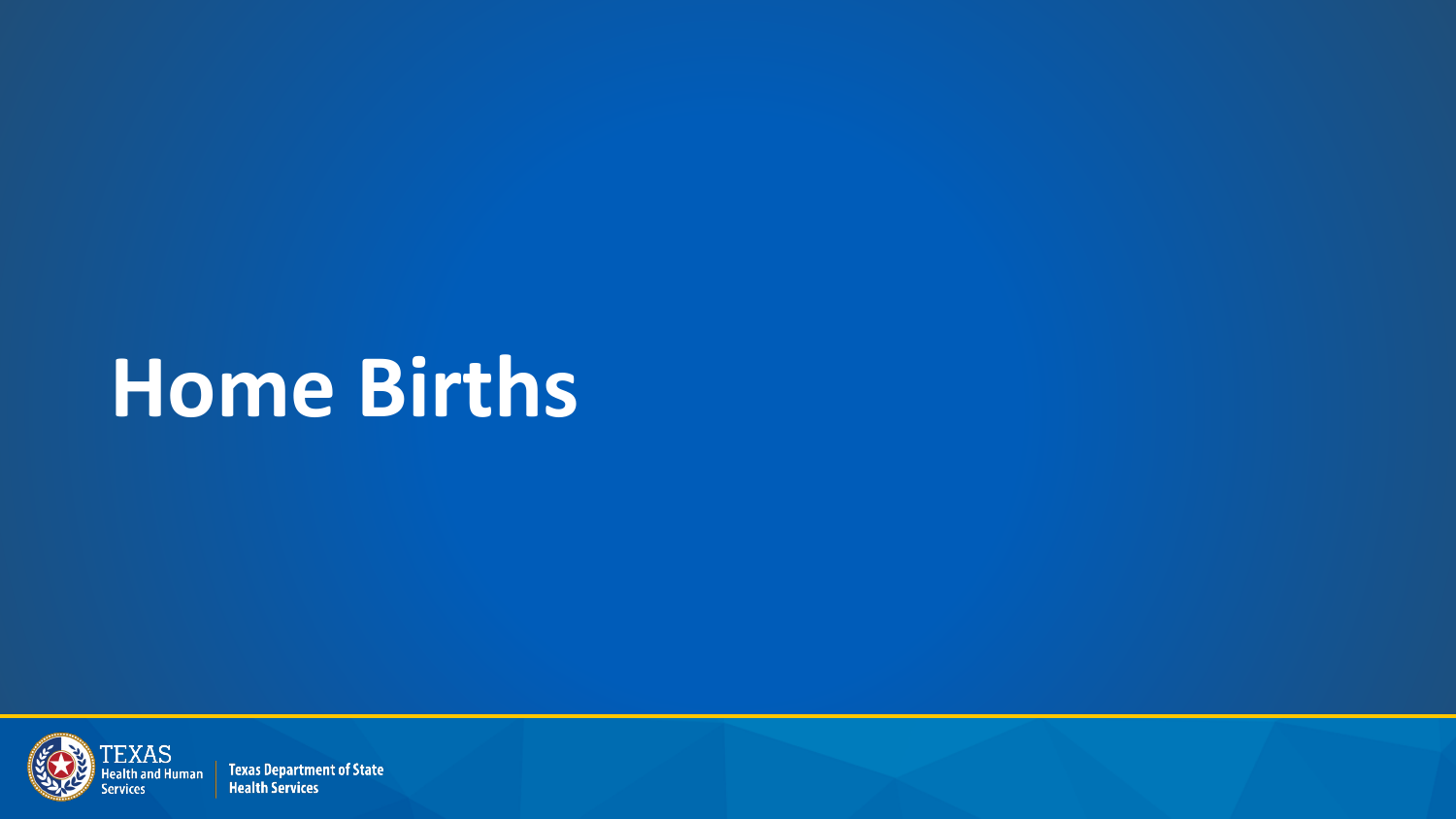Texas Administrative Code 181.26

#### *Filing of Birth Certificates for Infants Born Outside of a Licensed Institution*

(c) The essential elements to register a non-institutional birth are:

- (1) Evidence of pregnancy
- (2) Evidence that there was an infant born alive
- (3) Evidence that the birth occurred in the registration district; and
- (4) Evidence that the infant's birth occurred on the date stated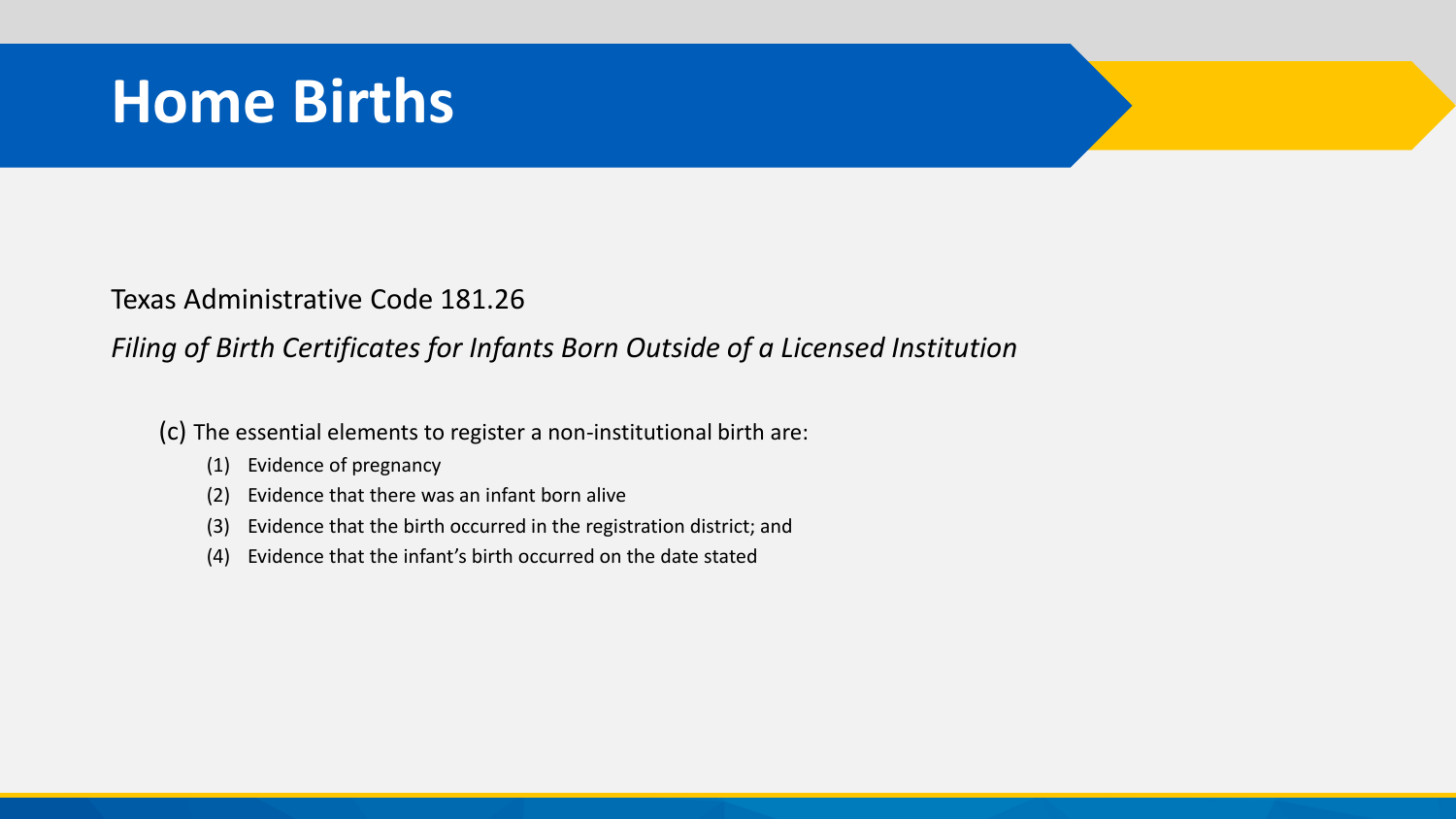#### What can be used for "Evidence of pregnancy?"

- Prenatal Record
- Statement from physician or health care provider
- Other evidence acceptable to Local Registrar
- Notarized affidavit with a photo identification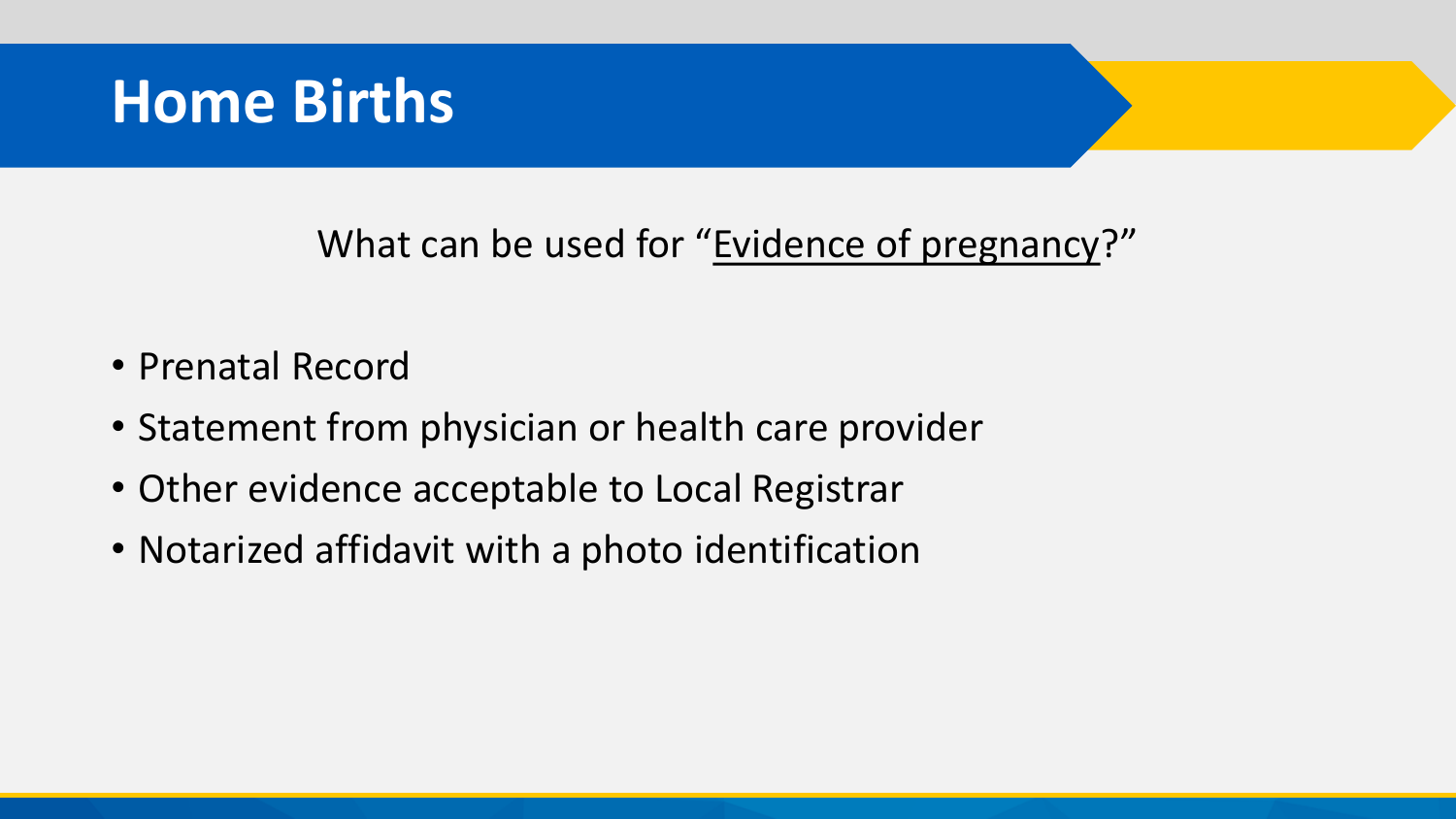What can be used for "Proof That the Infant was Born Alive?"

- Statement from physician or health care provider who saw or examined the infant
- Observation of the infant during a home visit by a public health nurse
- Other evidence acceptable to Local Registrar
- Notarized affidavit with a photo identification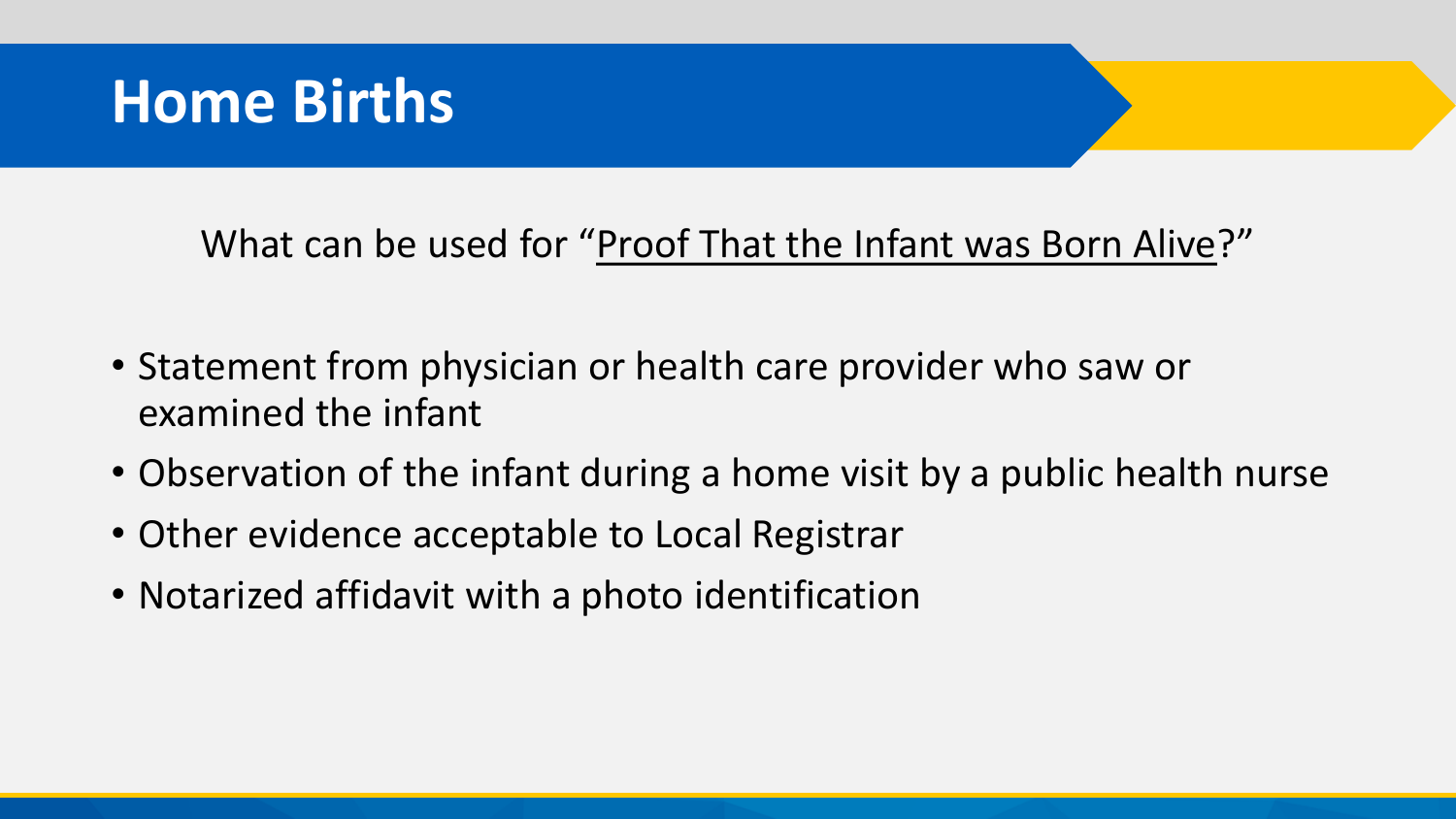#### What can be used for

"Proof that the Birth Occurred your Registration District?" Live birth occurred *in the mother's residence*

- Utility bill
- Telephone bill
- Rent receipt
- Driver's license
- Envelope with address
- Notarized affidavit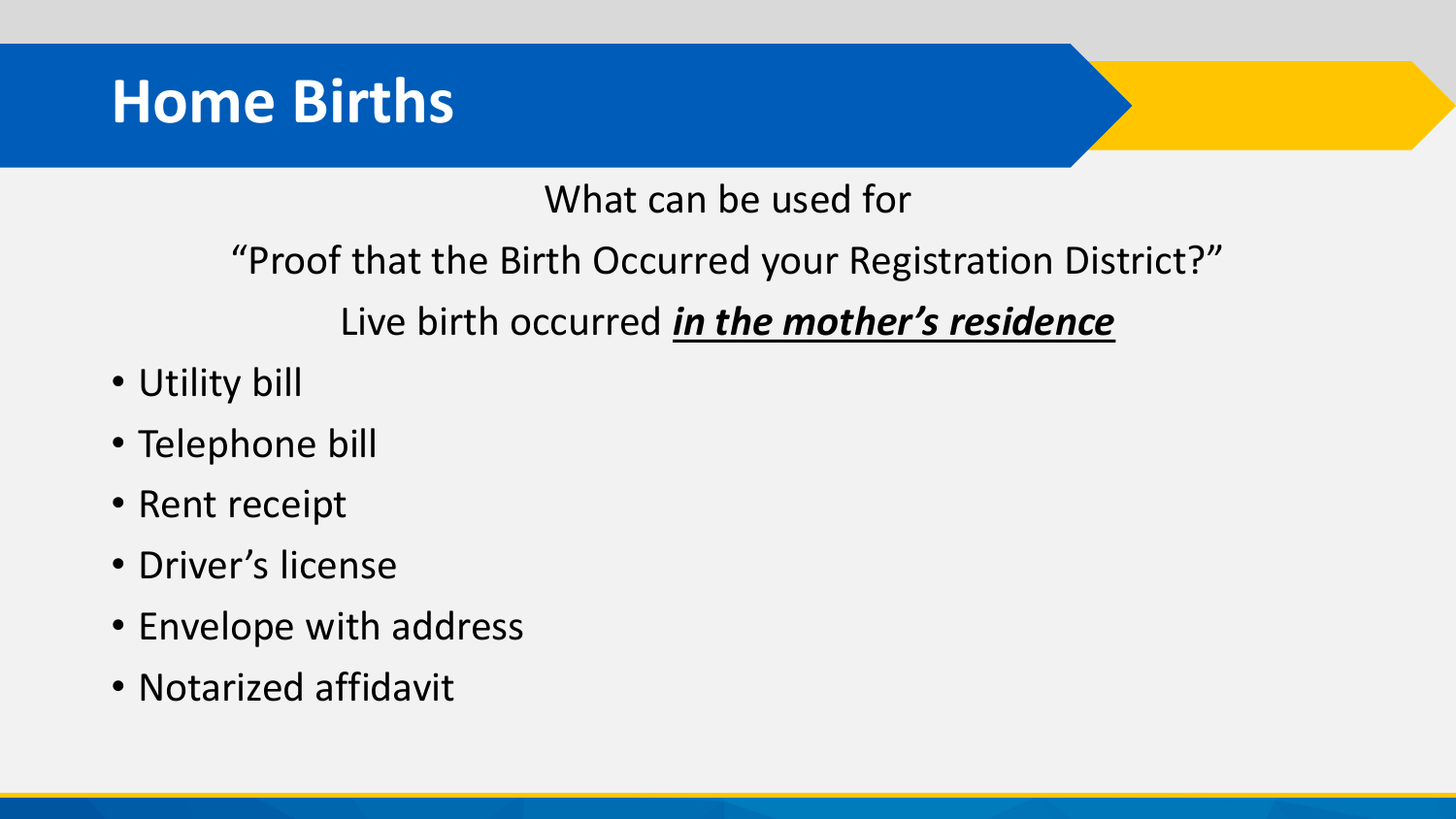#### What can be used for

"Proof that the Birth Occurred your Registration District?" Live birth occurred *outside the mother's residence*

• Notarized affidavit with photo ID of the person with knowledge of the mother's presence in the registration district on the date of birth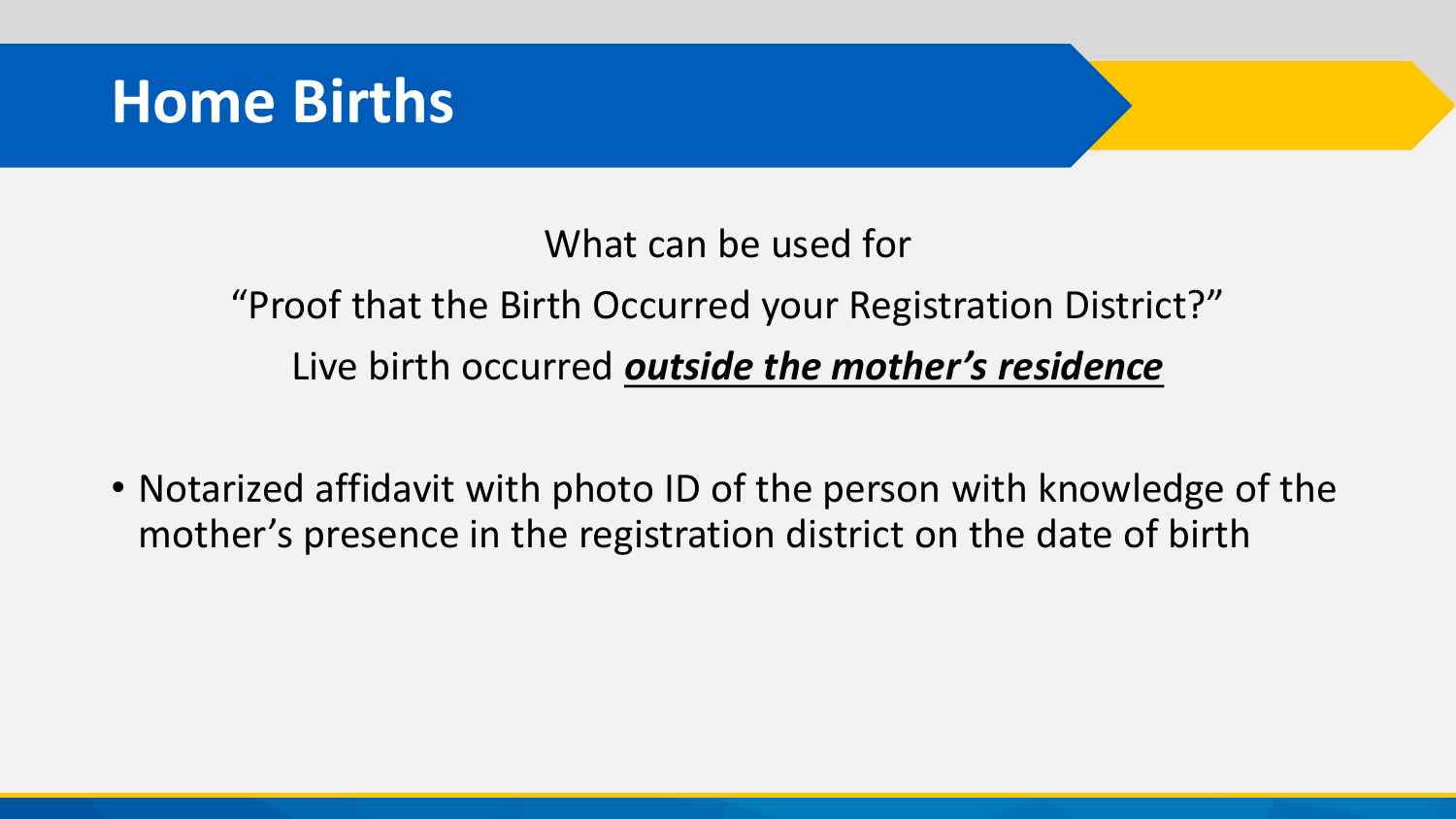#### What can be used for

#### "Proof that the Birth Occurred on the Date Stated?"

- Prenatal record
- Medical record
- Other evidence acceptable to Local Registrar
- Notarized Affidavit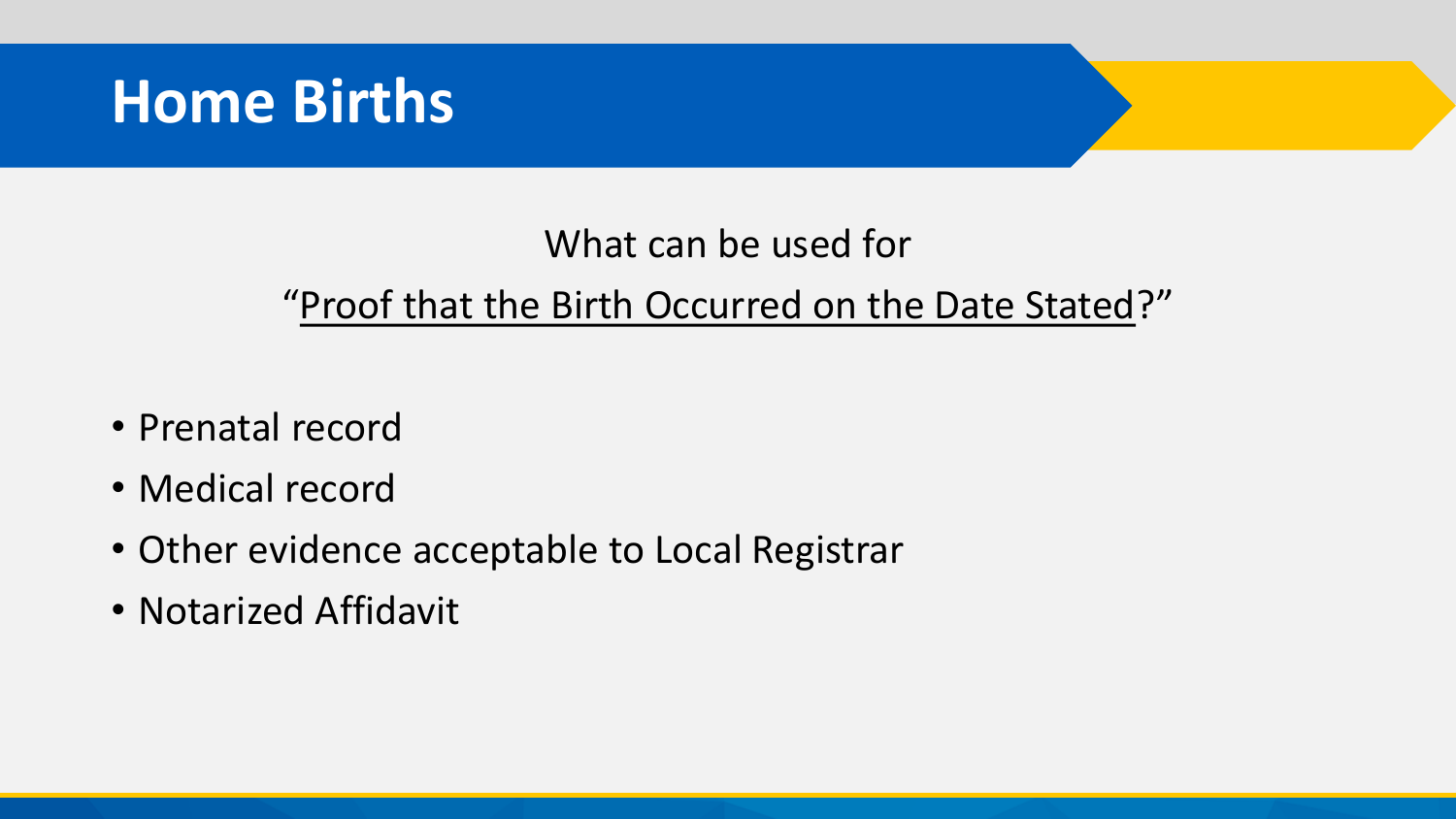#### Four Essential Proofs – Special Notation Reminders

- A notarized affidavit with a photo identification can *ONLY* be utilized once to satisfy one of the four essential proofs.
- The Local Registrar may use a "Mothers Work Sheet" for information gathering to conduct data entry for the Birth Registration.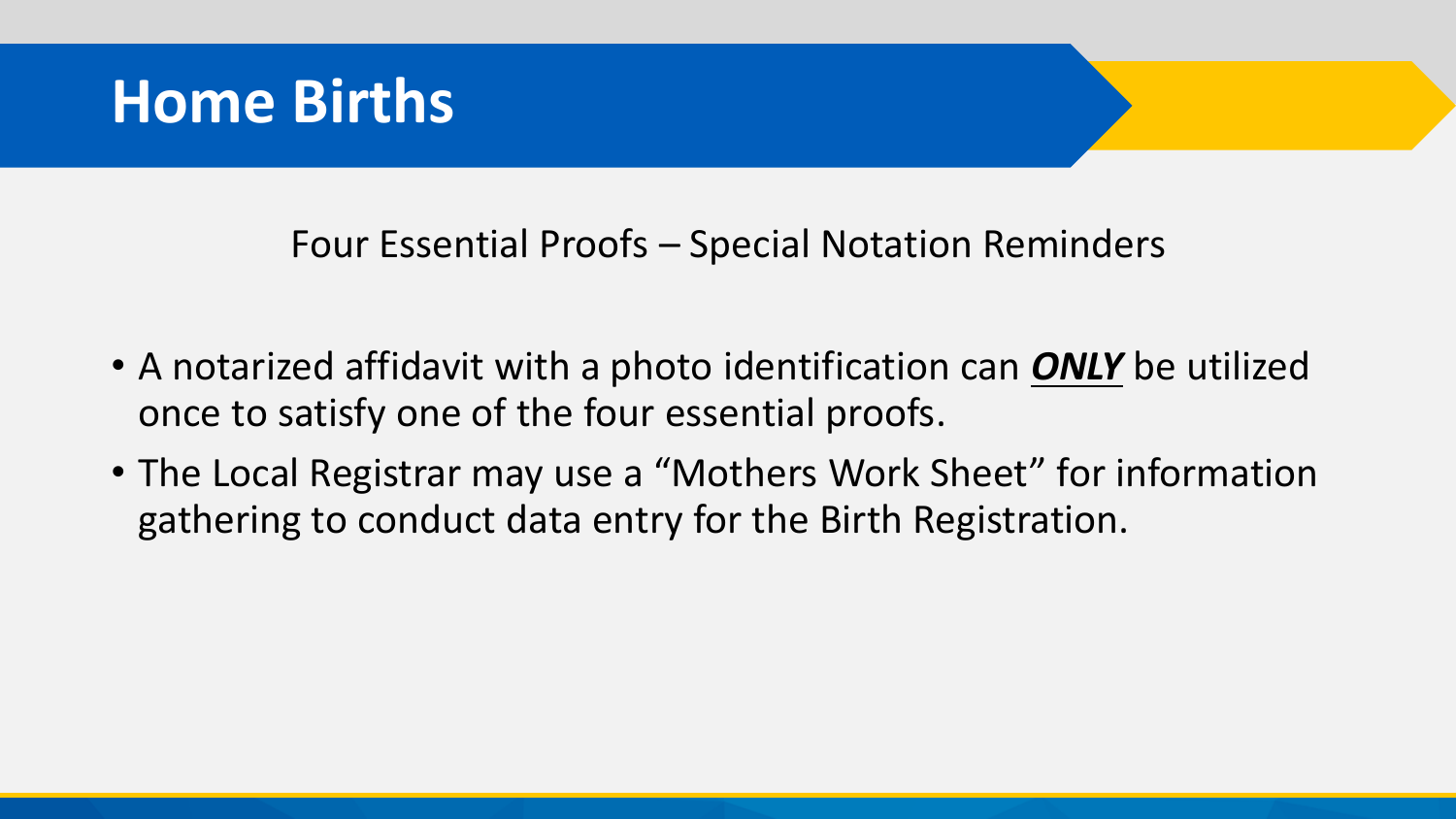#### Question

Who shall report the birth of a child to the Local Registrar when the birth did NOT take place in a licensed institution?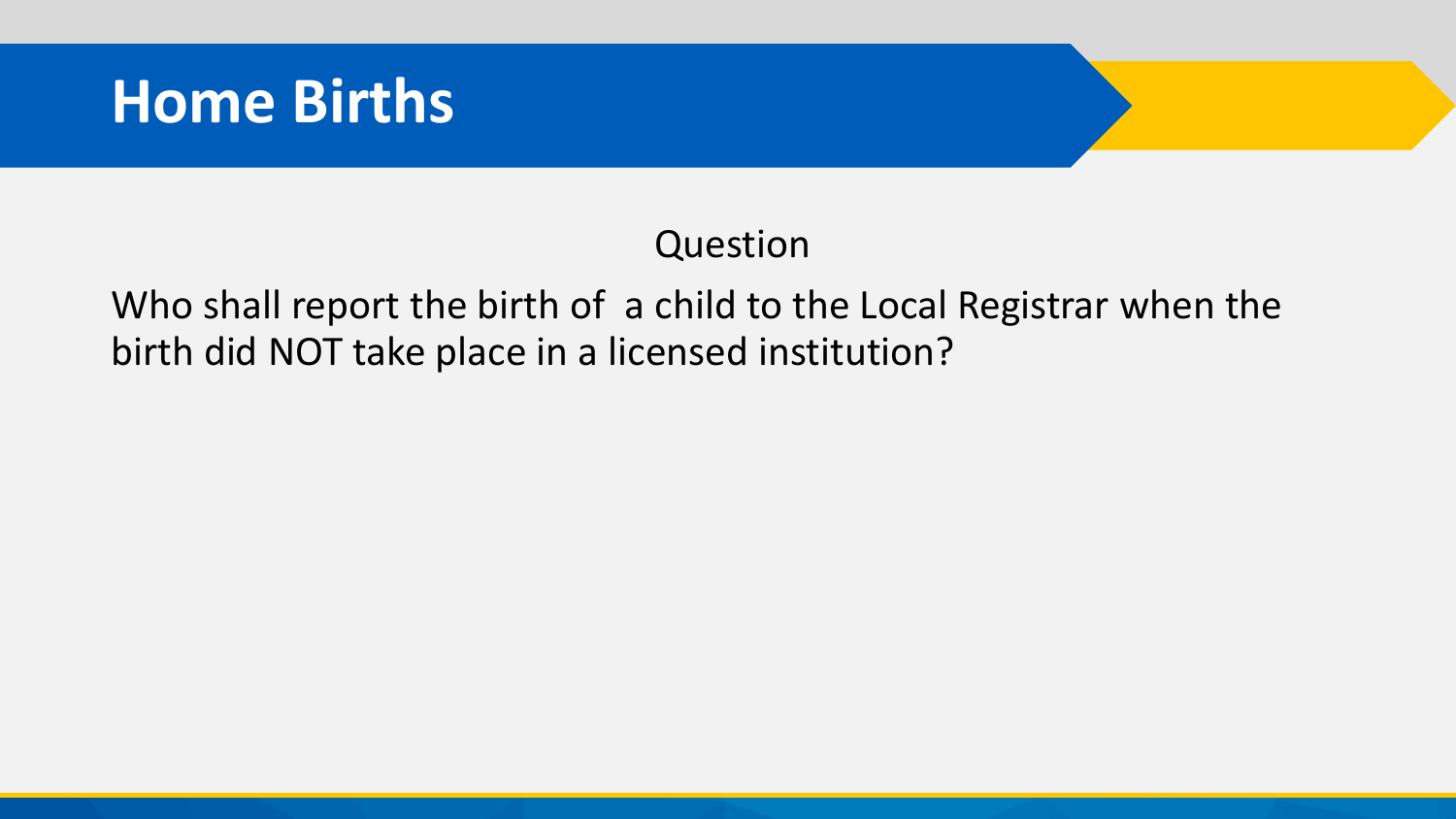Per Health and Safety Code 192.003

(b) if there is no physician, midwife, or person acting as a midwife in attendance at a birth and if the birth does not occur in a hospital or birthing center, the following listed shall report the birth to the local registrar.

(1) the father or mother of the child; or

(2) the owner or householder of the premises where the birth occurs.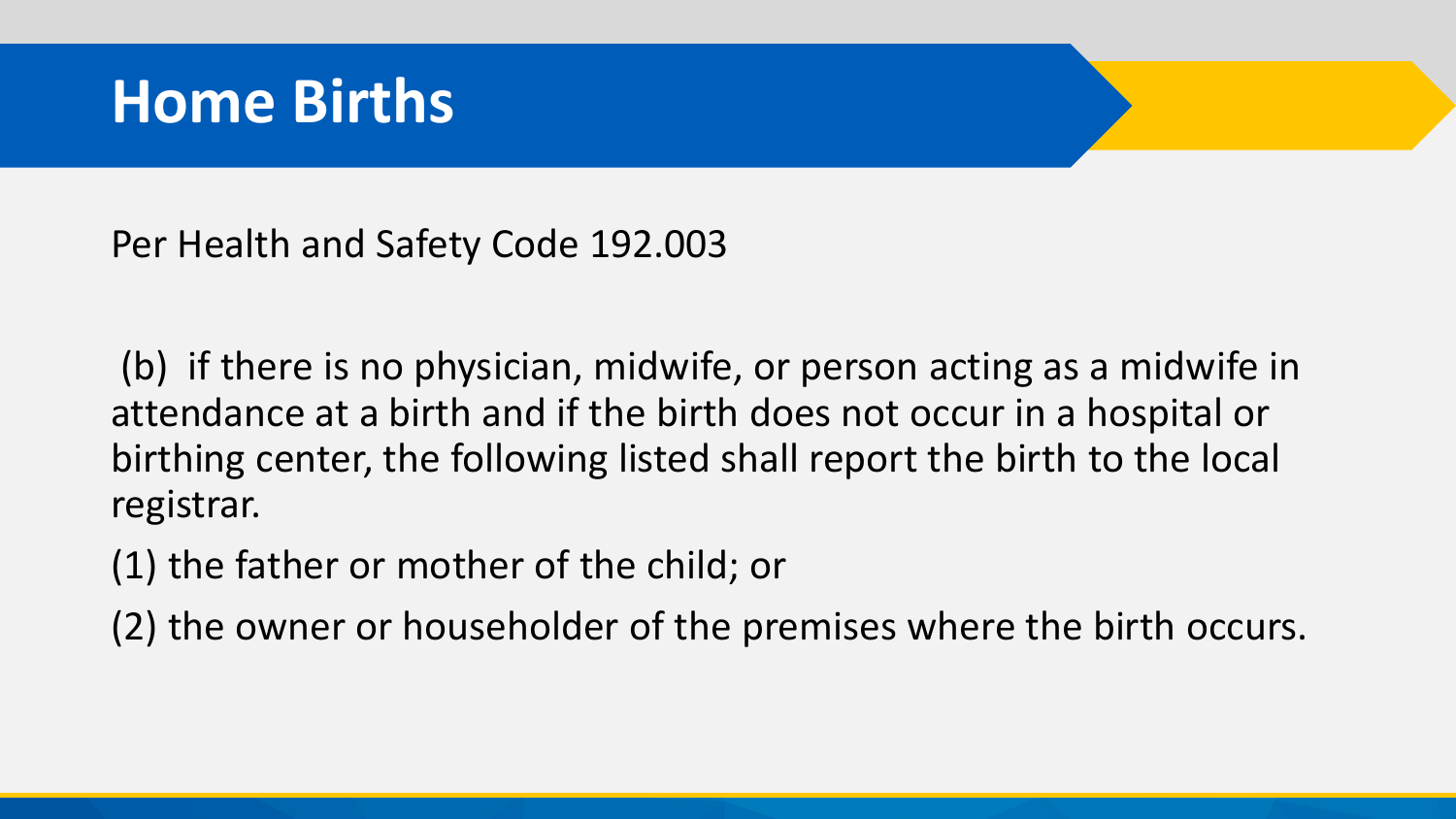#### Mother's Worksheet – VS-109.1

- Use the mother's worksheet for both information gathering and data entry into the system.
- Statistical data is very important and legal information is crucial.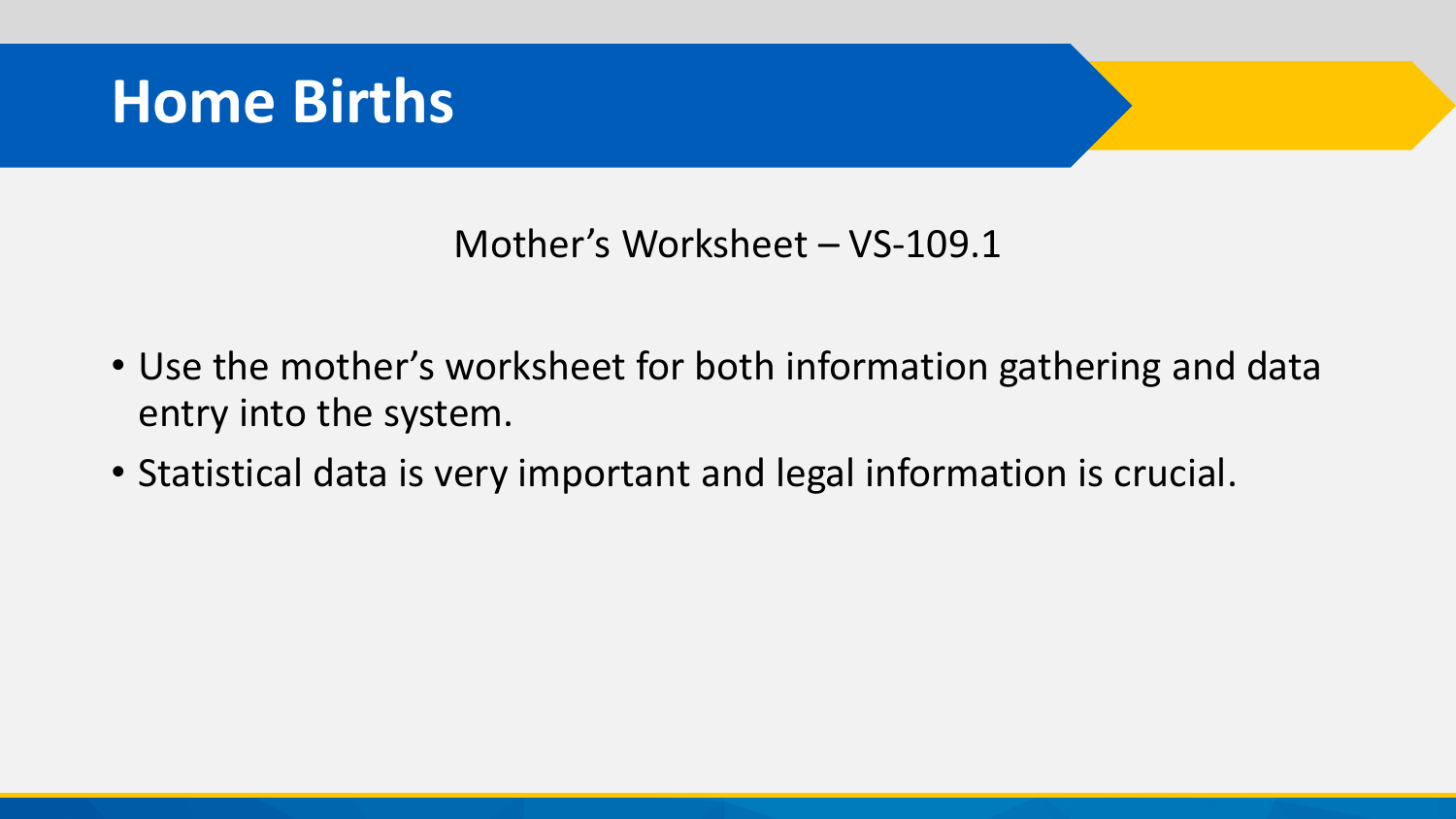#### Scenario

An out-of-state midwife flew from Oklahoma to your registration district to assist with a planned homebirth for an old college friend. One day after the birth the midwife shows in your office only with her Oklahoma Midwife ID Badge, Midwifery Certification and a mother's worksheet. She was informed that this was all that was needed to register the baby in your registration district.

What do you do?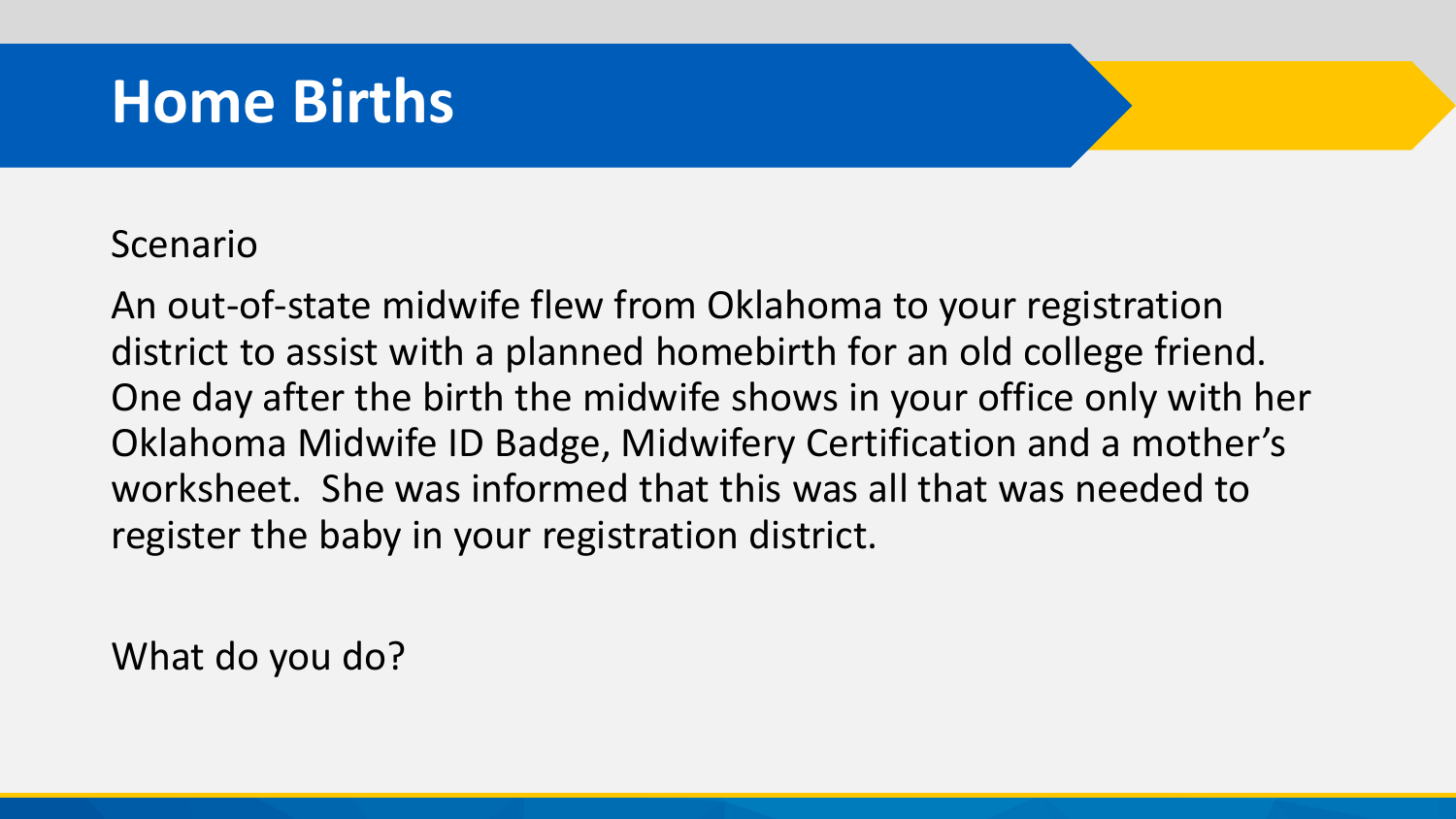TAC 181.26 states that, for filing a birth certificate for infants born outside of a licensed institution, a local registrar (and birth registrar) must obtain the following essential documents to proceed with the registration:

- Proof of pregnancy
- Proof that the infant was born alive
- Proof that the birth happened in the registration district
- Proof that the birth occurred on the stated date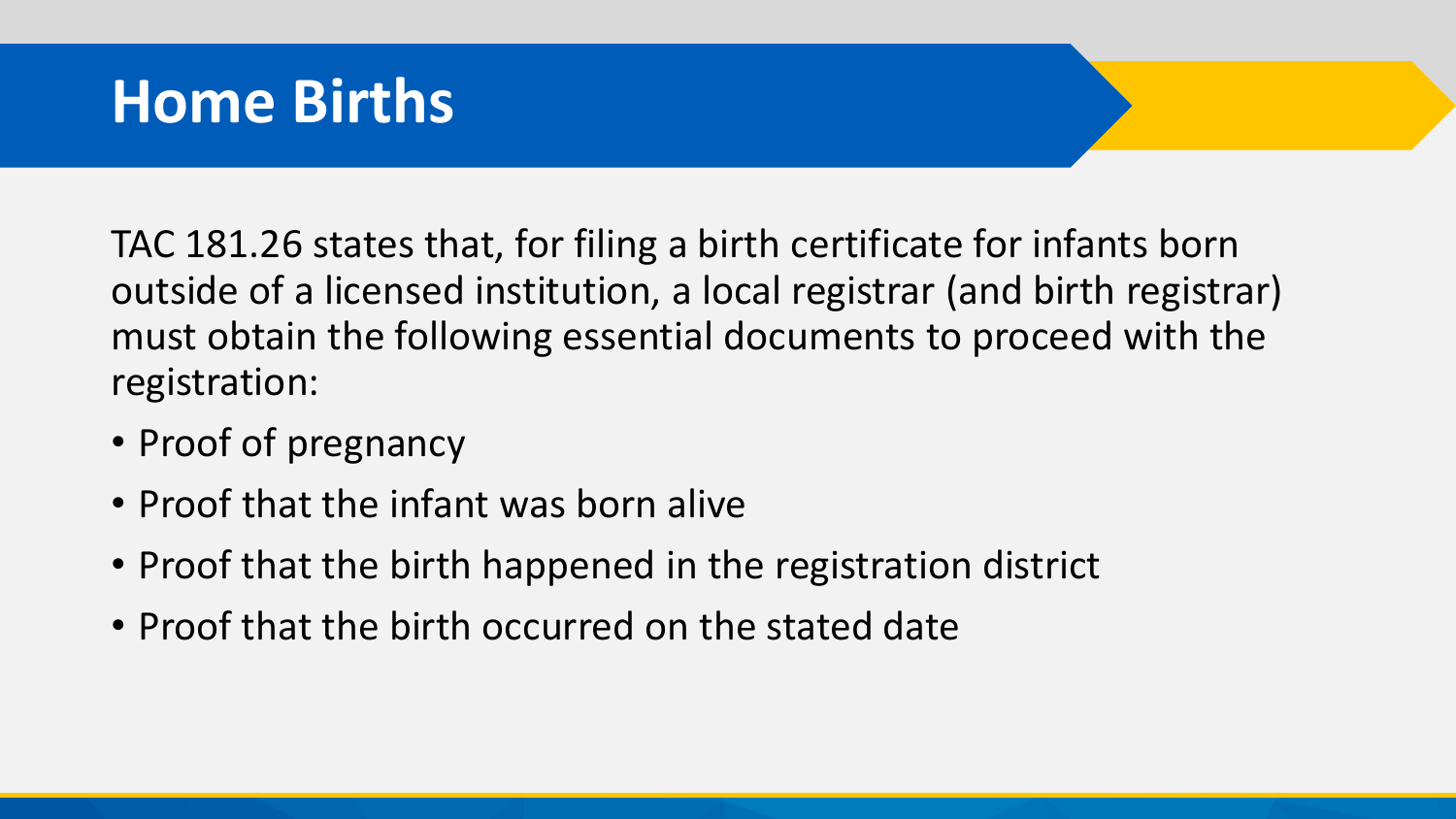Scenario

You receive a phone call from an expecting mother in your county. She explains that she is planning a homebirth without a midwife. She would like to know the process to register her baby with the state of Texas. The expecting mother and the husband want to make sure she obtains a birth certificate with no issues.

How should you advise?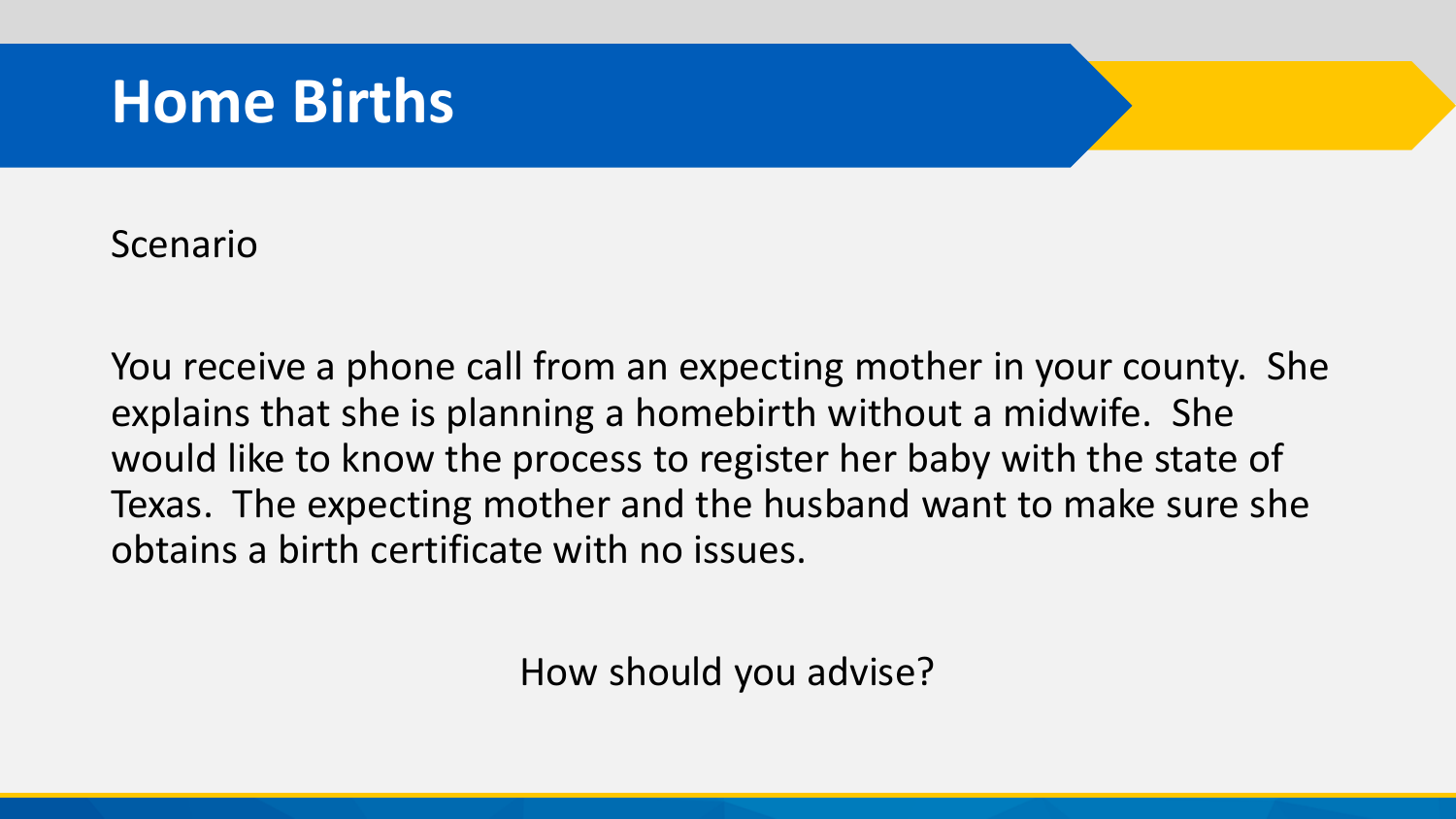#### 1. Evidence of pregnancy

o Before the birth, visit with a Medically Licensed Doctor to get a letter stating that you are pregnant with the date of the visit on the letter.

#### 2. Evidence that there was an infant born alive

o After the birth, visit with a Medically Licensed Doctor to have your baby checked out. Get a letter from them stating the child is alive and well.

#### 3. Evidence that the birth occurred in the registration district

- o Get a Bill, Lease or something with their name and address on it indicating where baby was delivered.
- 4. Evidence that the infant's birth occurred on the date stated
	- o Have husband or any witness who is with you when your baby was born to sign an affidavit stating the baby was born on that date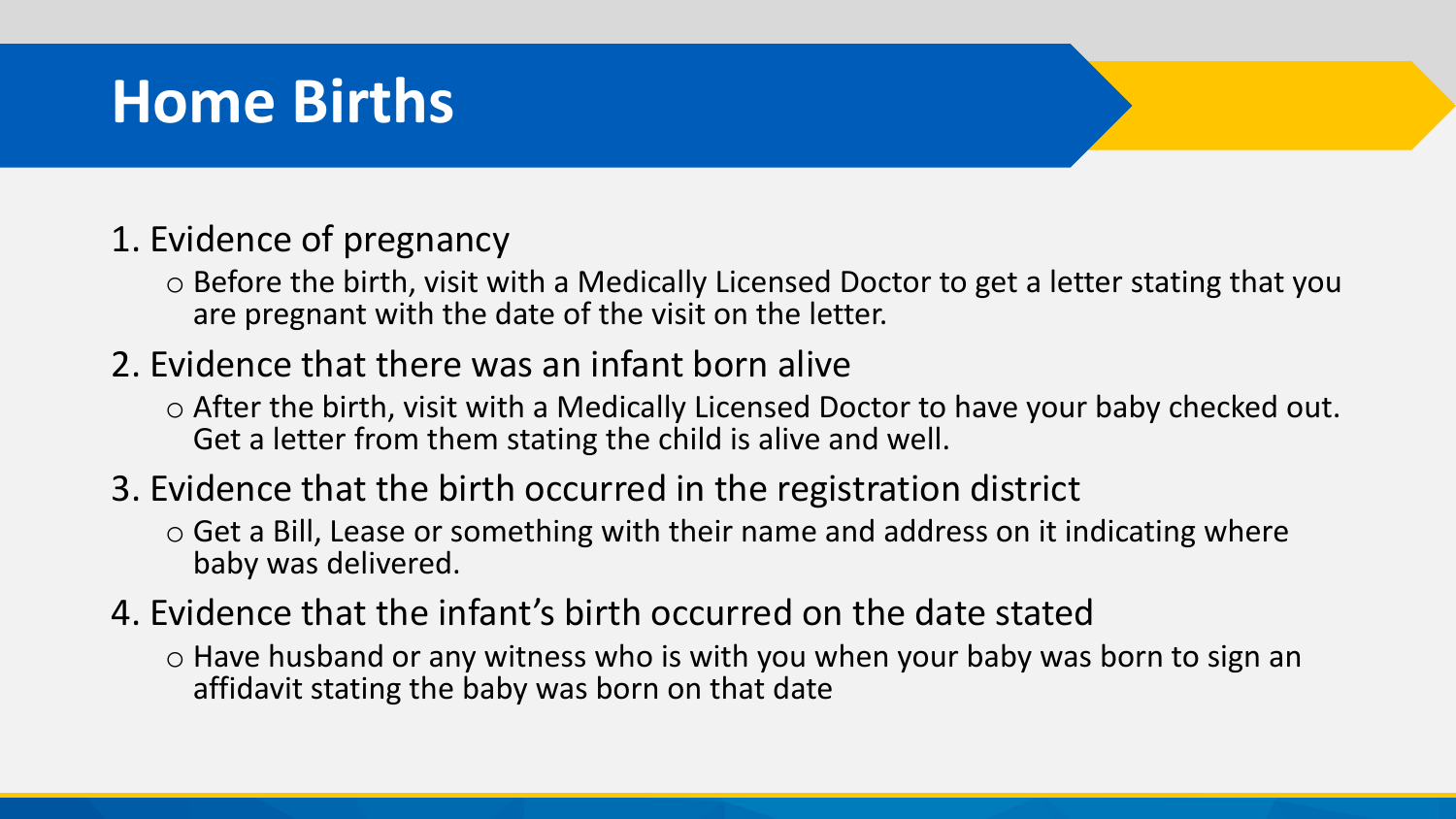What if were not AOP Certified?



**Texas Department of State Health Services**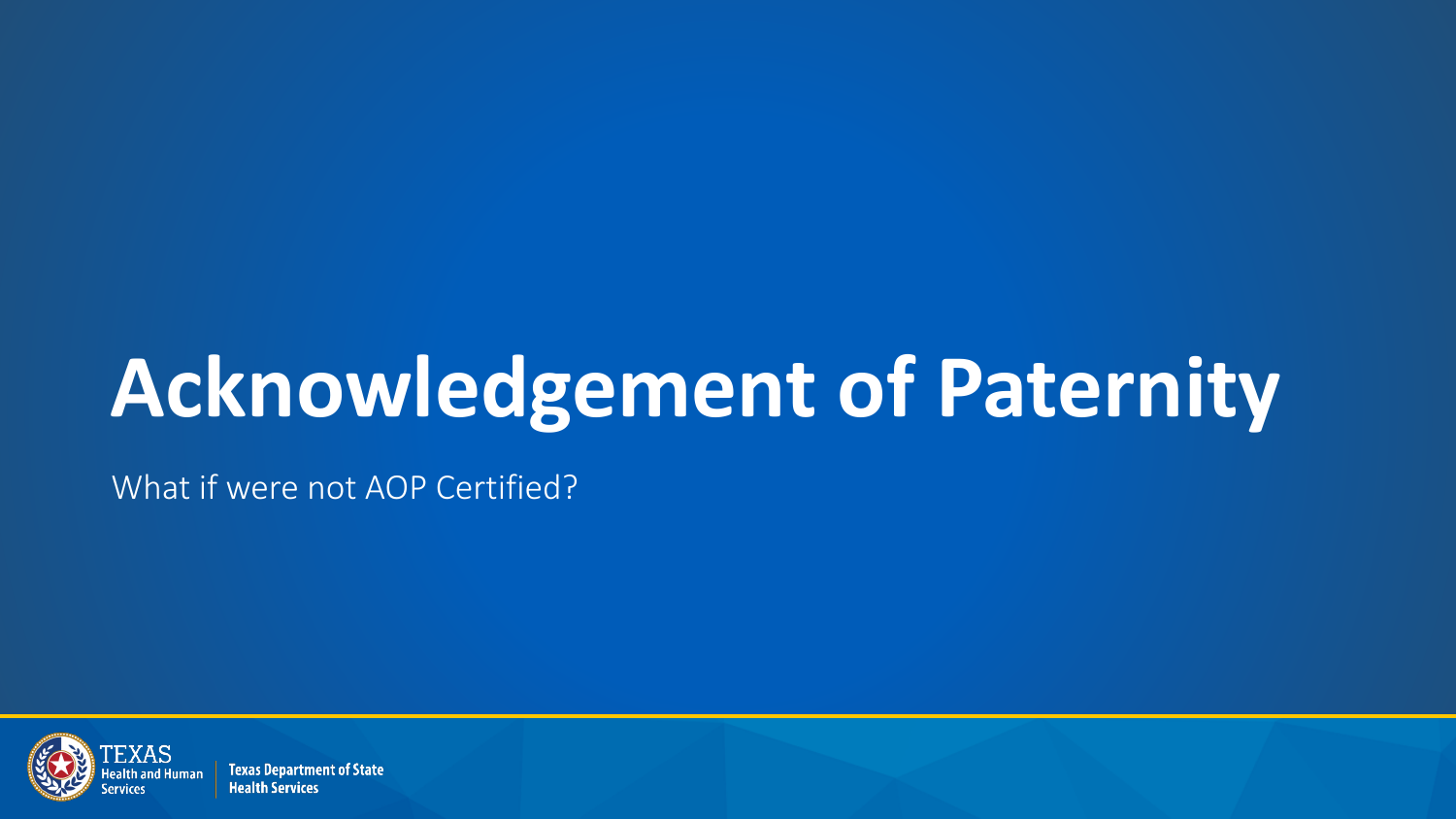#### What if we're not AOP Certified?

#### What options do you have if nobody in your office is AOP certified?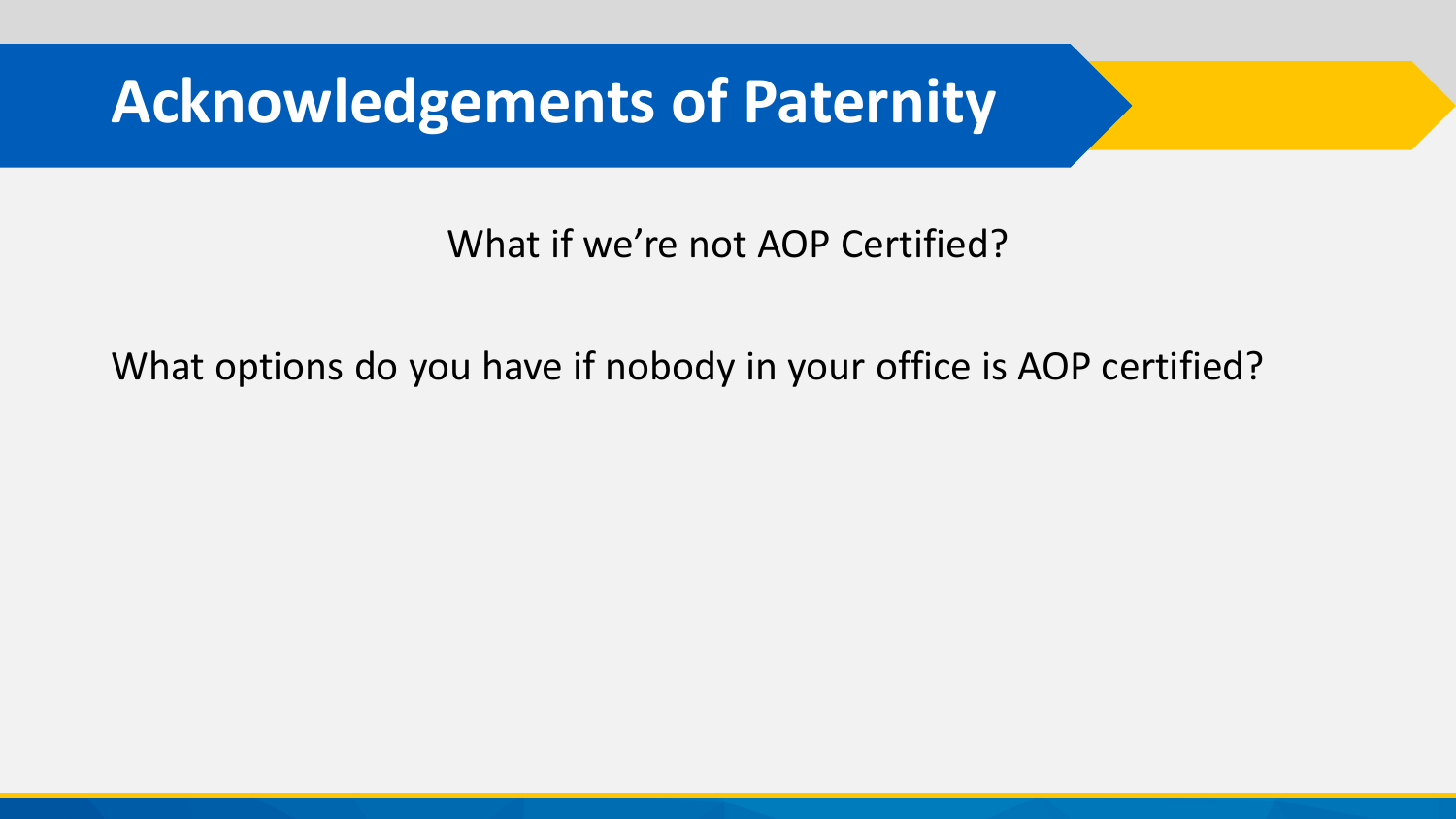Explain to the mother that your office does not have staff that is AOP Certified and that the immediate objective is to register the baby within the required timeframe. AOP's can be done after the birth record is released and there is no deadline for this.

You may refer the parents to the OAG's website for more information and they may also complete them at their office.

<https://ww.texasattorneygeneral.gov/child-support/paternity>

AOP Hotline Telephone Number – (866) 255-2006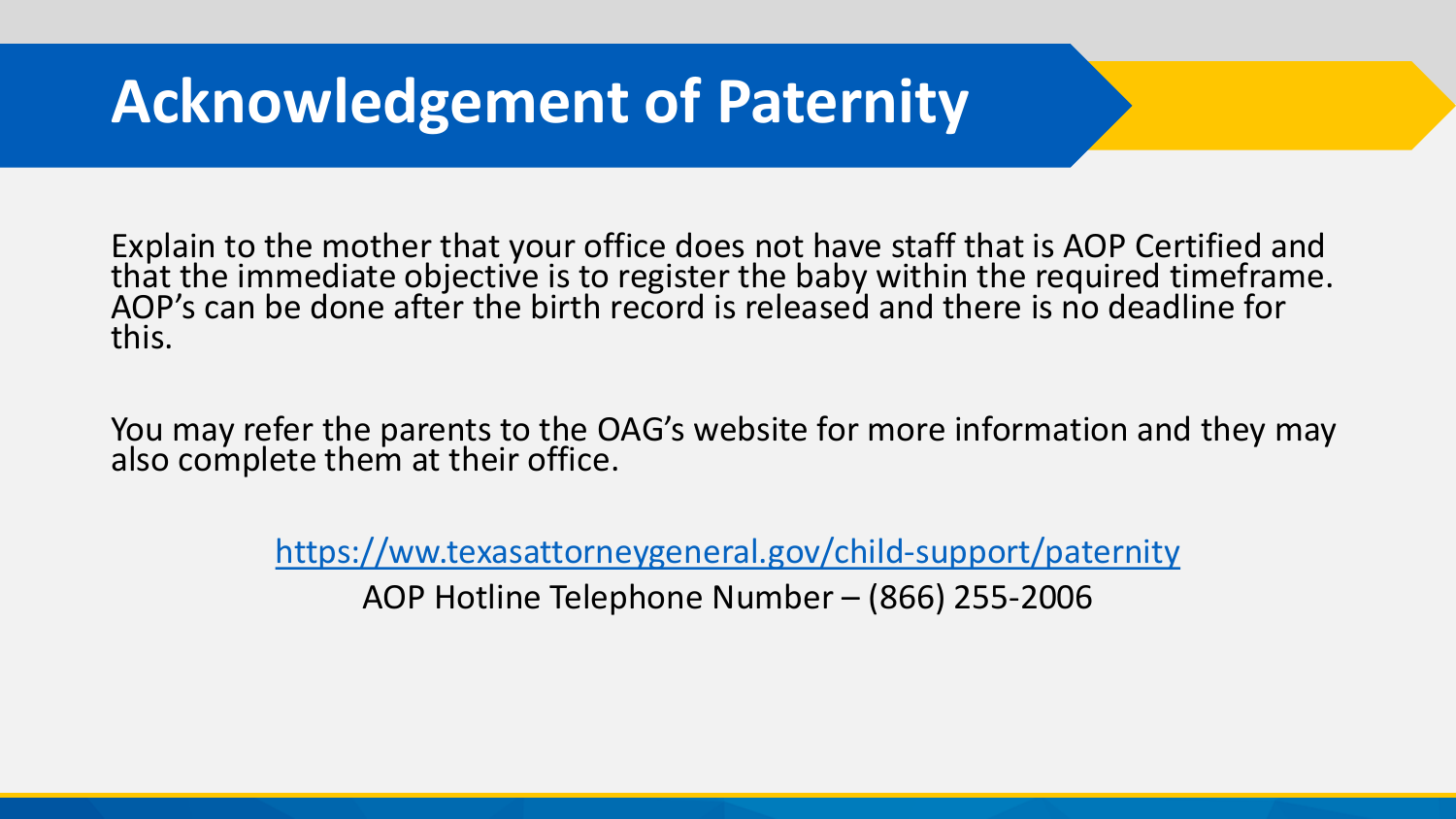Acknowledgement of Paternity Basics

An Acknowledgement of Paternity (AOP) is a legal document that allows parents who aren't married to establish legal paternity.

An AOP is usually used when the parents aren't married but agree on the identity of the child's father. When the completed AOP is filed with the State, the genetic father becomes the child's legal father with all the rights and duties of a parent.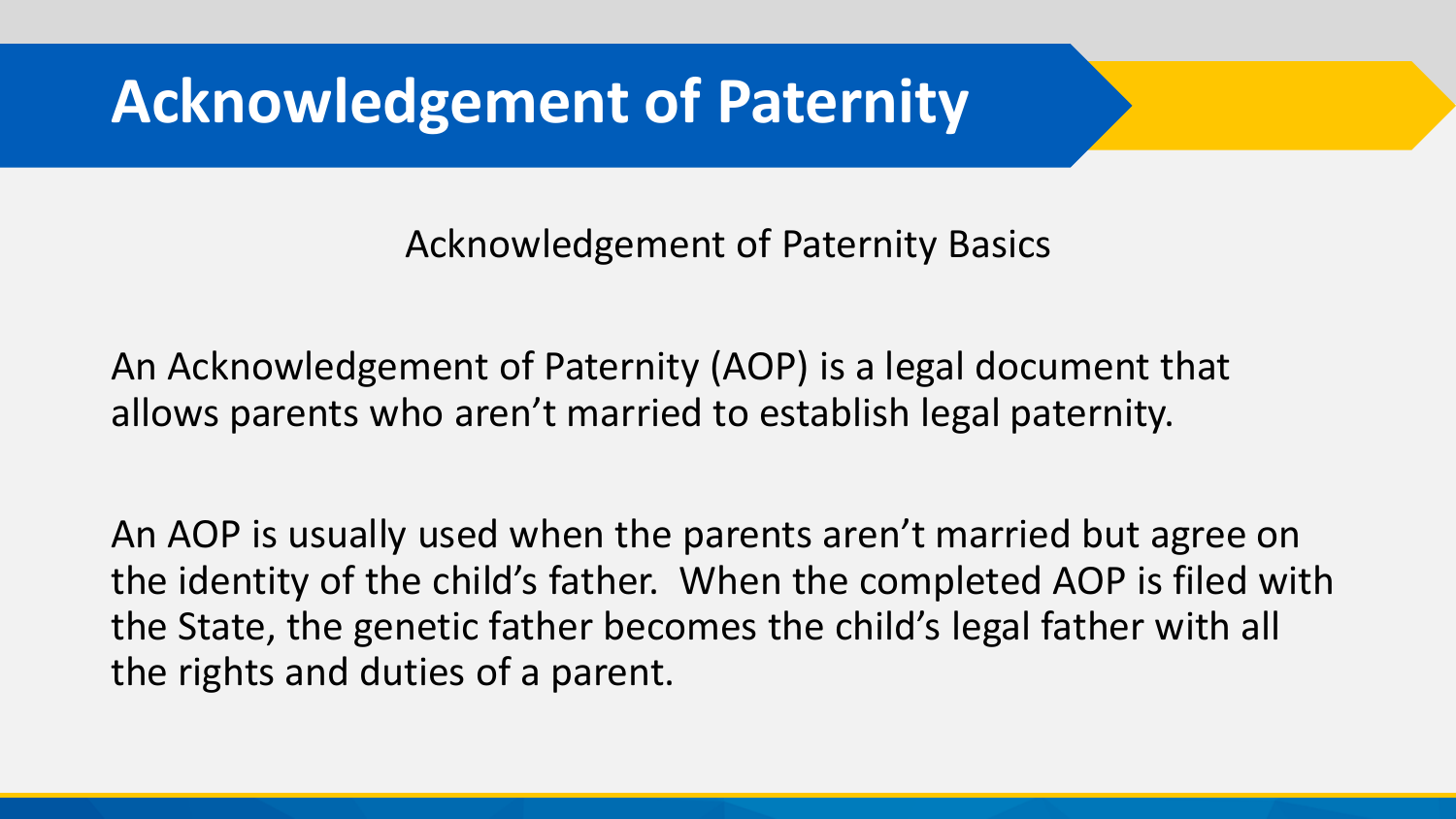#### AOP Benefits

The purpose of the paternity is to officially and legally establish who the parents of the child are when the parents are not married to each other.

Establishing paternity provides important benefits to the child, including the right to claim VA benefits, social security, inheritances, life insurance, and medical insurance coverage. It also can help the child form an emotional bond with both parents and lets both parents share in the life of the child.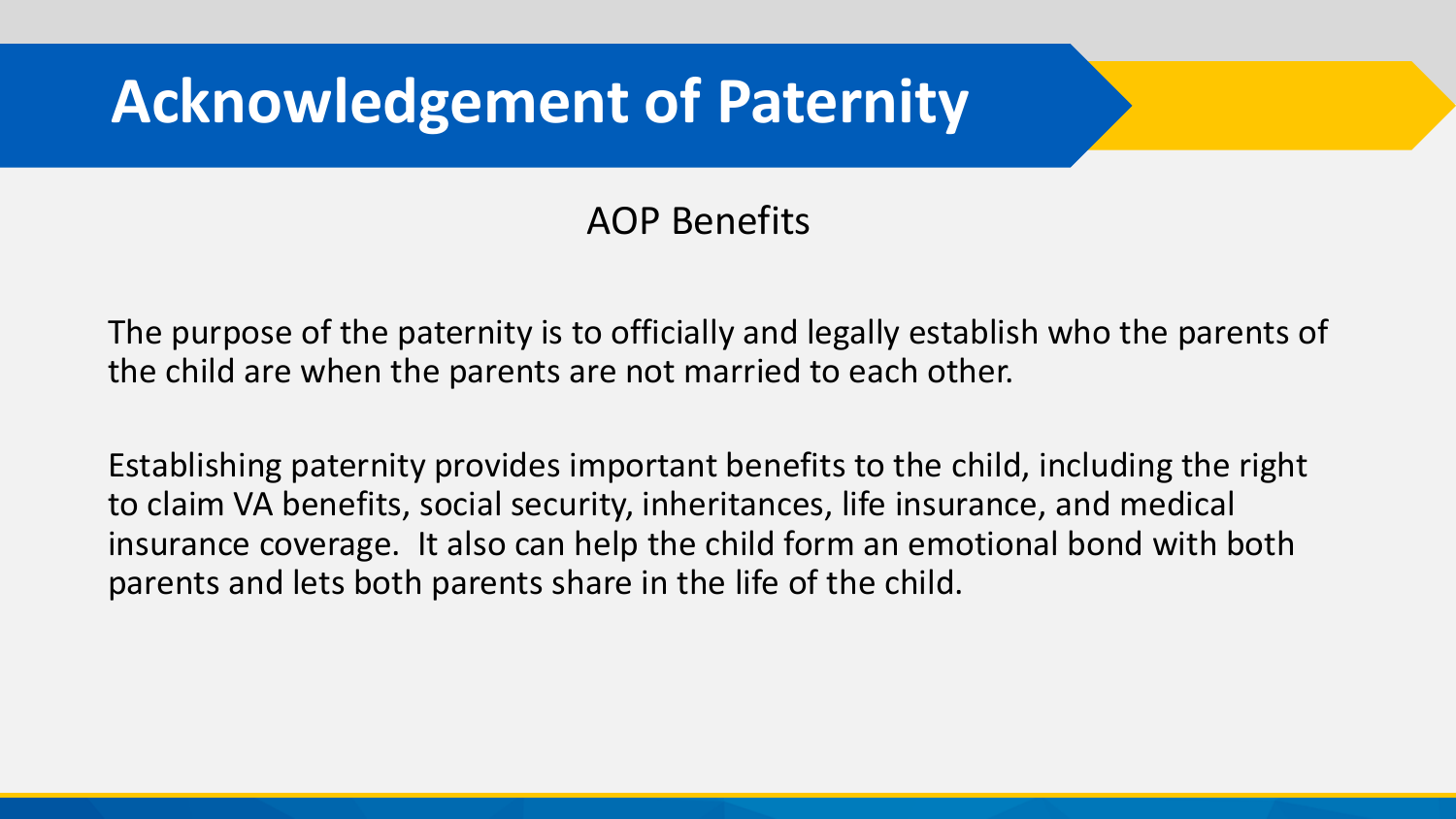#### True of False

During the registration of the baby, parents must present documentation to prove proof of marriage?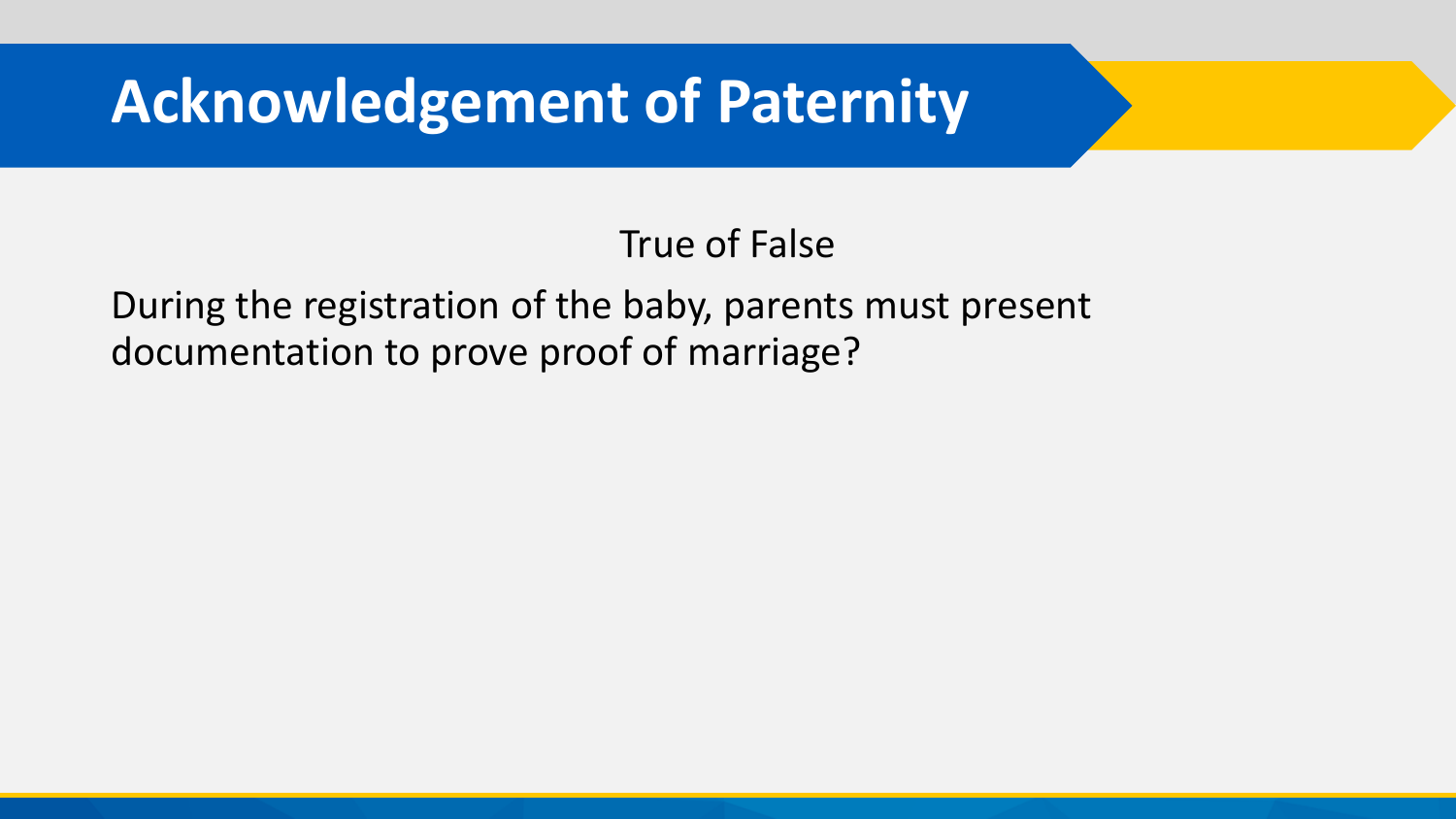#### False

Complete the birth registration on what the mother states. Parents do not have to provide marriage documentation.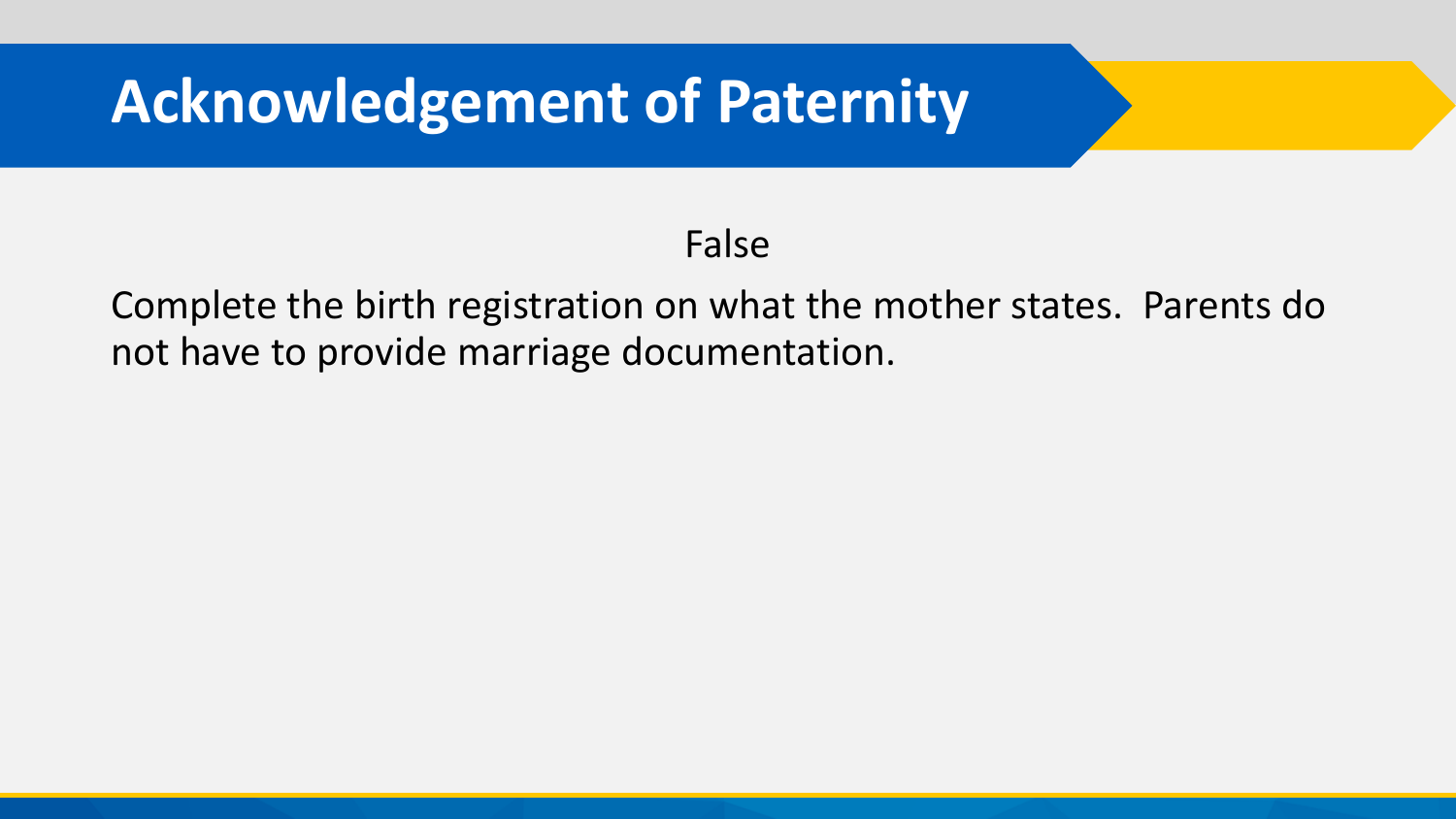#### True or False

The woman who gives birth to a child is automatically a parent unless excluded by a gestational agreement or she relinquishes her rights.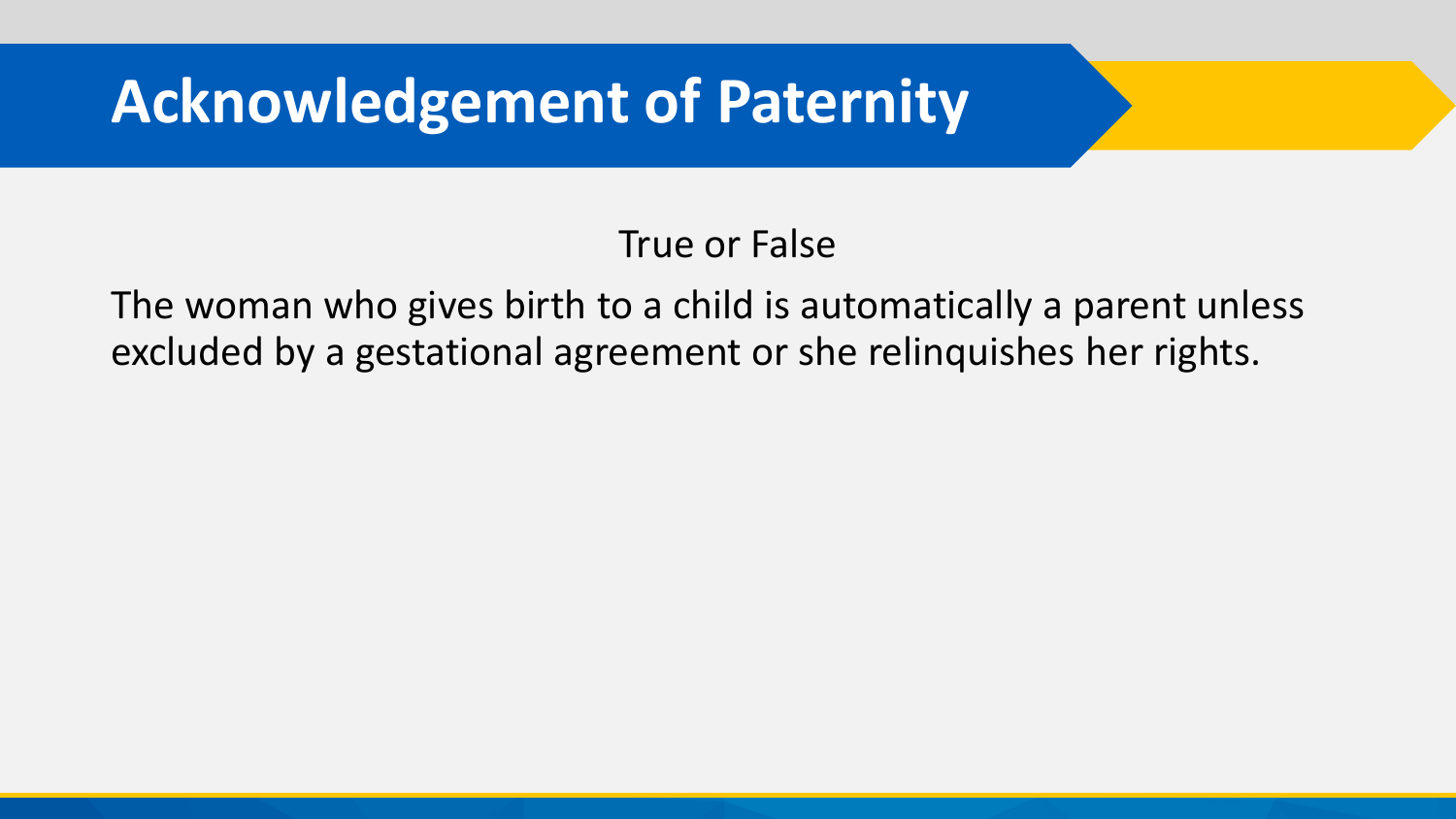#### **True**

Unless a gestational agreement is involved, or the mother relinquishes her rights, the woman who gives birth is the assumed parent.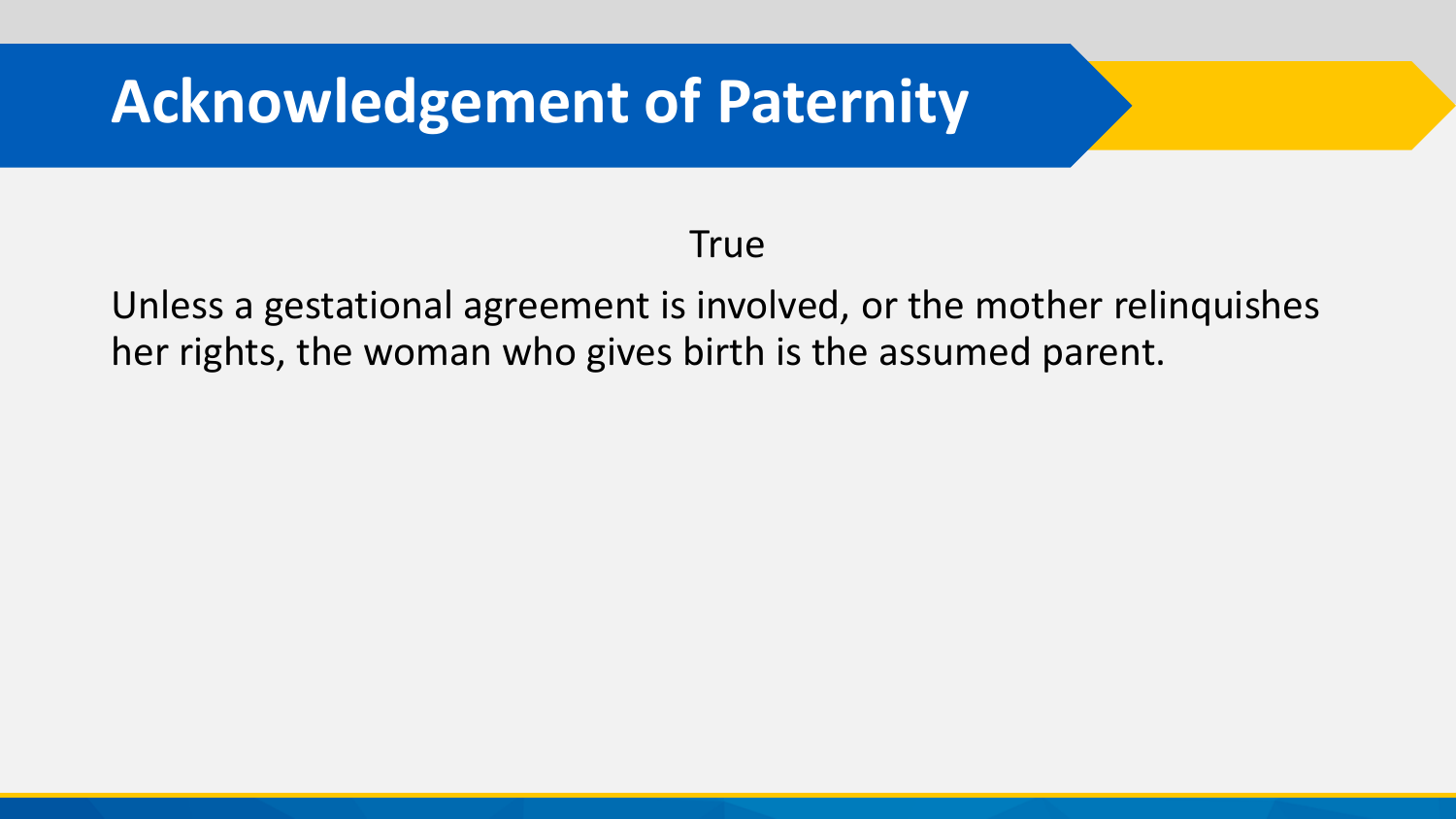TxEVER AOP Checklist: Pre/Post Birth AOP

- Login and go to Pre/Post Birth AOP Registration
- Fill out the AOP form
- Search for a partial AOP match
- Capture AOP signatures
- Print the AOP
- Submit the AOP
- Search for a birth match
- Release the AOP-birth match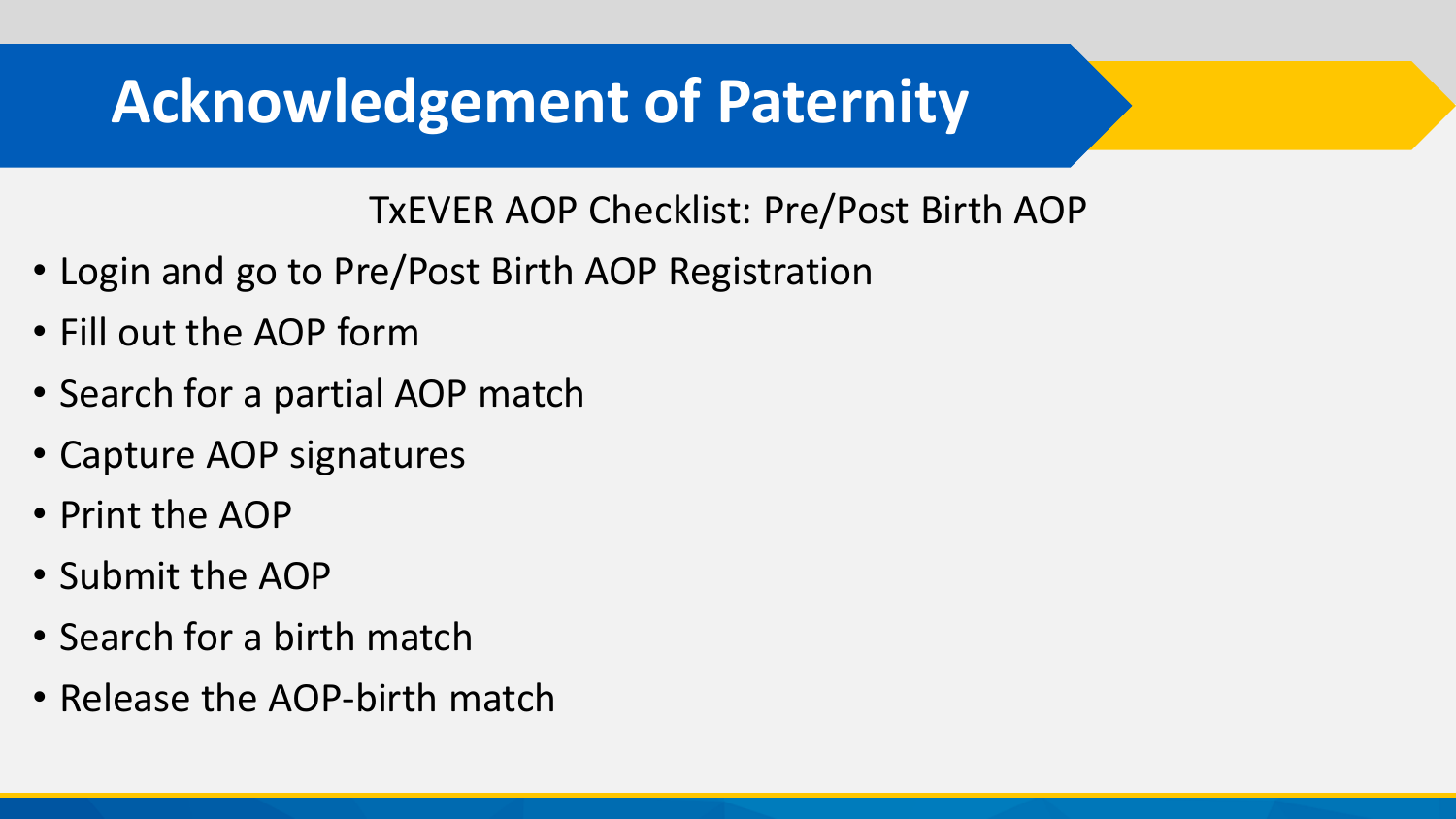

**Texas Department of State Health Services**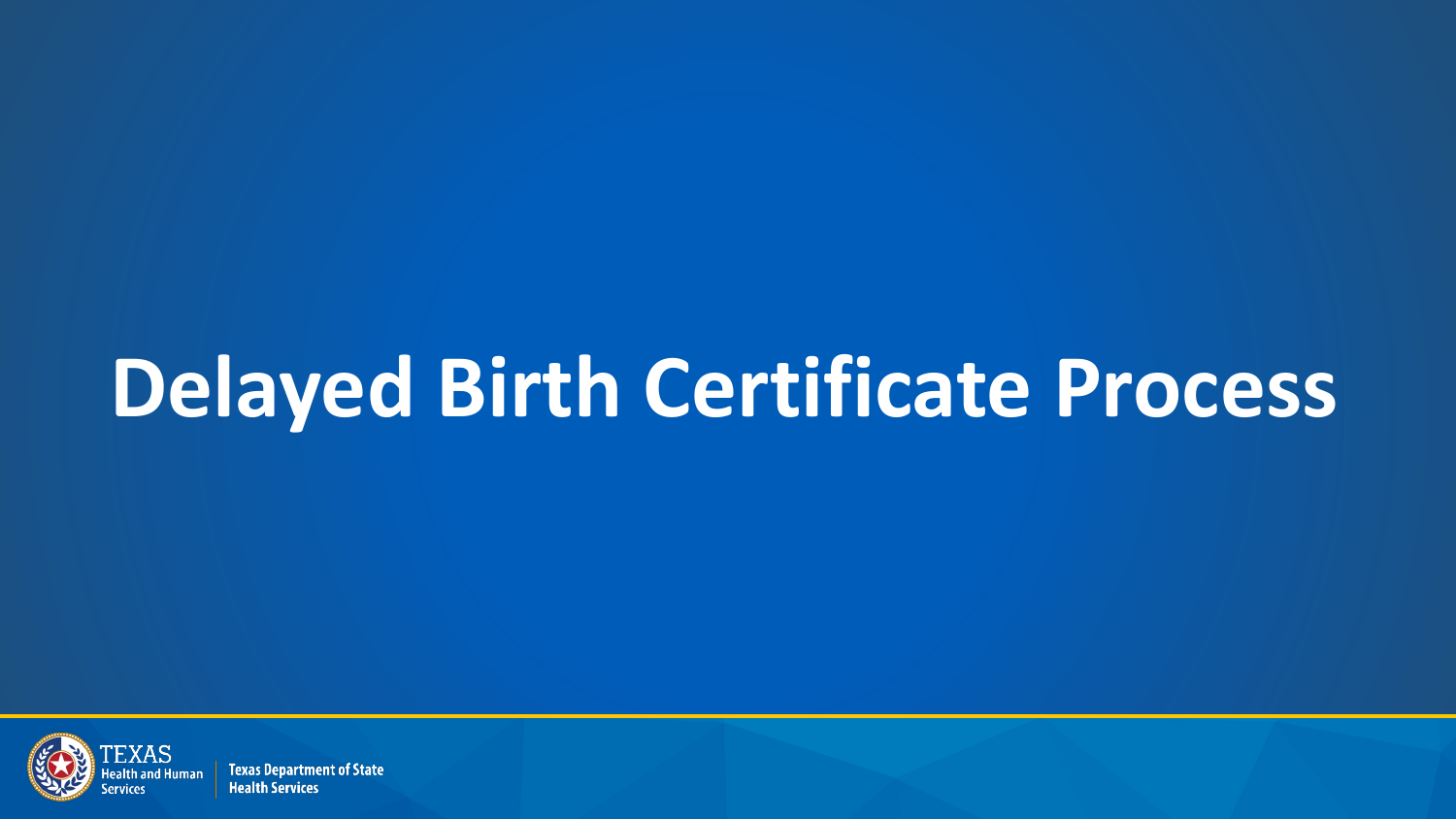Delayed Birth Registration

Births occurring in Texas should be officially registered within the first year. If this does not occur, the customer can apply for a Delayed Certificate of Birth through Vital Statistics.

<https://www.dshs.texas.gov/vs/birth/>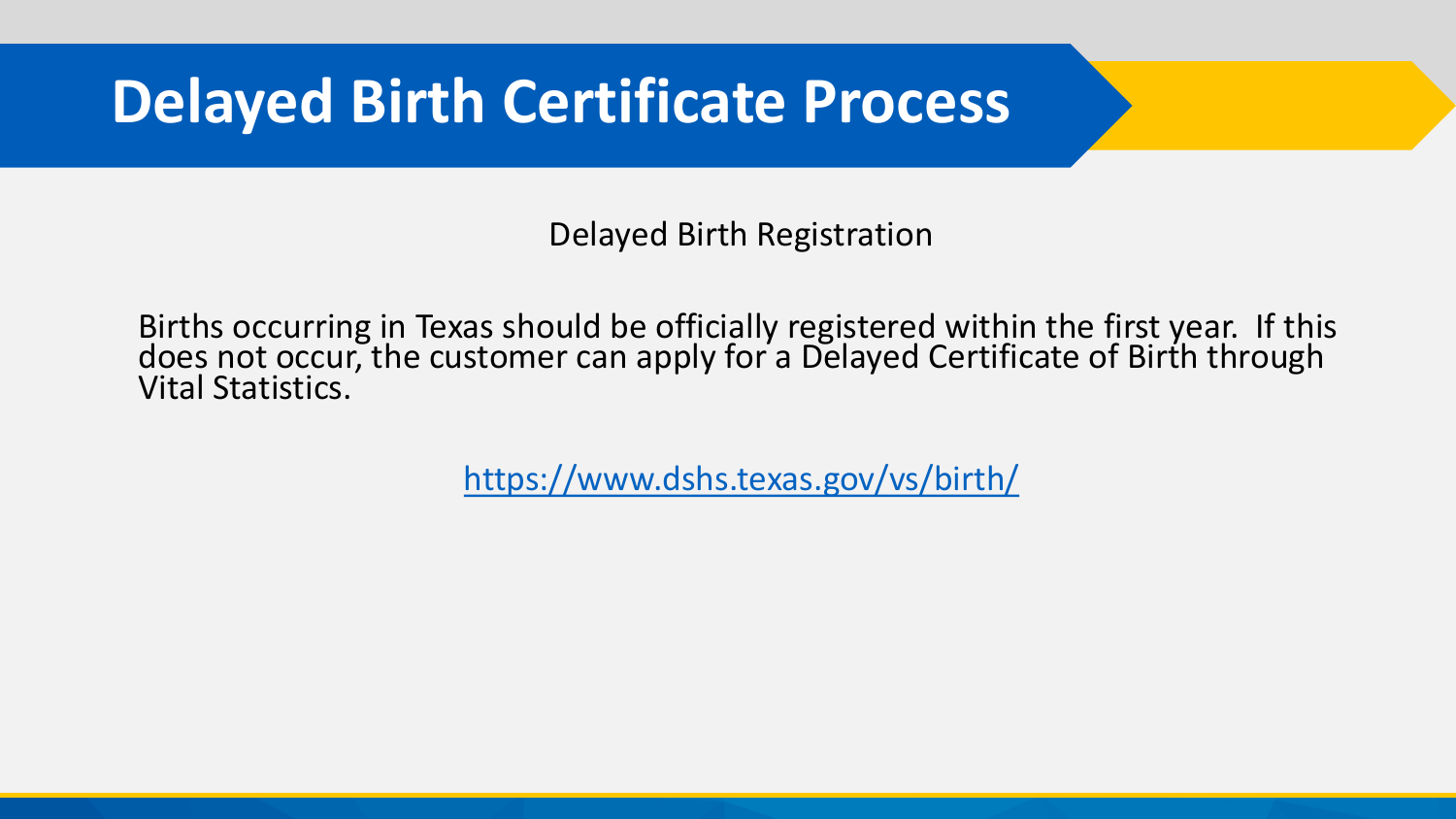How to Apply for a Delayed Certificate of Birth

- A formal search must first be conducted to determine that the birth record is not on file. Submit an application or written request for a certified copy of the birth certificate, along with the fee of \$22.00 to Vital Statistics in Austin.
- If a birth record is found, Vital Statistics will send a certified copy of the record. If record is not found, Vital Statistics will provide forms and instructions for filing a Delayed Certificate of Birth. Vital Statistics will retain the \$22.00 as a search fee.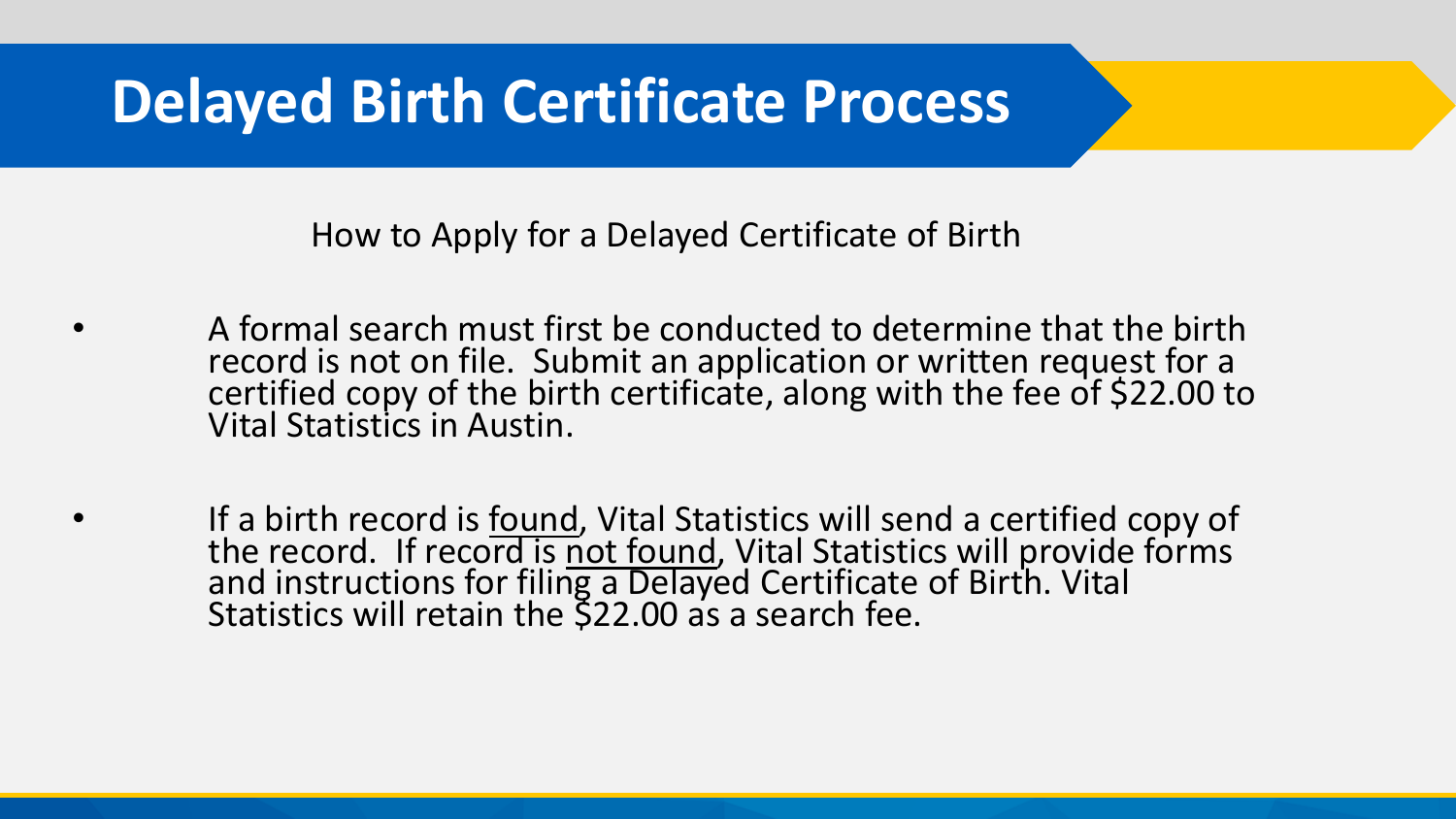How to Apply for a Delayed Certificate of Birth

• When accepted for filing, the Delayed Certificate of Birth form (VS-122) will become the original birth certificate. It must be completed neatly and legibly, signed before a notary public, and submitted along with the necessary supporting documentation to Vital Statistics in Austin. There are several acceptable forms of documentation, and they are explained in detail in the instructions provided. The cost for filing a Delayed Certificate of Birth is \$25.00. Certified copies of the Delayed Certificate of Birth are \$22.00 each.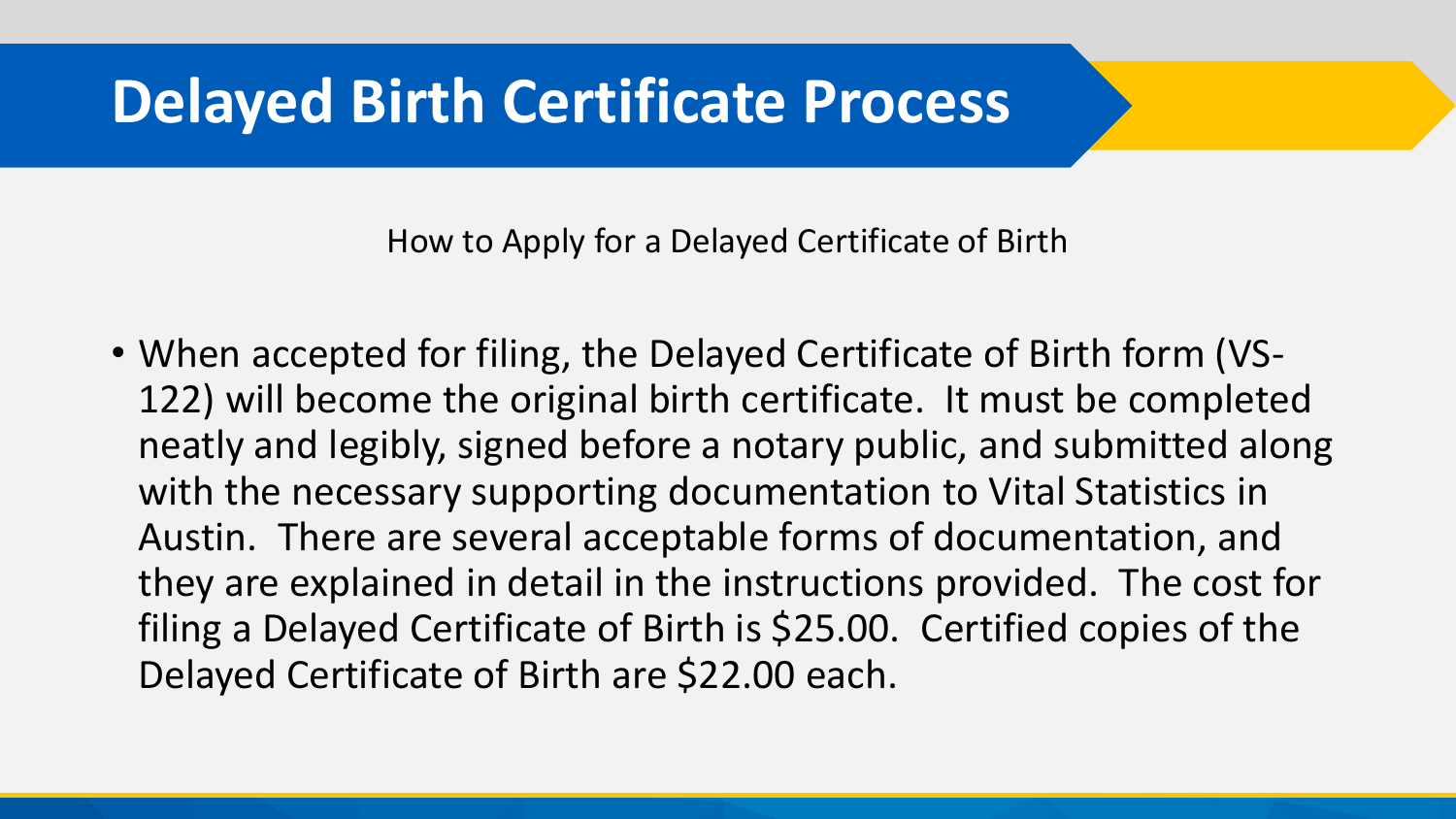How to Apply for a Delayed Certificate of Birth

- Supporting Documentation must be verified by Vital Statistics staff, sometimes with outside entities such as schools, churches, etc. Due to this requirement, the processing time generally takes 8 to 10 weeks or longer.
- If the supporting documentation is not sufficient to file the Delayed Certificate of Birth, processing time could take several more weeks.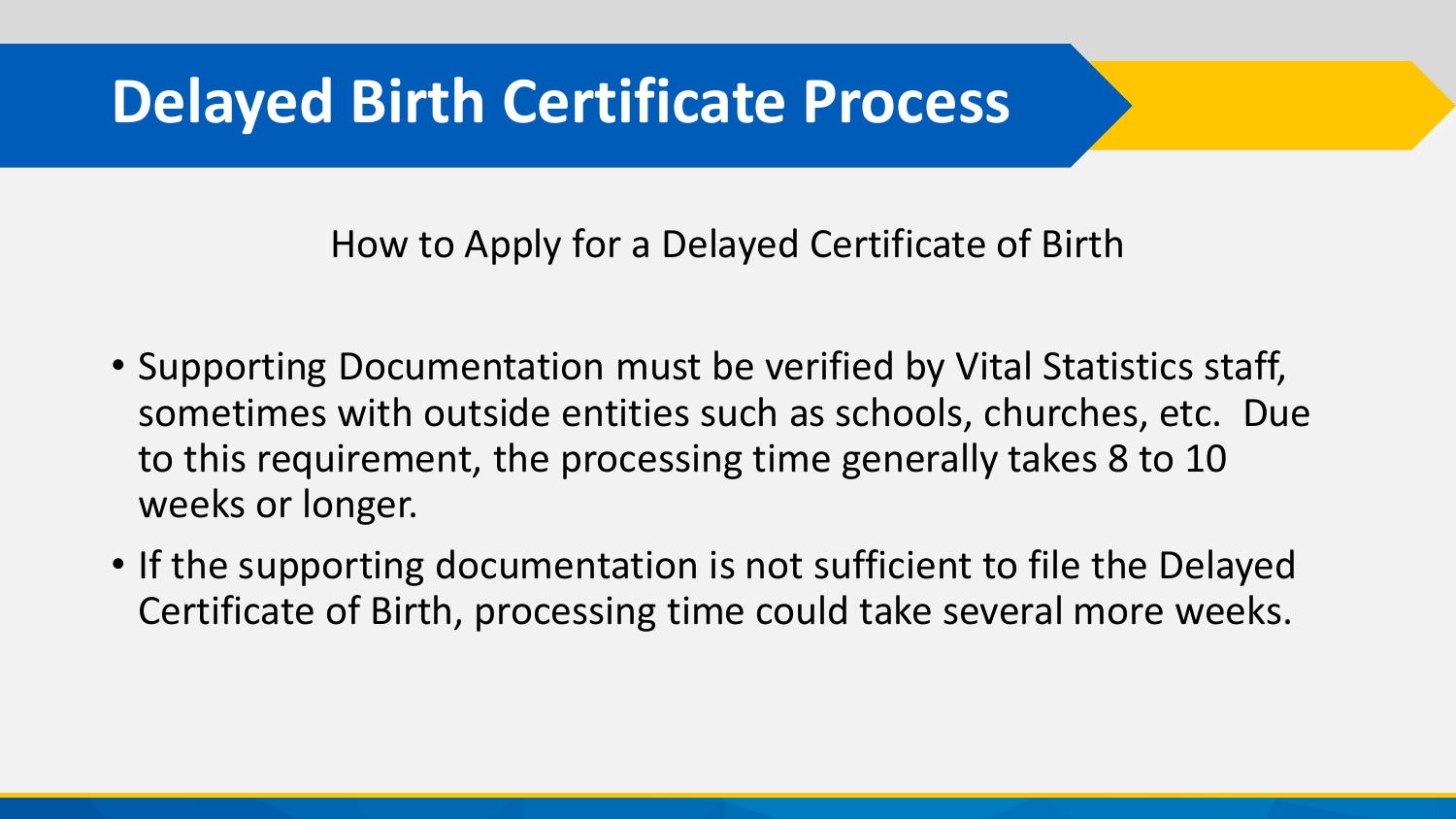How to Apply for a Delayed Certificate of Birth

- If an application is rejected for filing, Vital Statistics will return the application, supporting evidence and any related instruments to the applicant as well as furnish the applicant with a statement of the reasons for the refusal and advise the applicant of the right to appeal to the statutory probate court or district court in the county in which the birth occurred, or in the statutory probate court or district court in the county in which the person resides.
- In short VSS sends a court referral letter to the customer.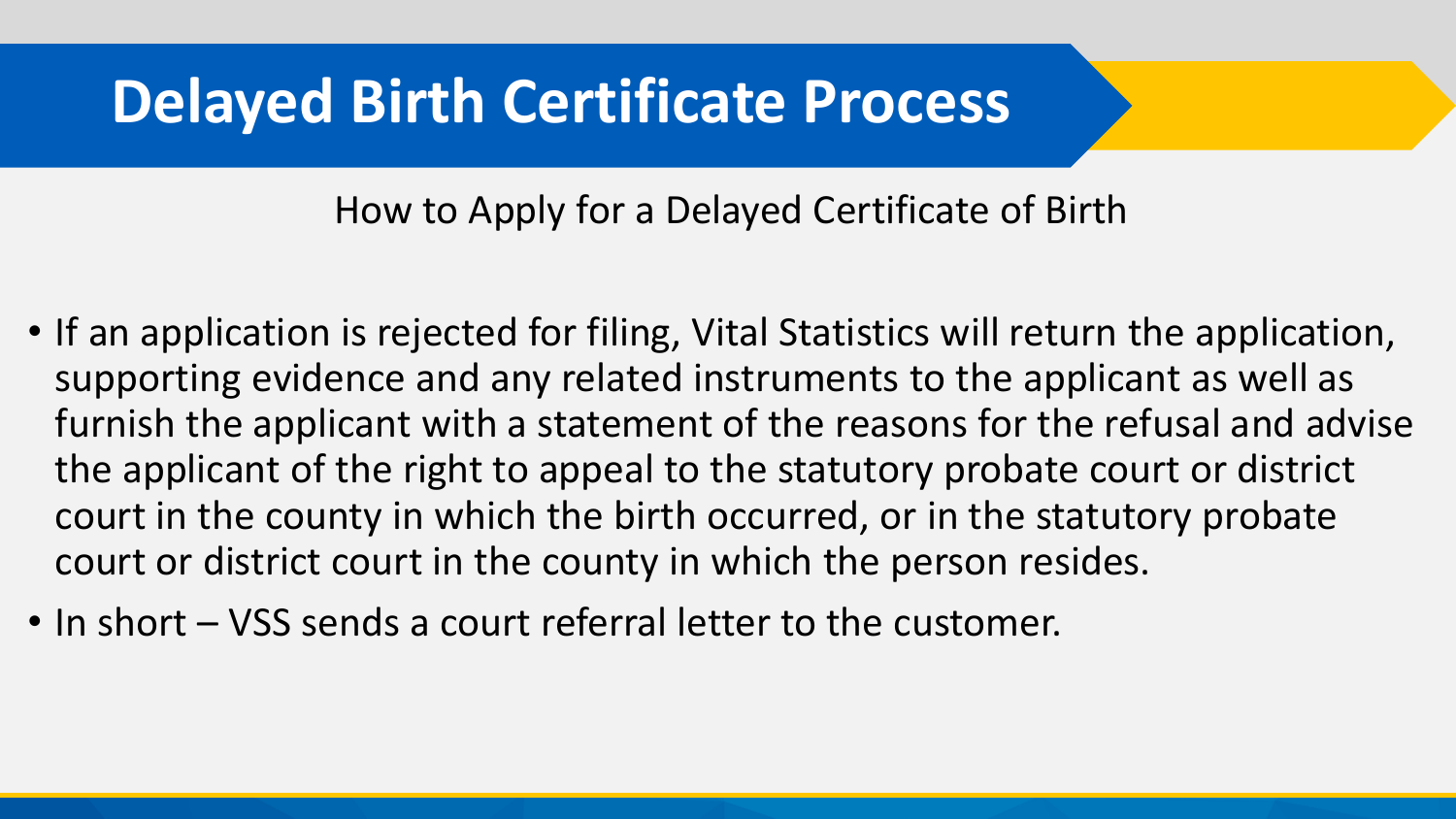How to Apply for a Delayed Certificate of Birth

• If an application is not actively pursued, Vital Statistics may return the application, supporting evidence, and any related instruments to the applicant.

<https://www.dshs.texas.gov/vs/delayed/>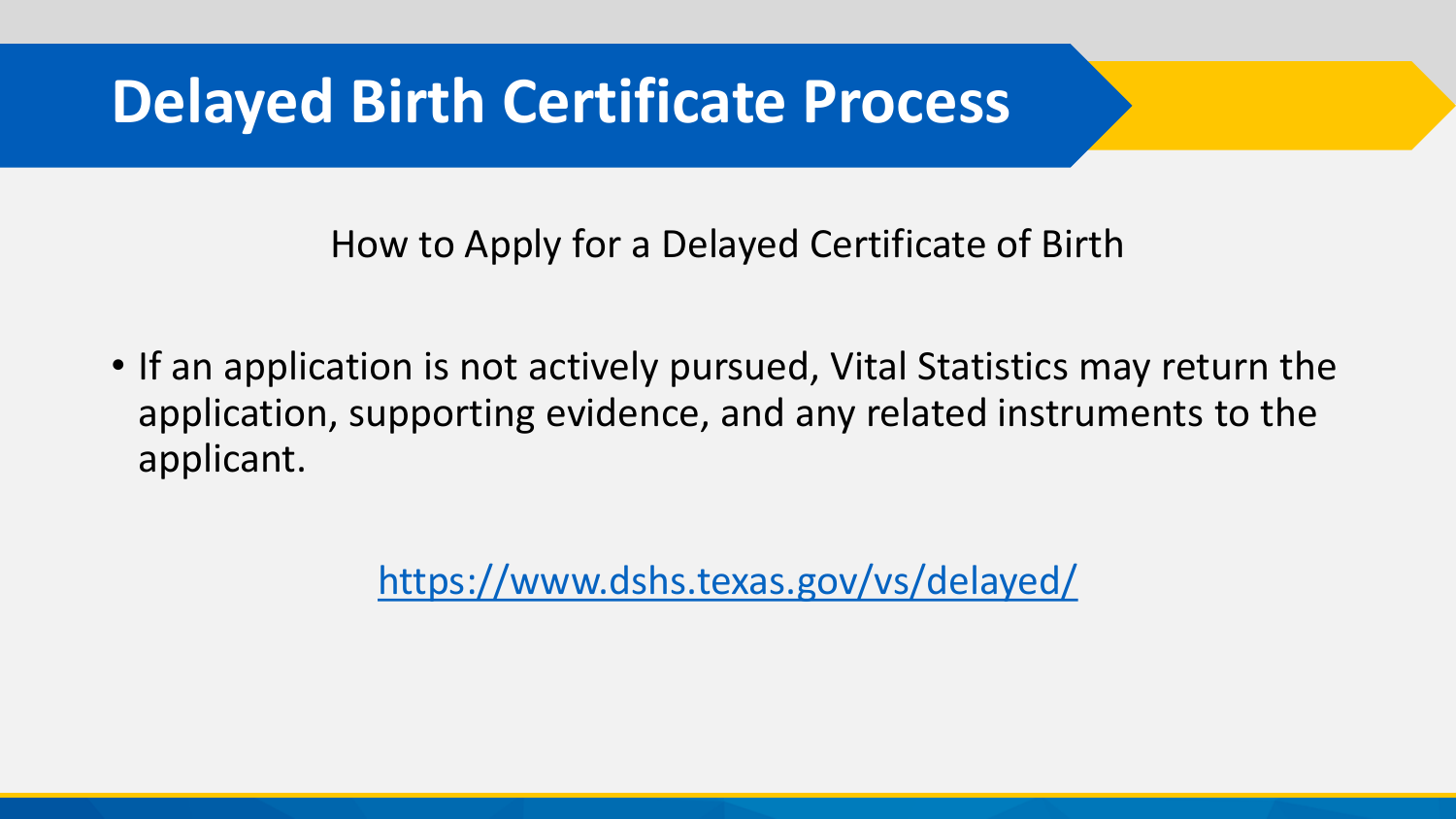#### Question

You receive a phone call from a potential customer stating they have never had their birth certificate and would like to know what the process and fees are.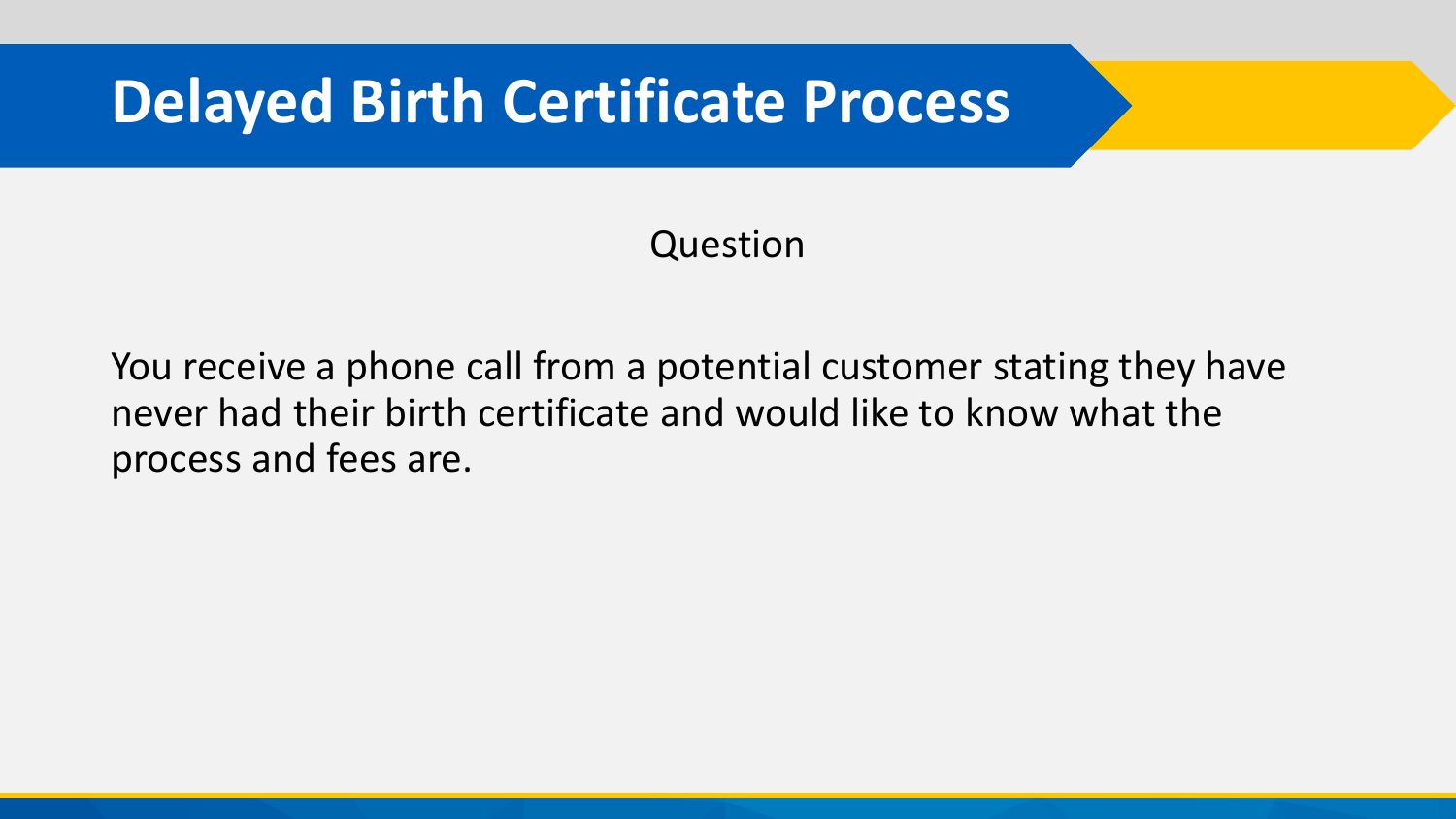Advise the potential customer that this process would be for a delayed birth certificate. Briefly explain the delayed birth registration process and provide the link to the Delayed Birth Webpage for additional information: <https://www.dshs.texas.gov/vs/delayed/>

The cost is \$47 in total in which \$25 is collected to file the delayed record and \$22 is collected for a certified copy of the delayed record.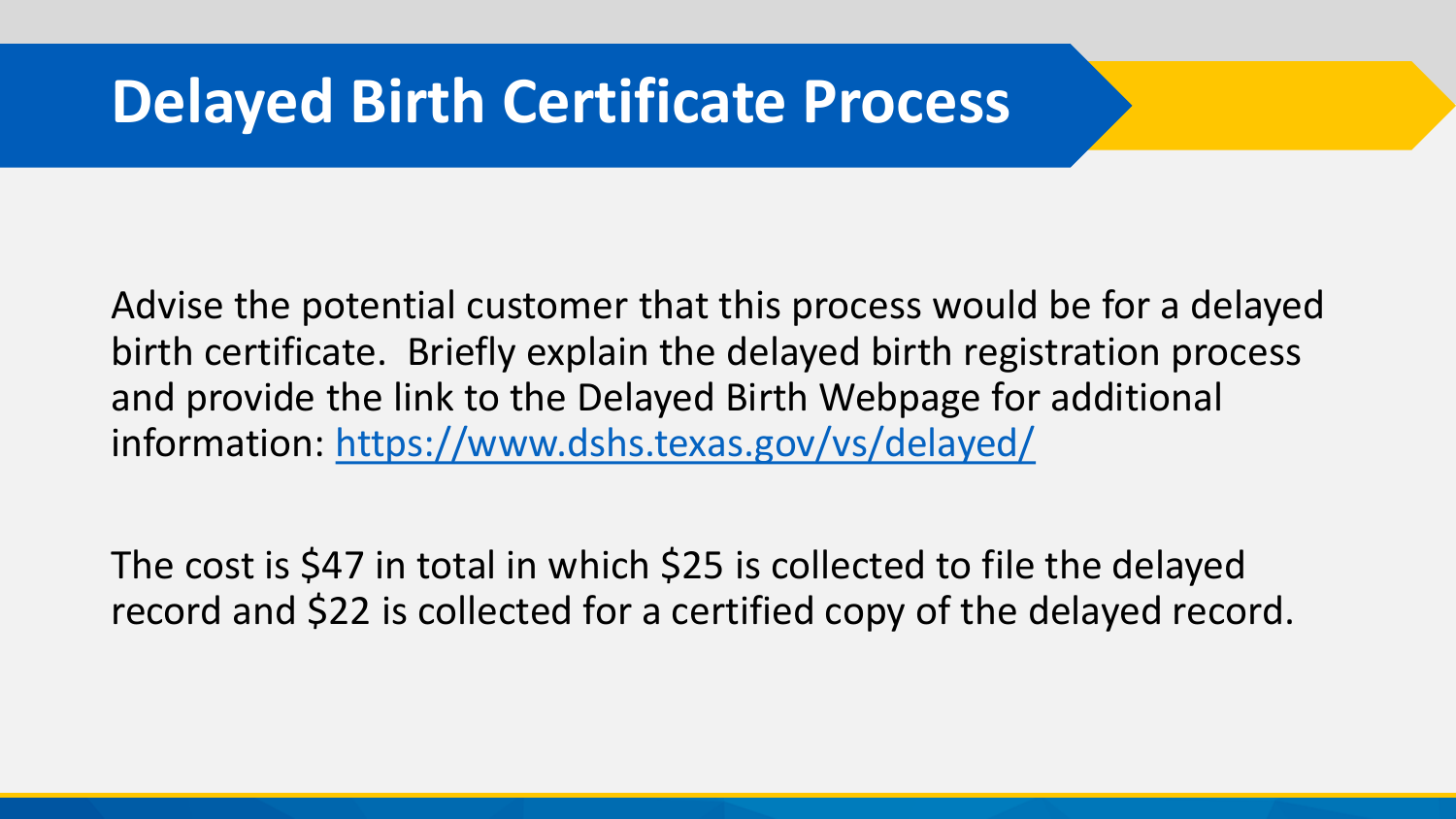#### Question

What do you if a customer shows in your office and is upset that they received a Rejection Letter after applying for a Delayed Certificate of Birth? The customer disagrees and pleads their case to you.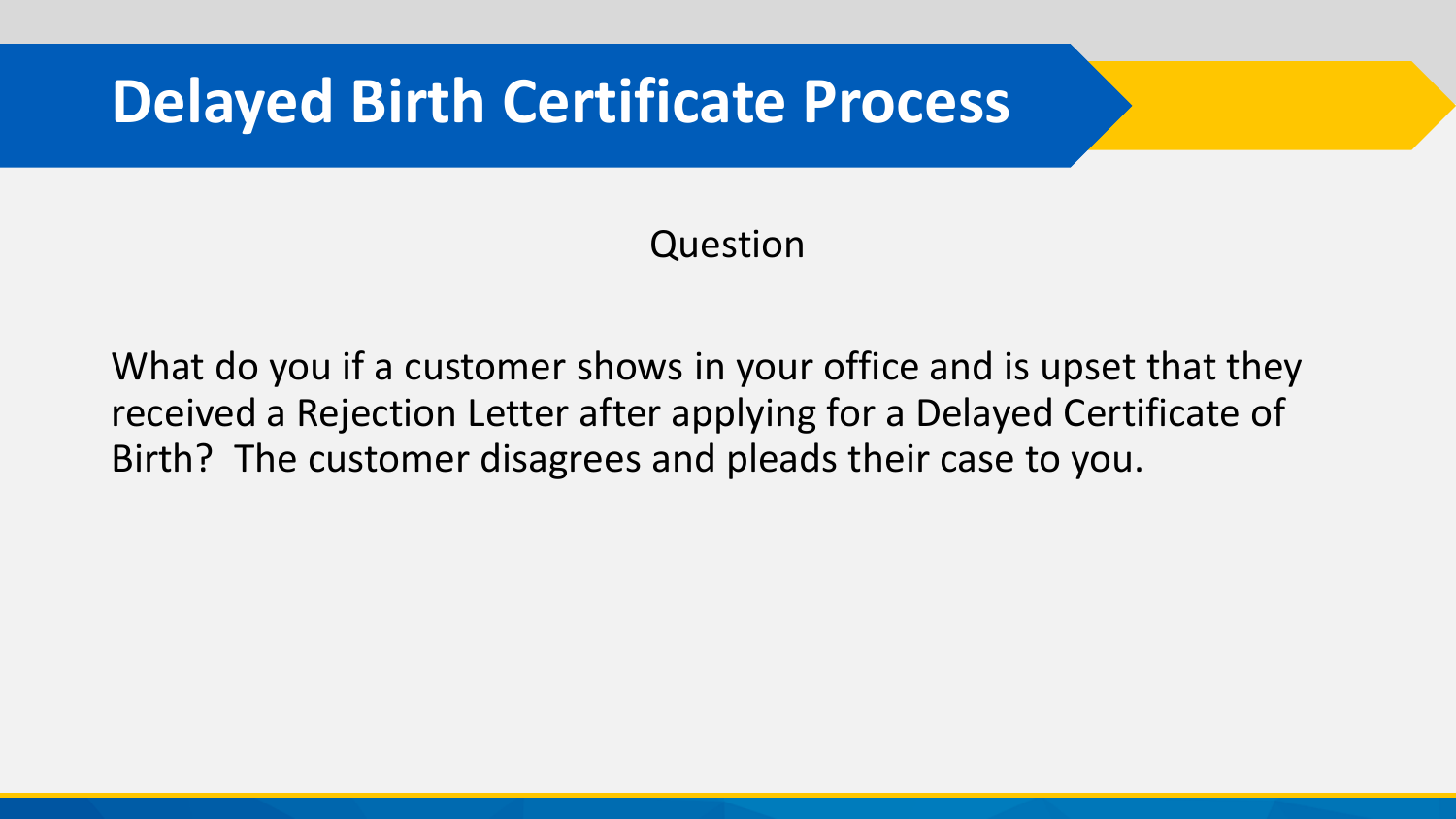Advise the applicant of their right to appeal to the statutory probate court or district court in the county in which the birth occurred, or in the statutory probate court or district court in the county in which the person resides.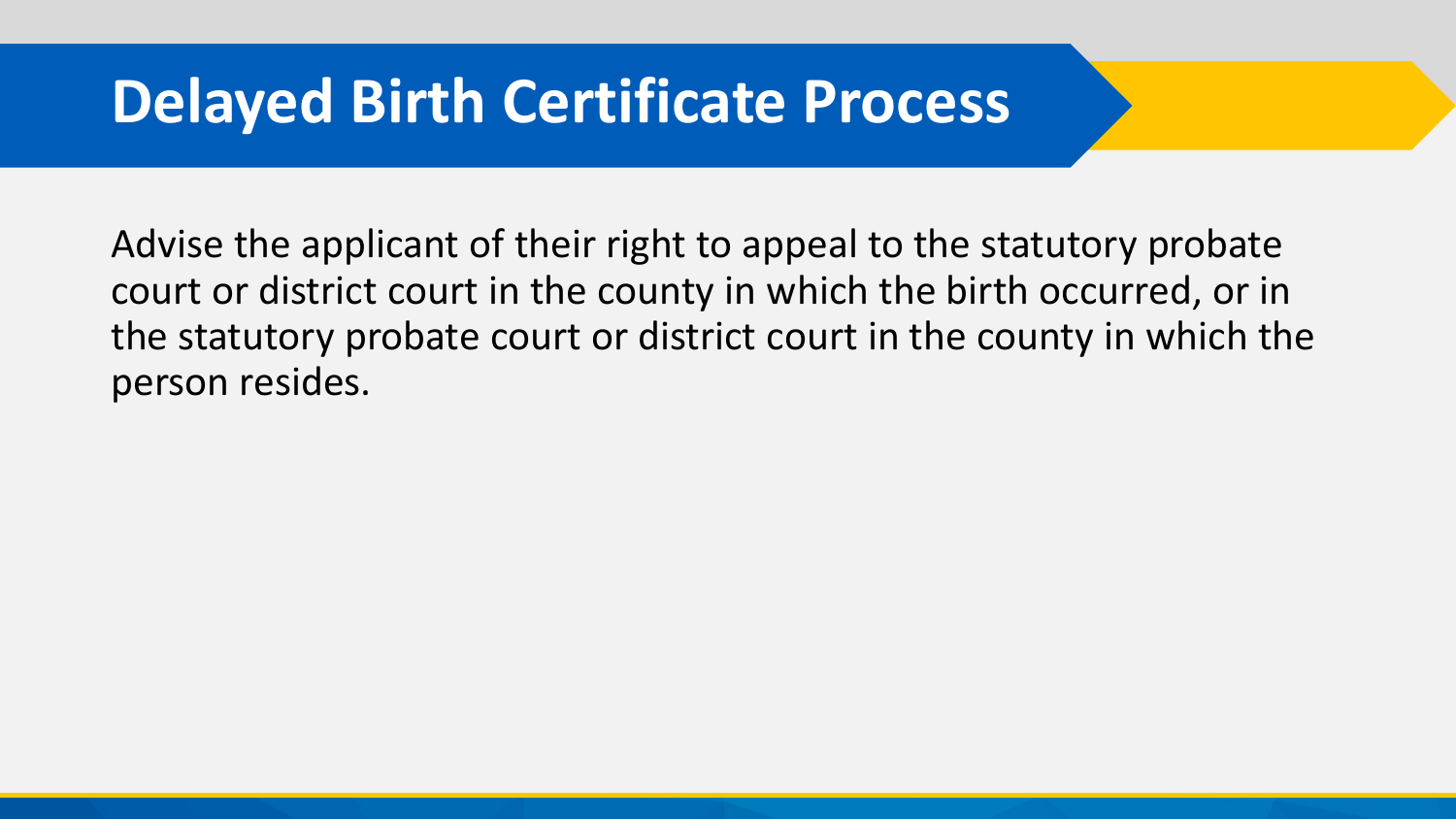Age-Based Documentation Requirements

The type and amount of supporting documentation you must provide depends on the age of the individual whose birth you are registering. You will need to know the age of whose birth you wish to register from the list below.

- Child between 1 4 years old
- Child between 4 15 years old
- Individual 15 years old or older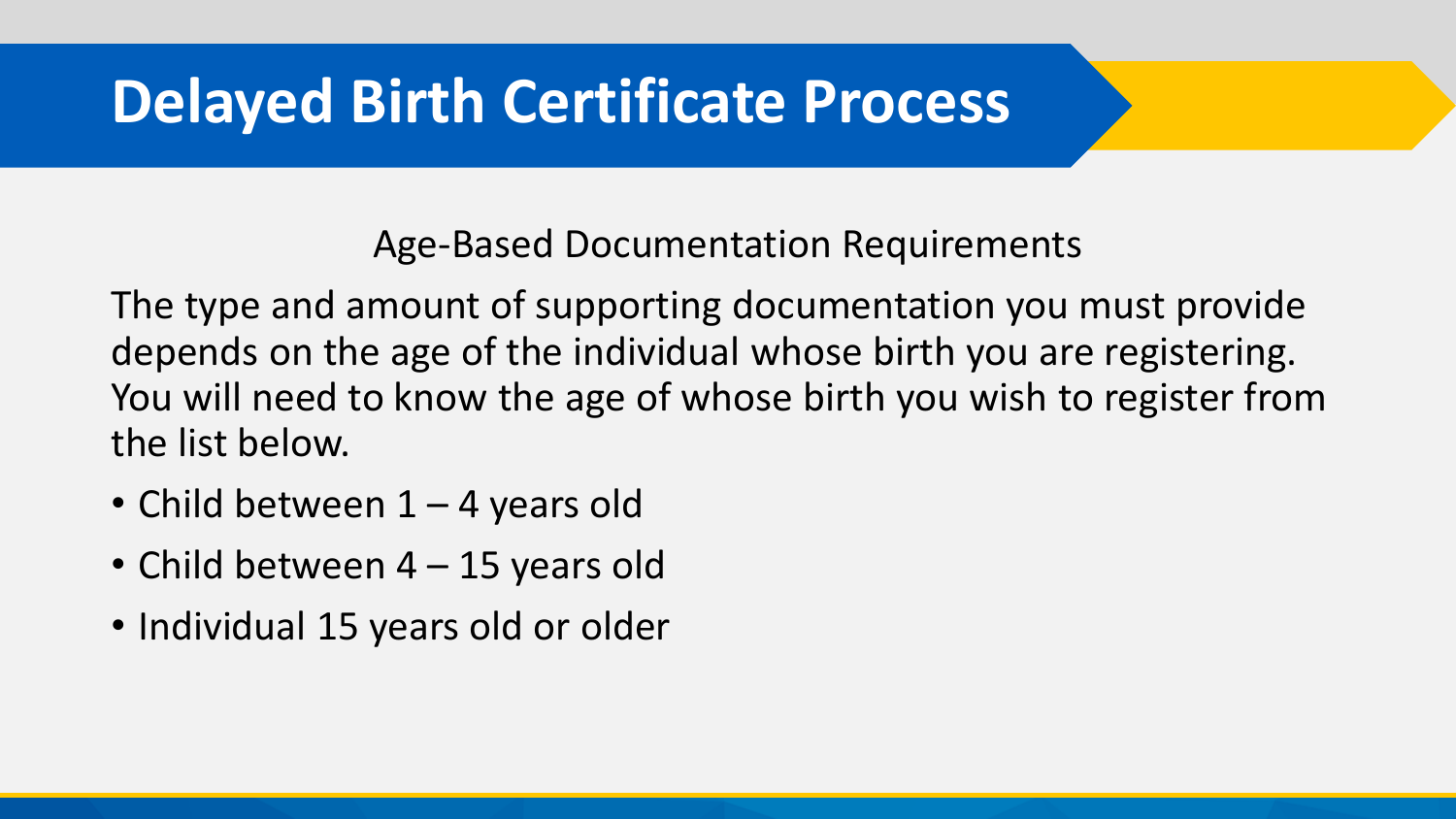Child between 1 – 4 years old

- A notarized affidavit completed by the parents and the attendant as to why the certificate was not filed within 1 year of birth;
- Copy of acceptable identification for parents and attendant, if any, at birth; and
- Two or more documents that provide:
- oEvidence of pregnancy (prenatal record, statement from physician, etc.)
- oEvidence of infant was born alive (statement from physician or healthcare provider, etc.)
- oEvidence birth occurred in Texas (statement from healthcare provider, etc.)
- oEvidence birth occurred on the date stated (medical or prenatal record, etc.)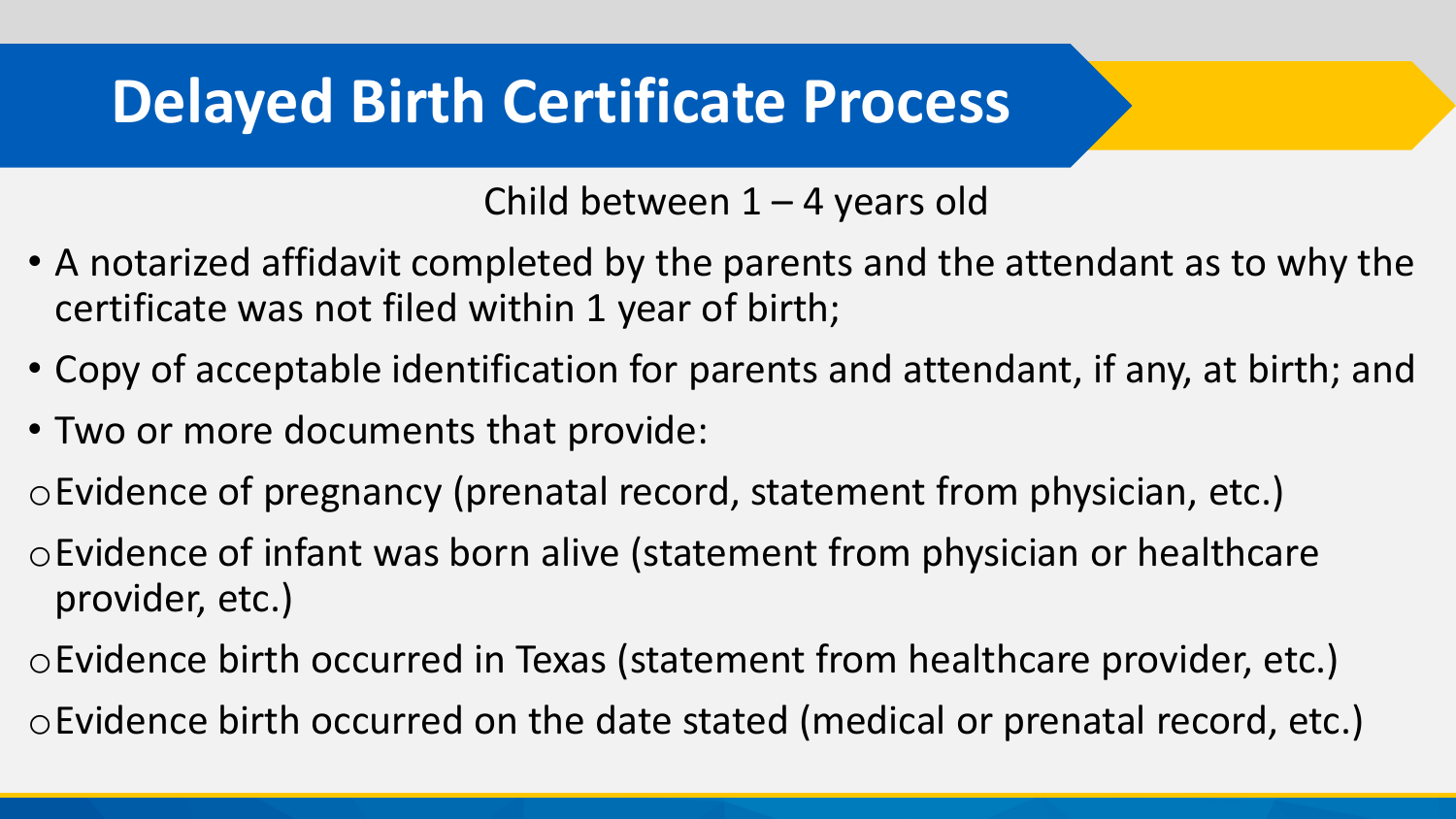Child between 4 – 15 years old

Two or more documents that meet the following requirements:

- At least 1 document must show child's name, date of birth, and place of birth.
- At least 1 document must show parent's names and the child's date and place of birth.
- At least 1 document must have been created within 10 years of birth
- Only 1 document may be an Affidavit of Birth Facts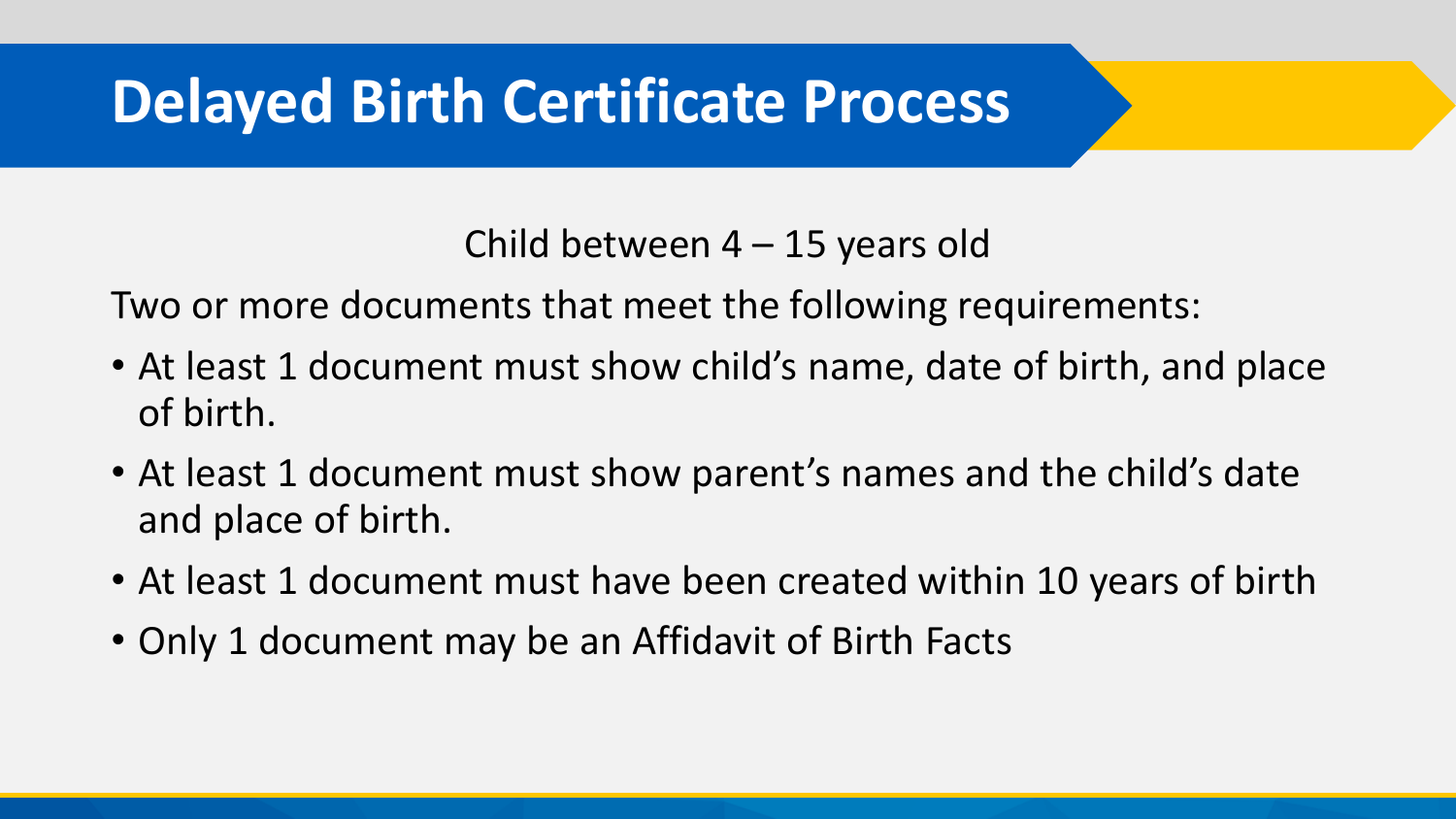Individuals 15 years old and older

Three or more documents that meet the following requirements:

- At least two must show the individual's name, date of birth and place of birth.
- At least 1 document must show the individual's name, parent's names, and individuals date and place of birth.
- At least 1 document must have been created within 10 years of birth.
- Any document, other than an affidavit, must be 5 years old or older.
- Only 1 document may be an Affidavit of Birth Facts.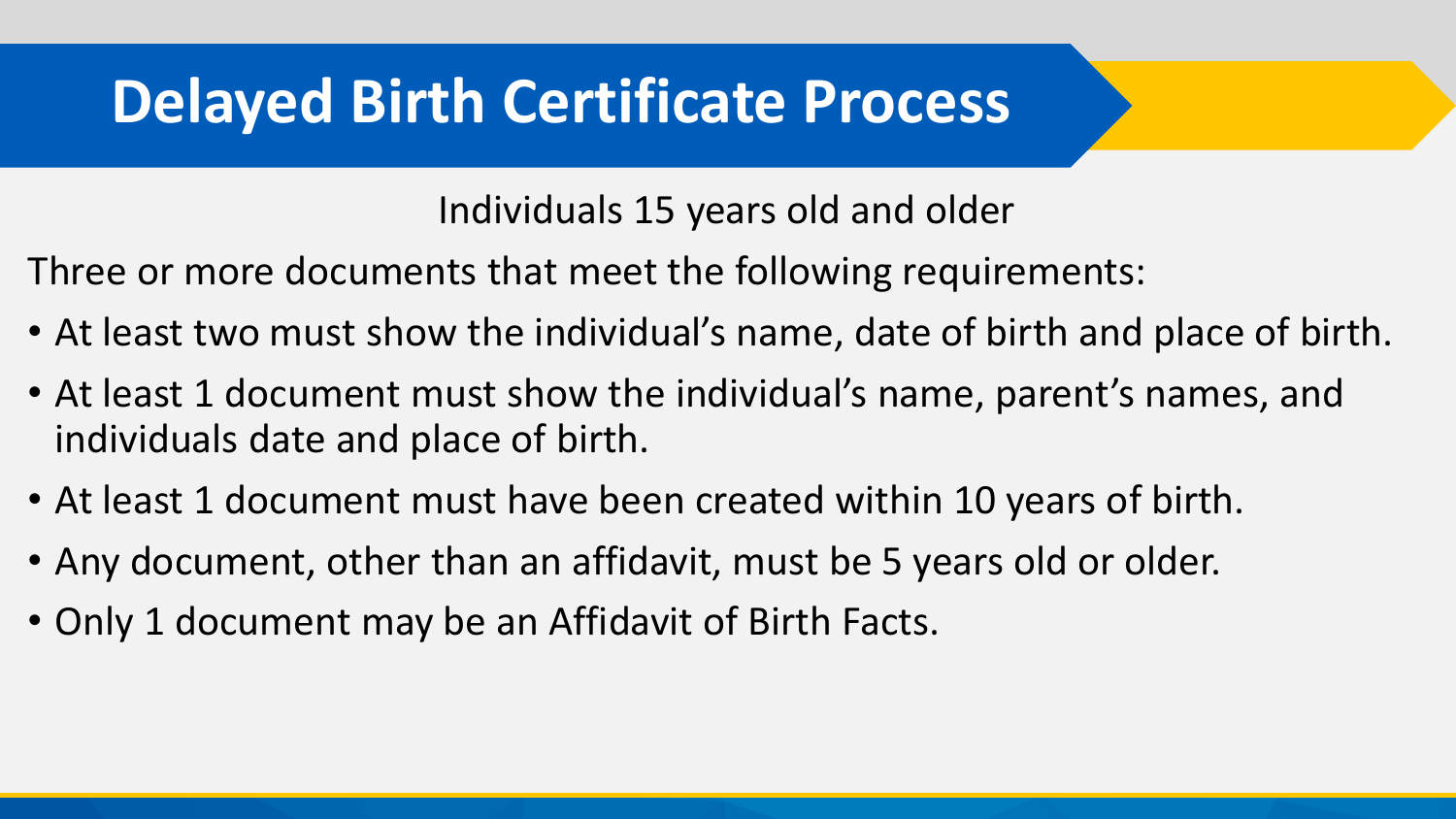Acceptable Documents

All documents must be from independent sources. Only valid original documents (no photocopies) or certified copies unless otherwise specified. All originals will be returned after filling is completed. A copy or abstract of a document may be accepted if certified as true and correct by the custodian of the document.

Any supporting document(s) submitted found to be fraudulent will cause immediate denial of application for filing a delayed certificate of birth and those documents will be retained.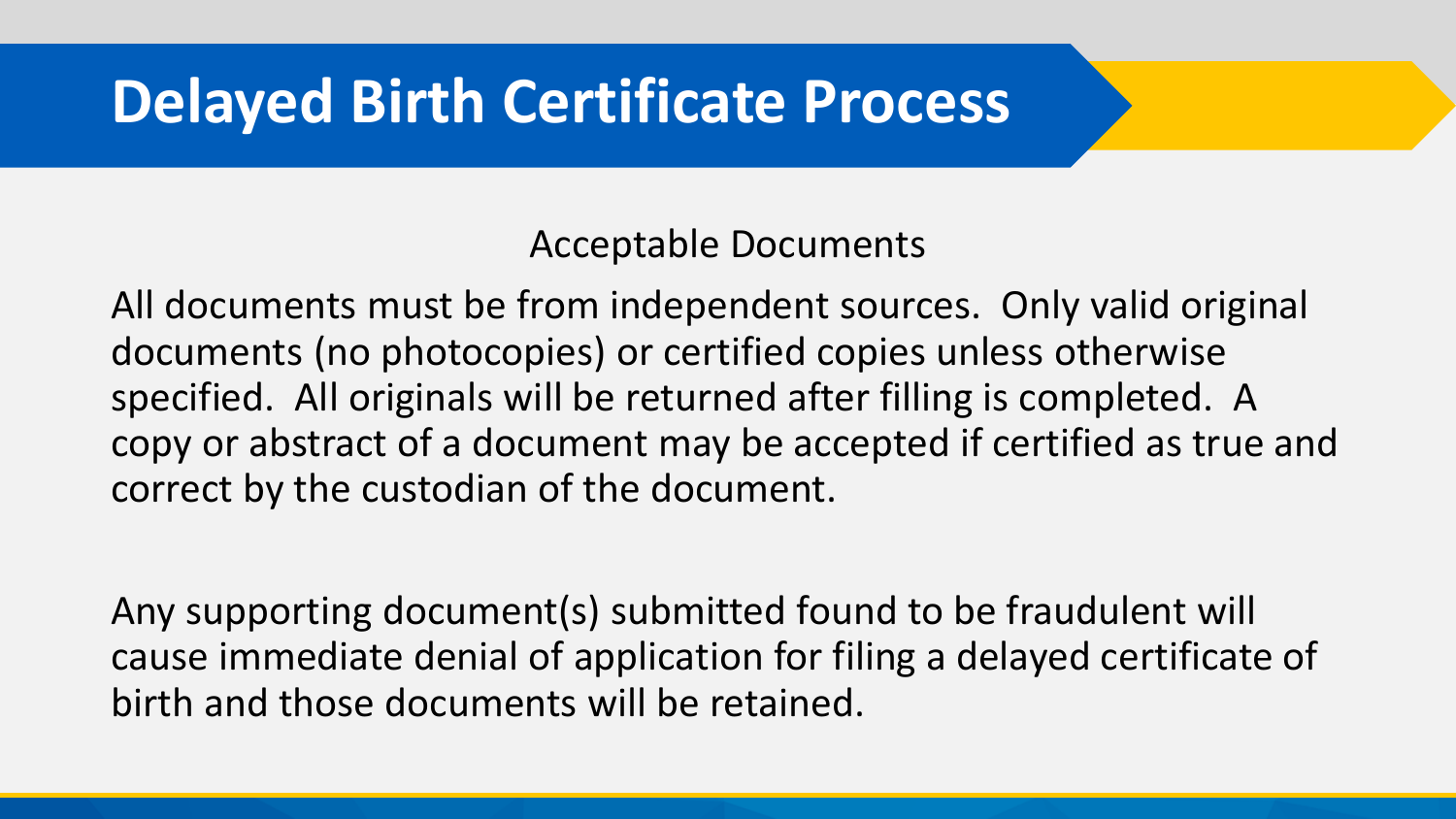- Birth Certificate of individual
- Driver's License/ID from a U.S. state or Driver's License/ID application
- Military discharge record (DD-214)
- Religious record with signature of religious official (original)
- Selective Service Record
- Social Security Administration records or application
- U.S. Census Bureau records
- Hospital/medical/birthing center record
- Affidavit of Birth Facts (sent with the Delayed Birth Registration application) signed in front of a Notary Public by an immediate family member who is at least 10 years older than the individual. (Note: The person who signs the Affidavit must also attach a copy of his/her unexpired government-issued ID.)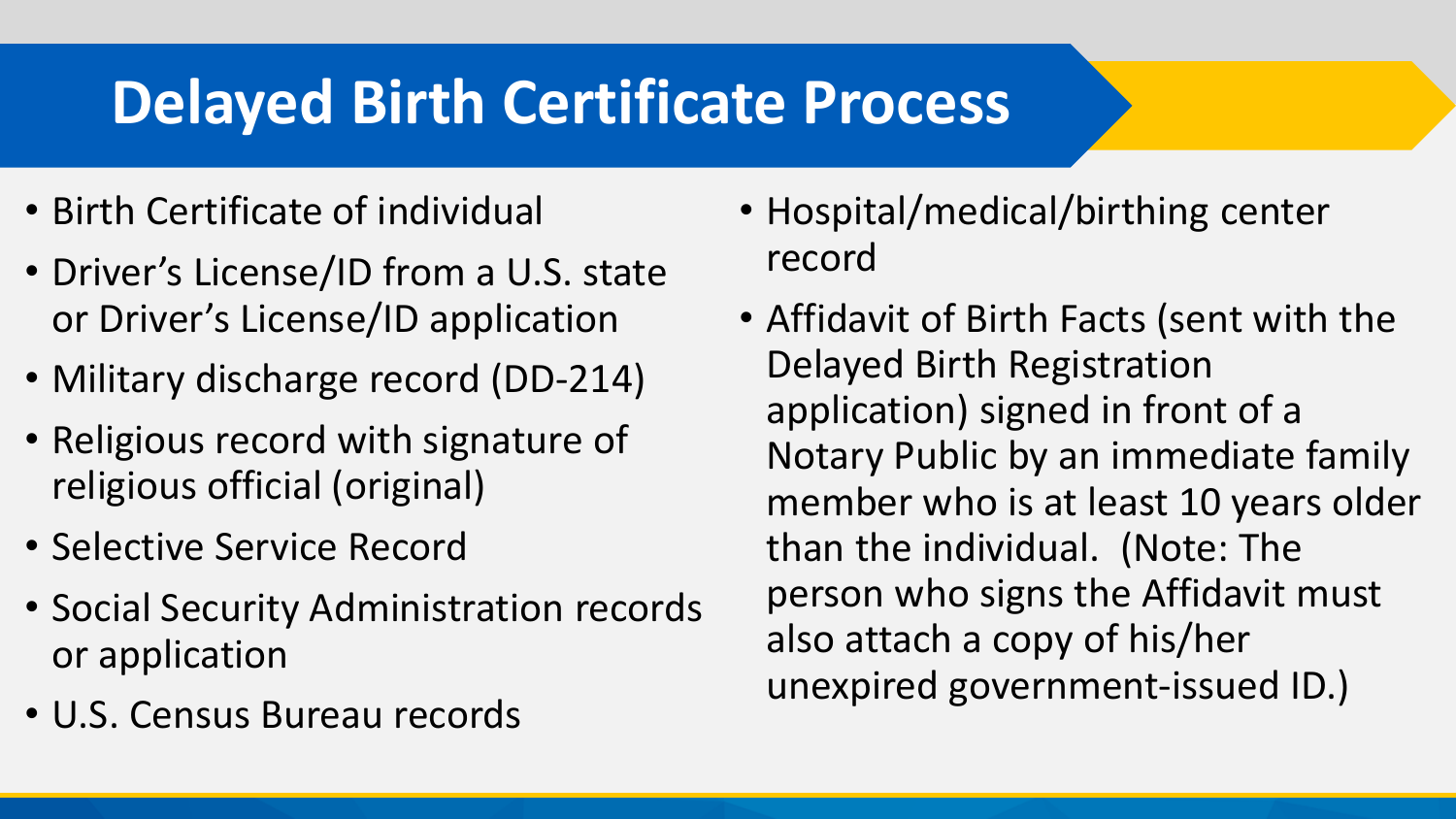# **Remote Birth Security**

Search-to-Print Ratio



**Texas Department of State Health Services**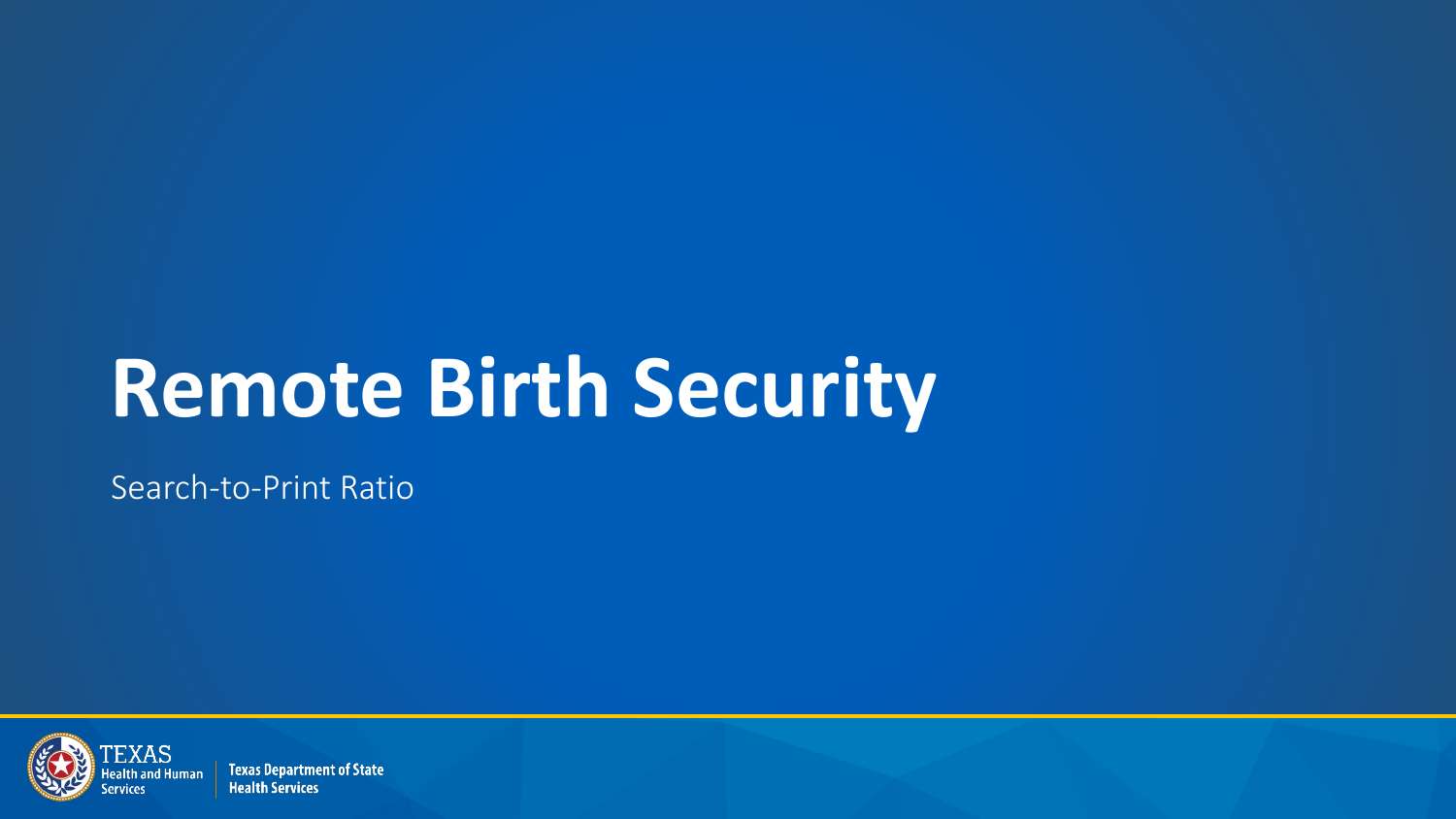### **Remote Birth Security**

What's so great about Remote Birth Access?

Why do people need birth certificates issued through Remote Birth Access?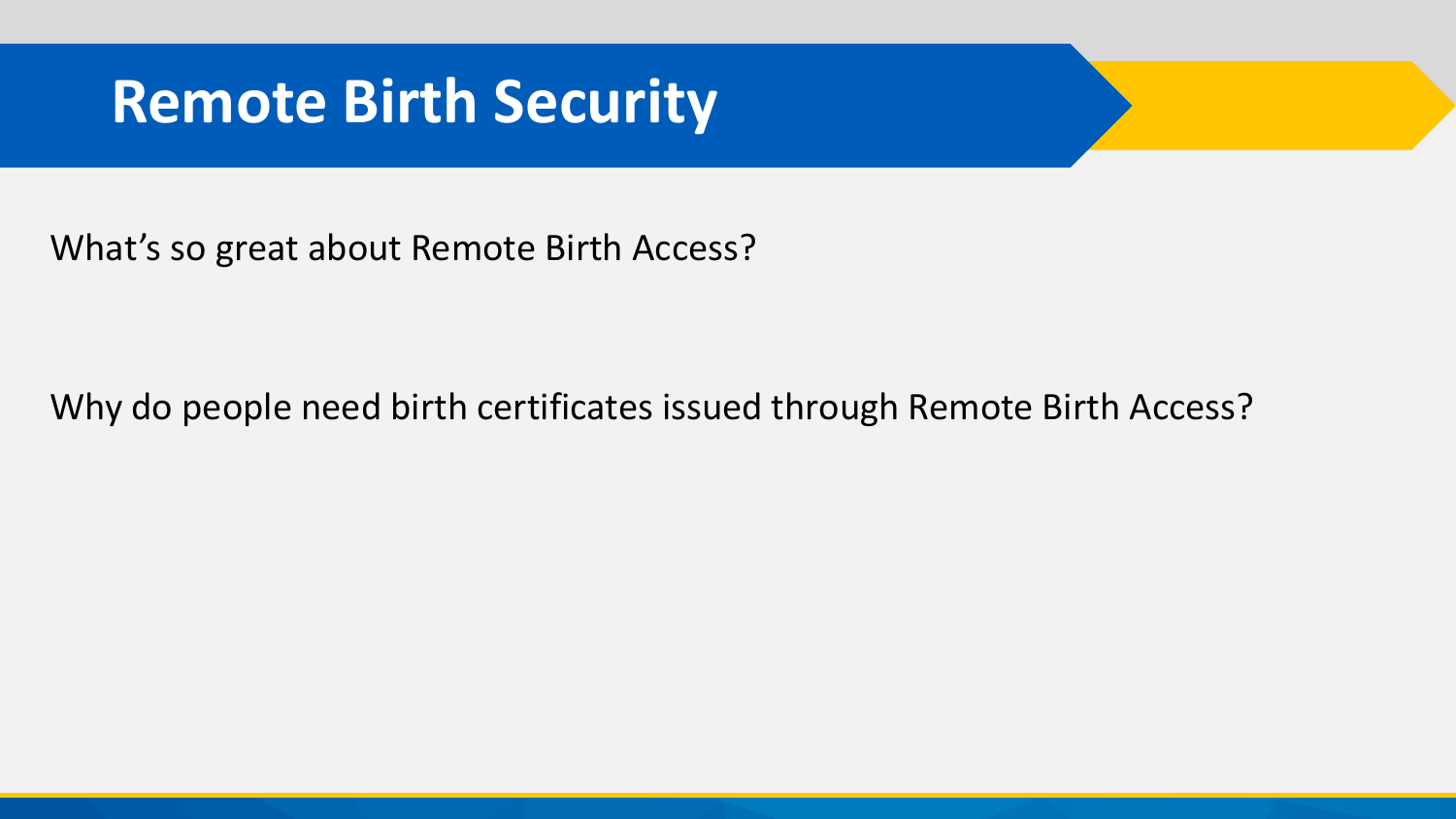It's convenient and gives timely access to certified abstracts of birth certificates to persons born in Texas.

The remote birth security feature within TxEVER helps provide services to citizens in your city or county.

Improves efficiency and effectiveness. All documents printed via the remote system are considered legal and viable documents.

Native born Texans can get a birth certificate in counties that offer remote access, instead of having to travel to the state vital statistics office in Austin or vital records office in the county where they were born.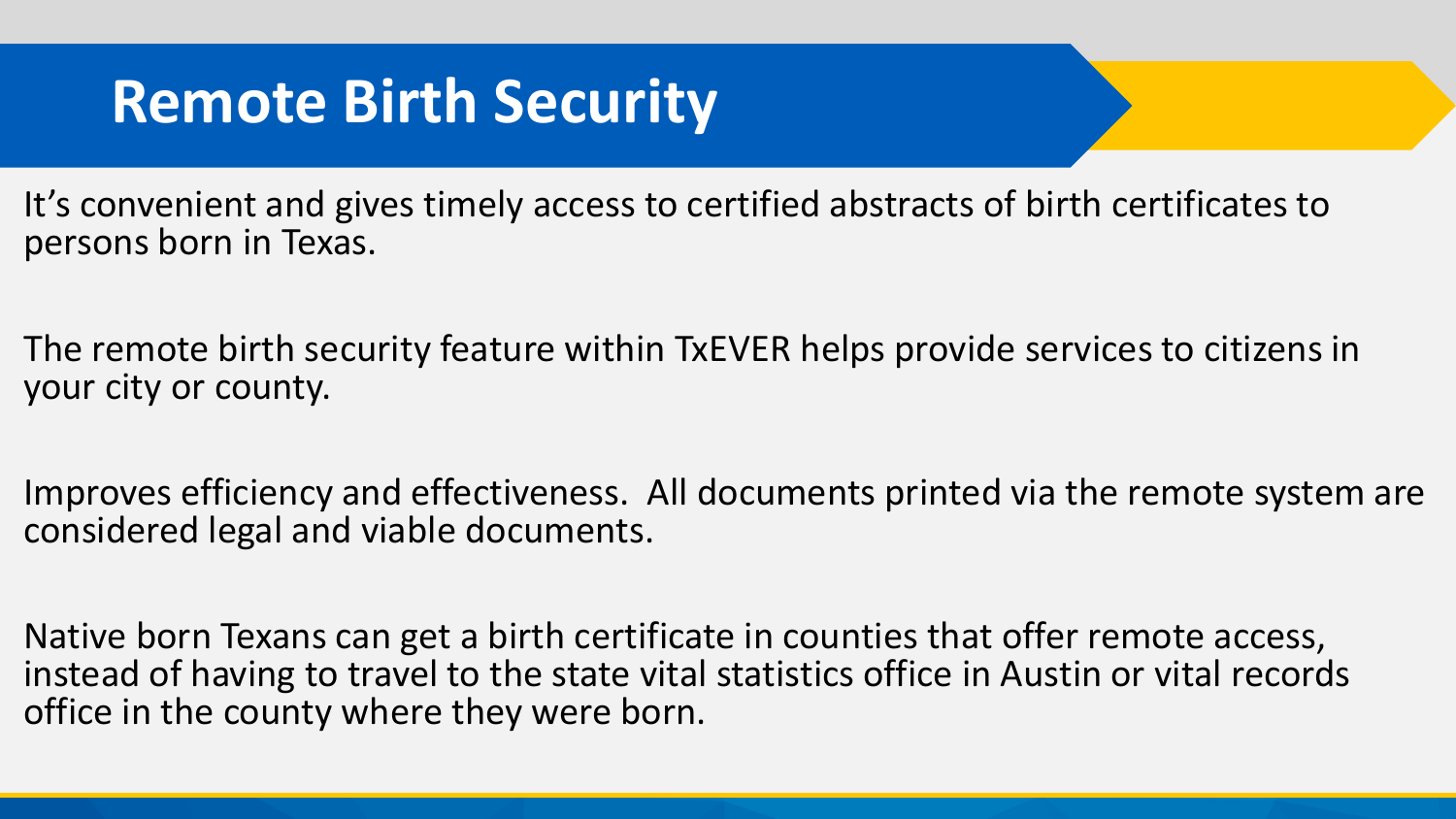#### Additional Benefits

oProvides an "abstract of birth facts" that is a legal certificate which can be used as a basic identity document

oAll certificates are issued on approved security paper

oCustomers have the option to pay for their birth certificates with cash, check, credit or debit card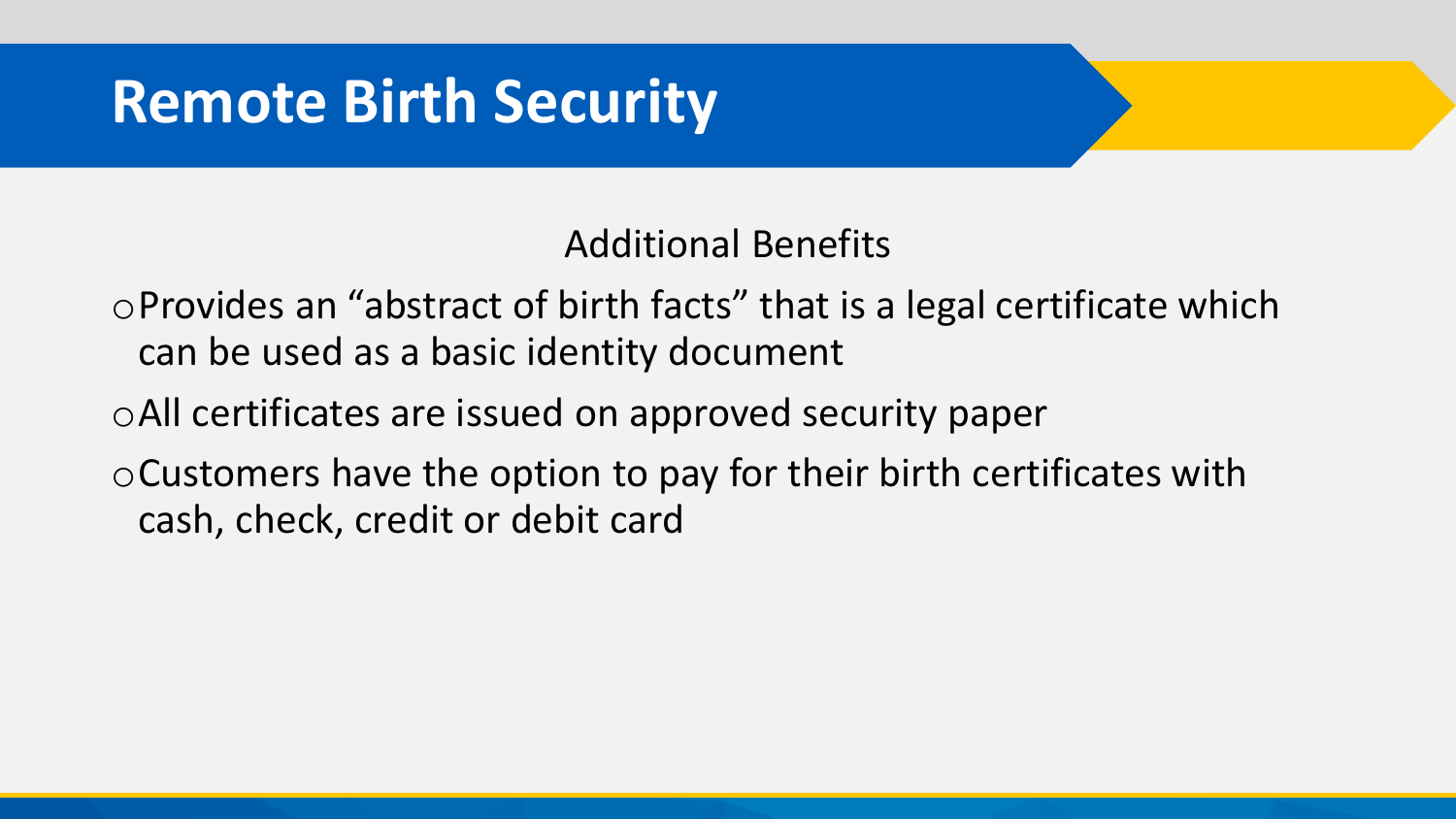Security and Fraud Benefits

oSpecified individual employee access only oPassword changes at least every 90 days oEmployee confidentiality agreement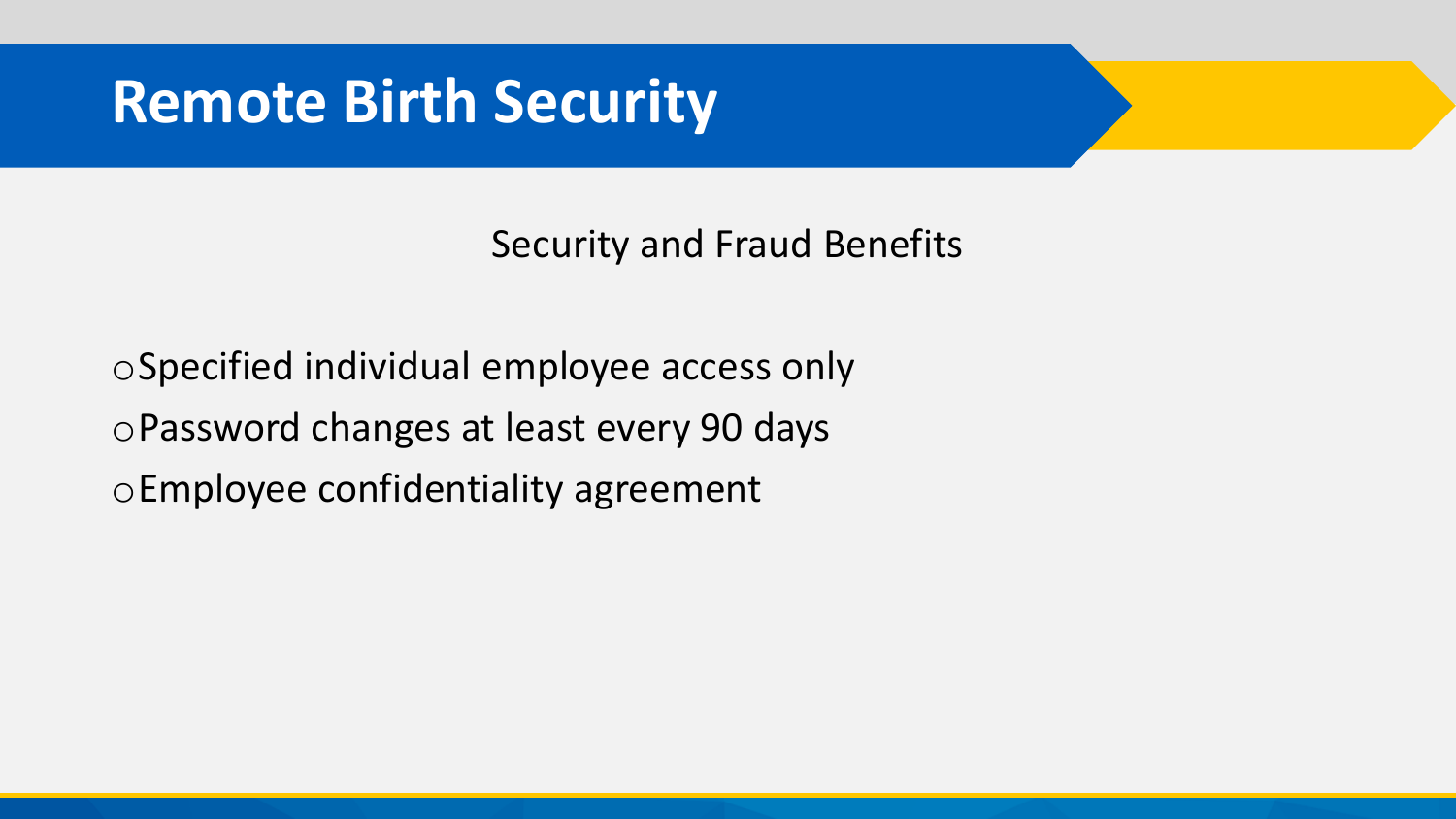#### Security and Fraud Benefits

oDocuments issued through the Remote Site are standardized oRecords are flagged oEvery office issues certificates through approved security paper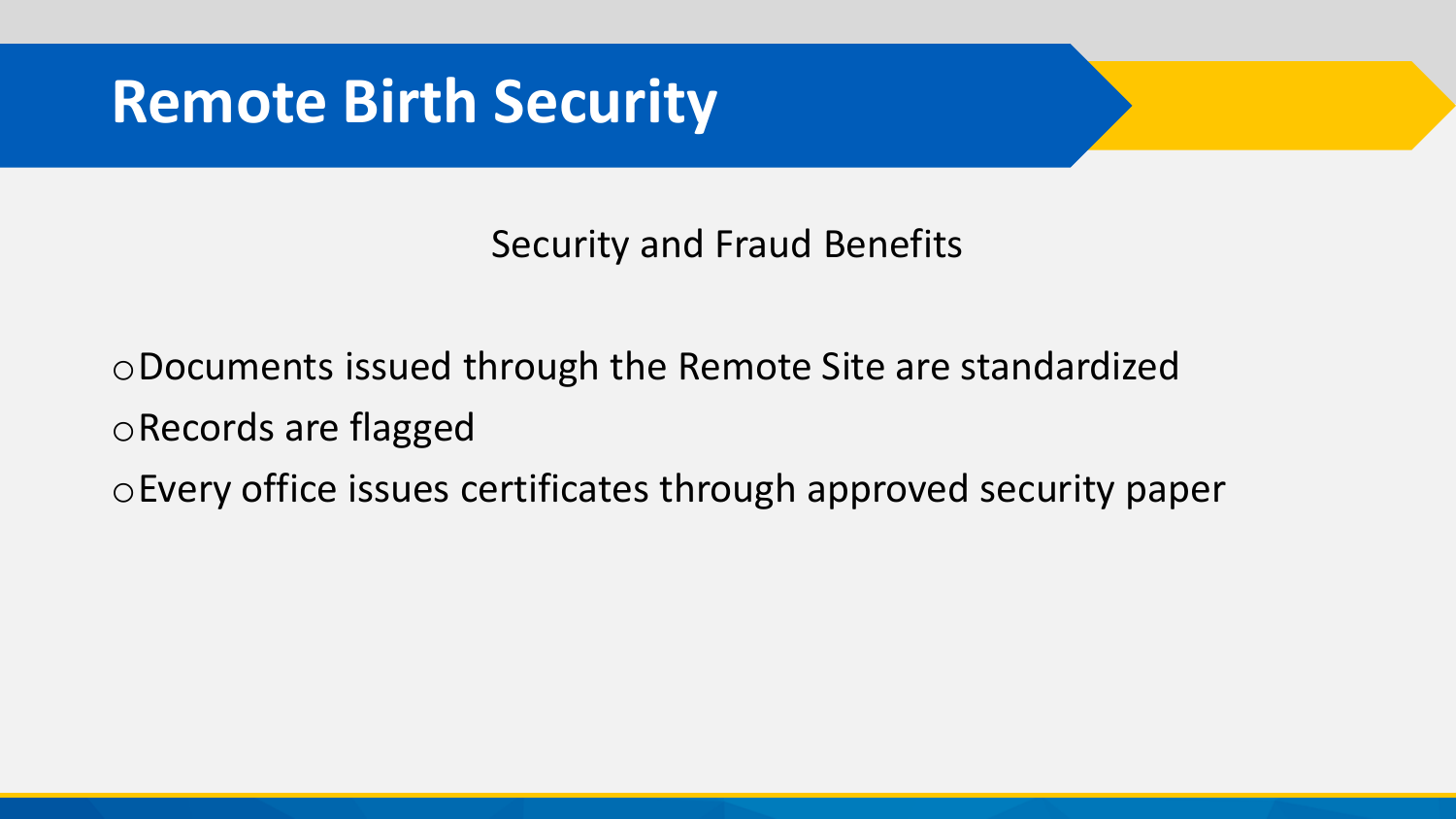Improving Search-to-Print Ratio

- Charge the customer **BEFORE** the search is done
- If your office has an in-house database search there first
- Get as much information from the applicant as possible
- Narrow your searches
- oSearch with more than the first letter of the first and last name (at LEAST include 2 – 3 letters)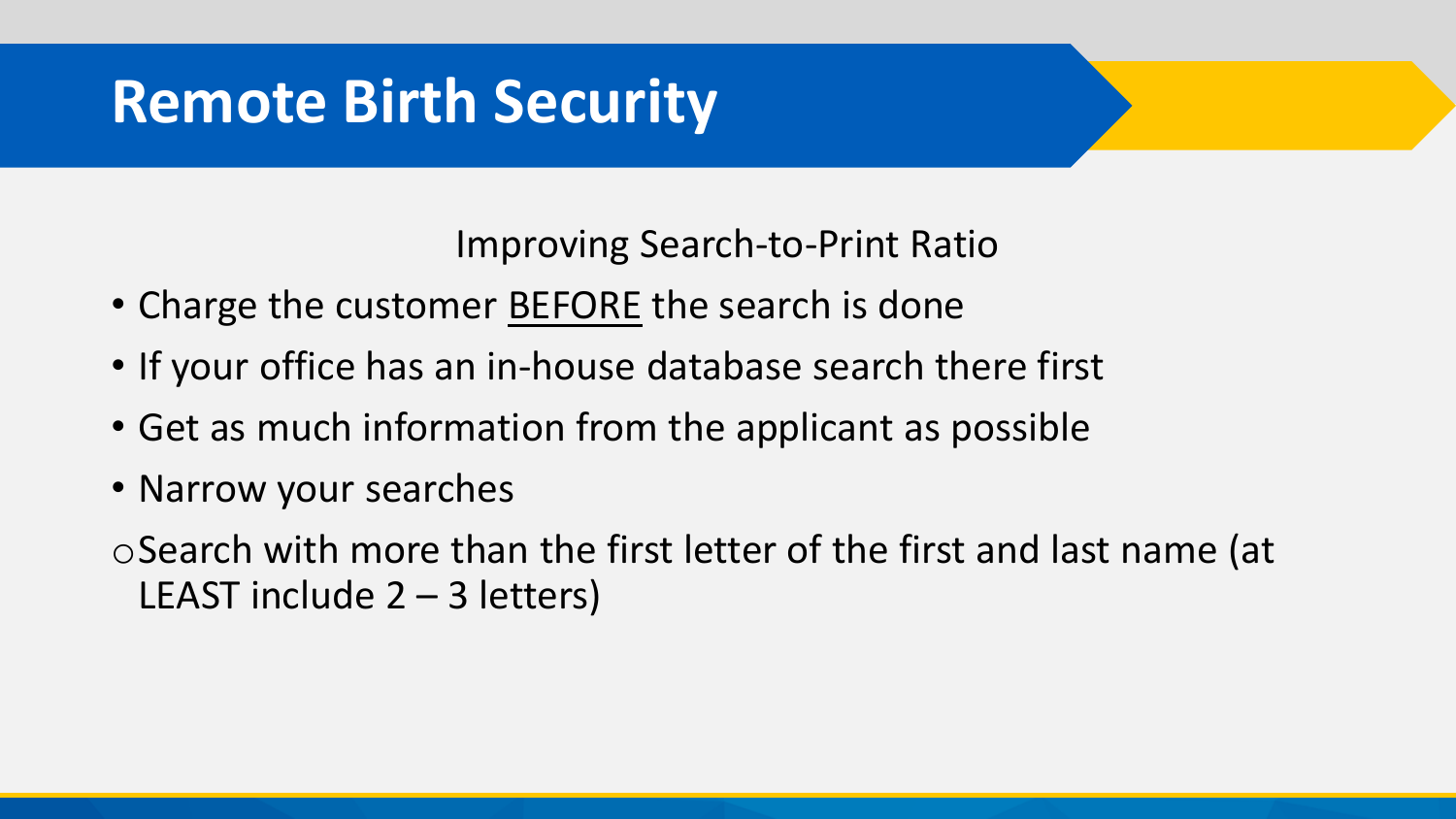Improving Search-to-Print Ratio

- Do not double click on anything, especially the search button, as it may send the request twice resulting with two searches
- Before you select Print, pay attention to any warnings the system alerts you for printing
- The ultimate goal is to be at 90% of your Search-to-Print Ratio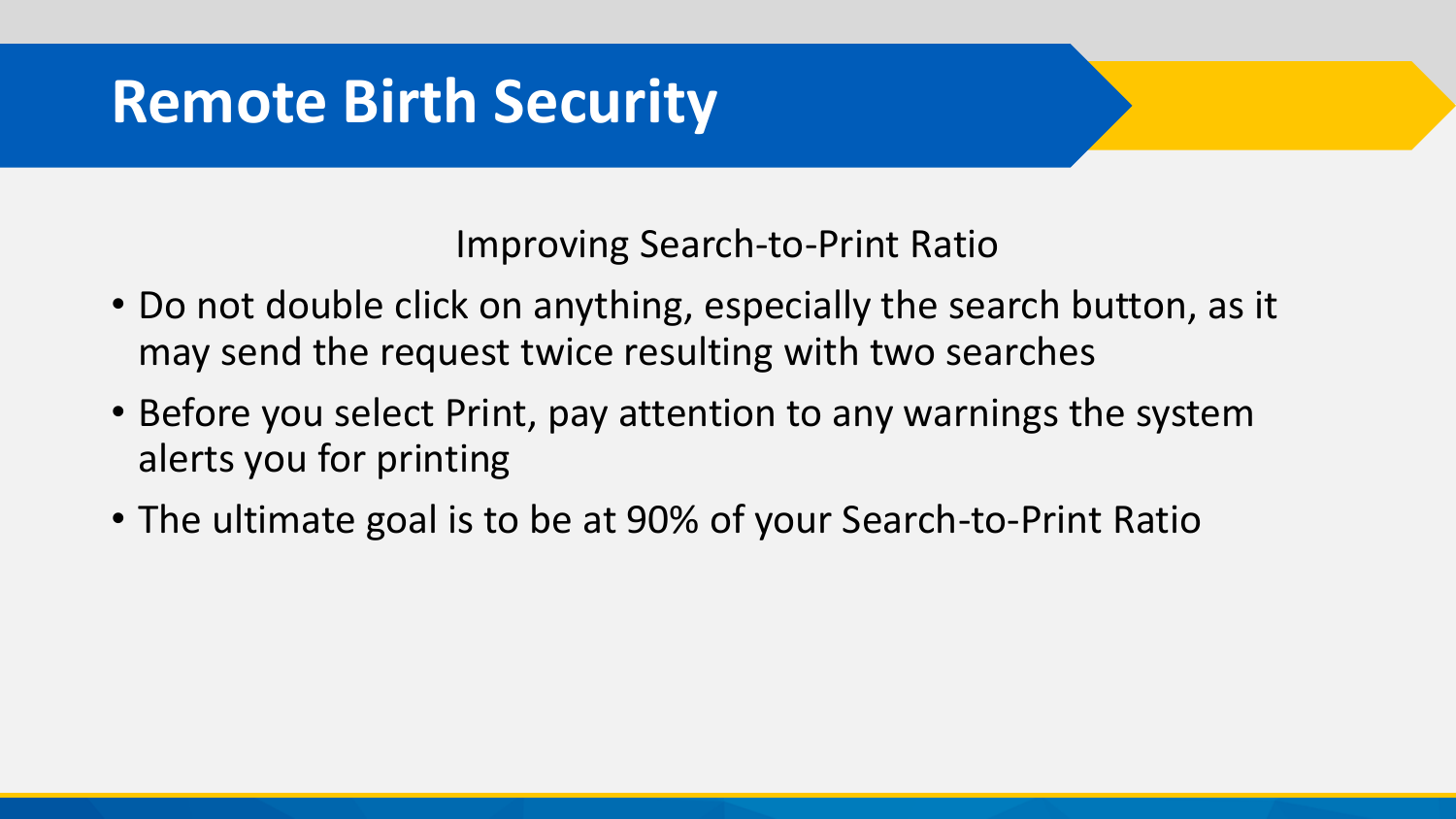How can our office get set up with Remote Access?

An email request should be sent to Business Services for them to contact you on setting up a contract for the remote system.

[VSSBusinessServices@dshs.Texas.gov](mailto:VSSBusinessServices@dshs.Texas.gov)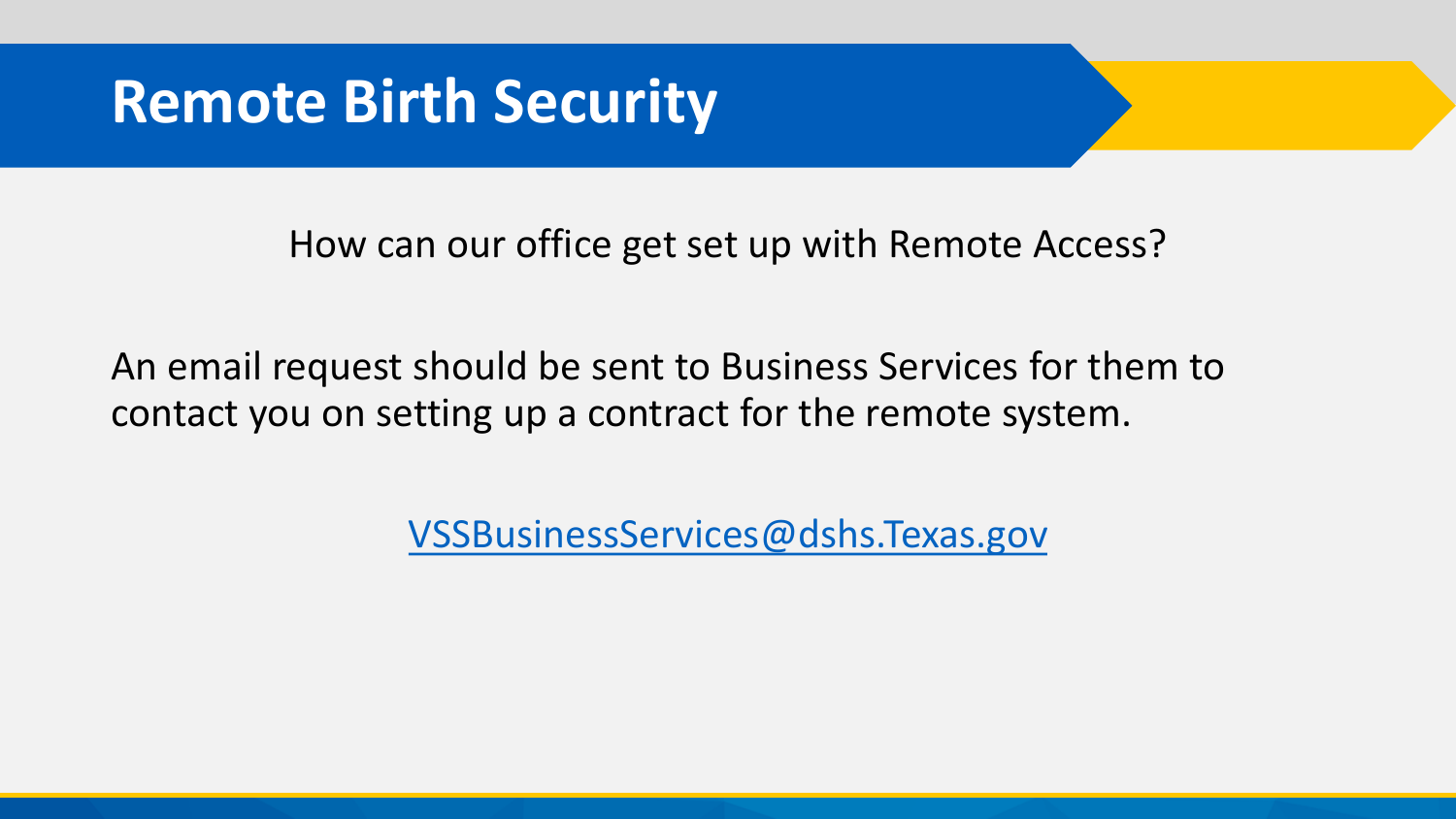#### Scenario

Let's say a customer walks in the office of the City of Austin to obtain a copy of their birth certificate. This customer explains how excited they are that the Austin's Sport's Social Club has just opened a new 40 and over Kickball League in Austin. The customer explains that he has been living in Austin for the past 20 years now and can't remember if he was born in Ector or Midland county. The City of Austin does a search for Ector County with no results found. Then the City of Austin does a search for Midland County and successfully located the birth certificate to assist the customer.

How does the Search-to-Print factor come into play?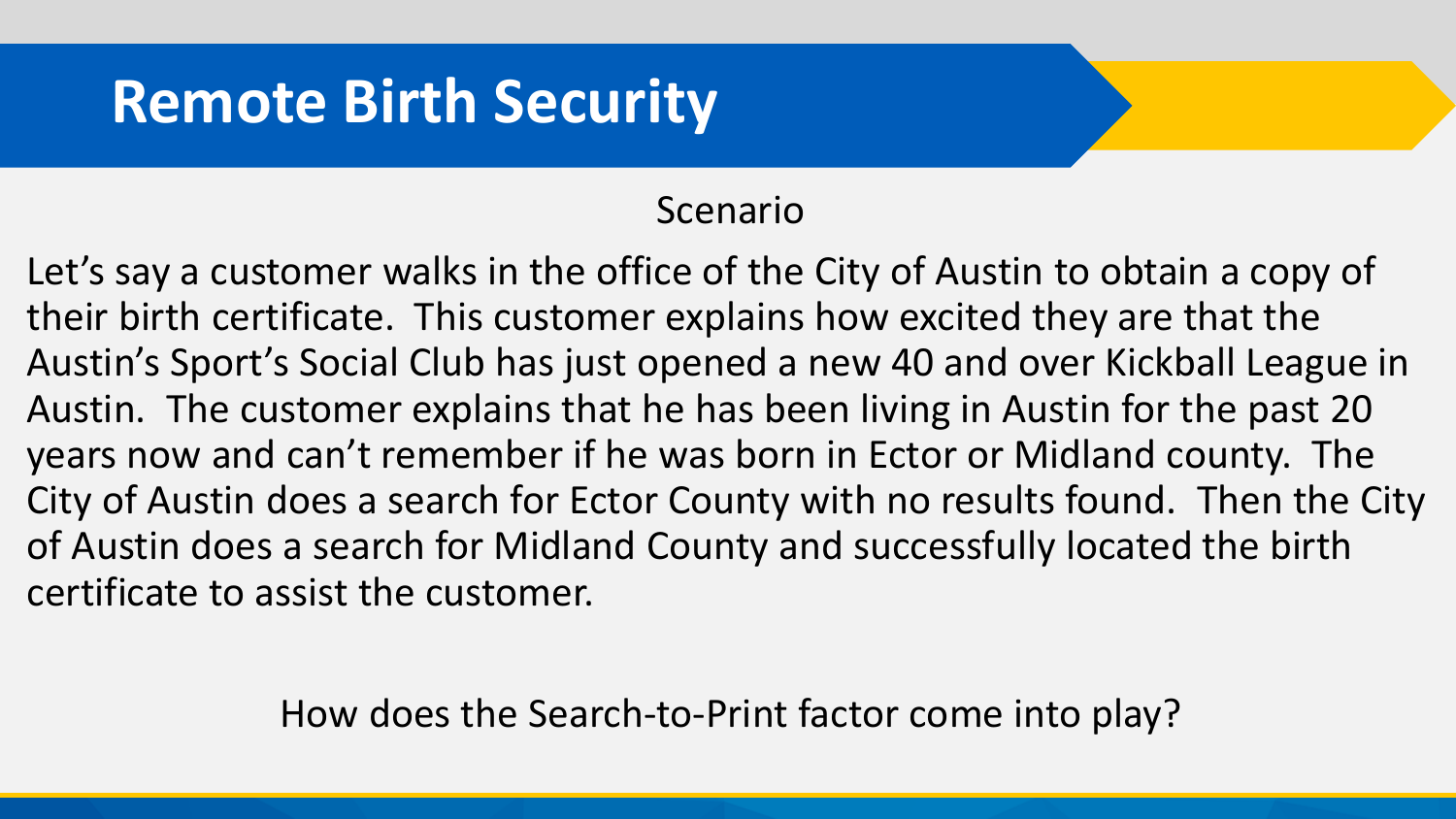How does the Search-to-Print factor come into play?

The City of Austin now has a 50% search-to-print ratio from assisting their customer. A search was conducted with no results found for Ector County and a search was conducted with Midland County resulting with a successful find.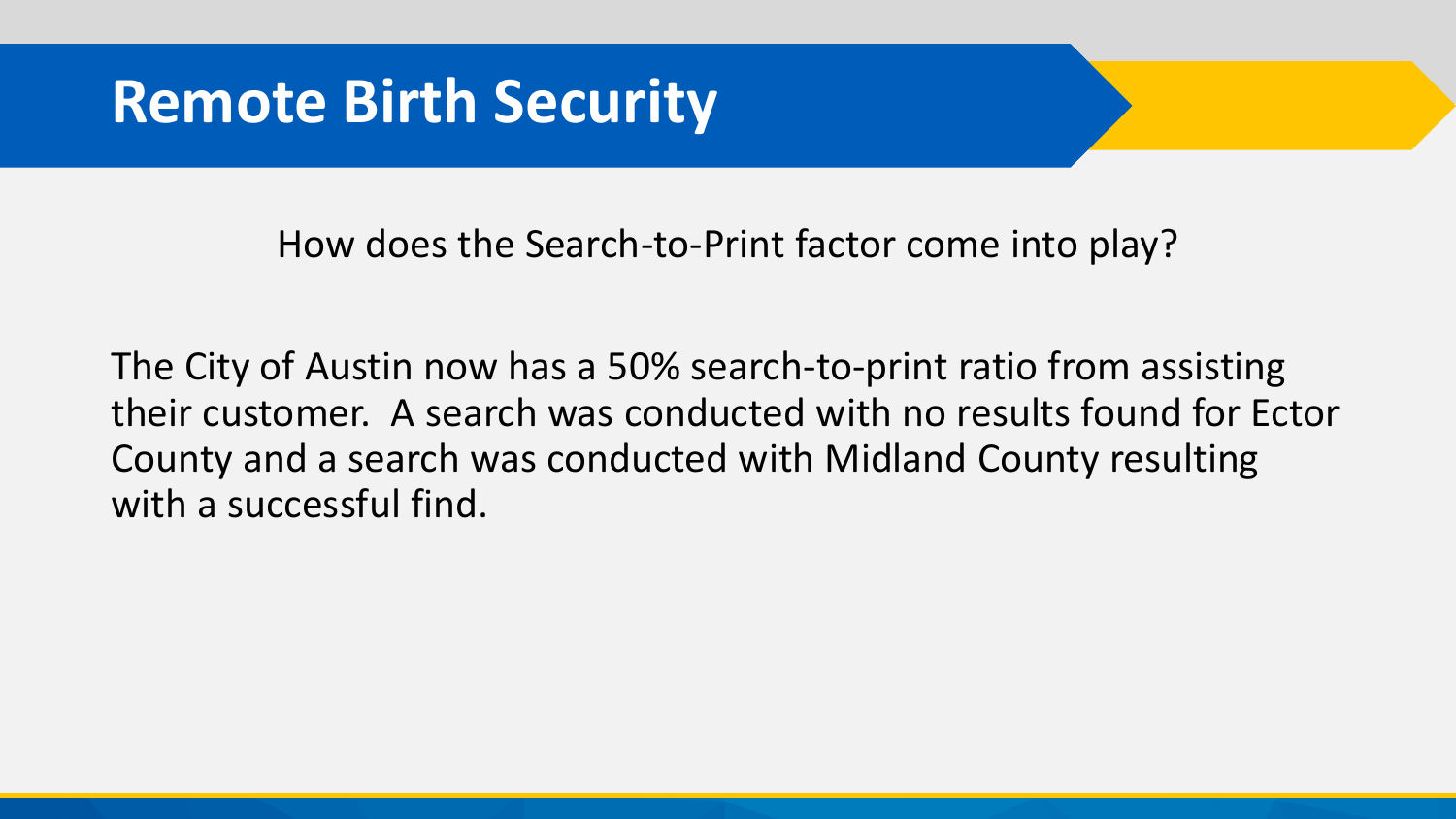## **New Legislation**



**Texas Department of State Health Services**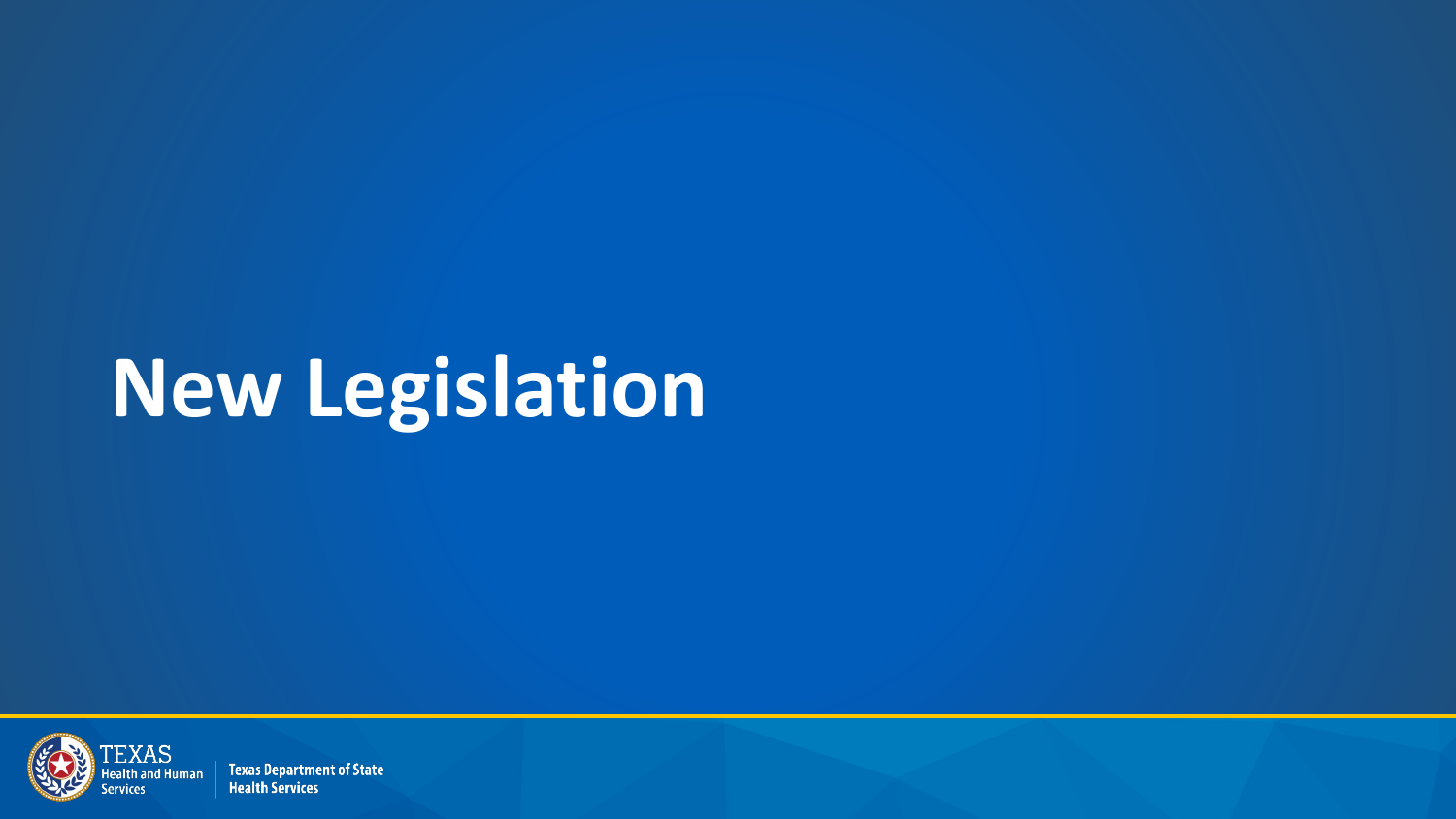#### **New Legislation**

SB798 is in process and more information will be provided in your legislative session.